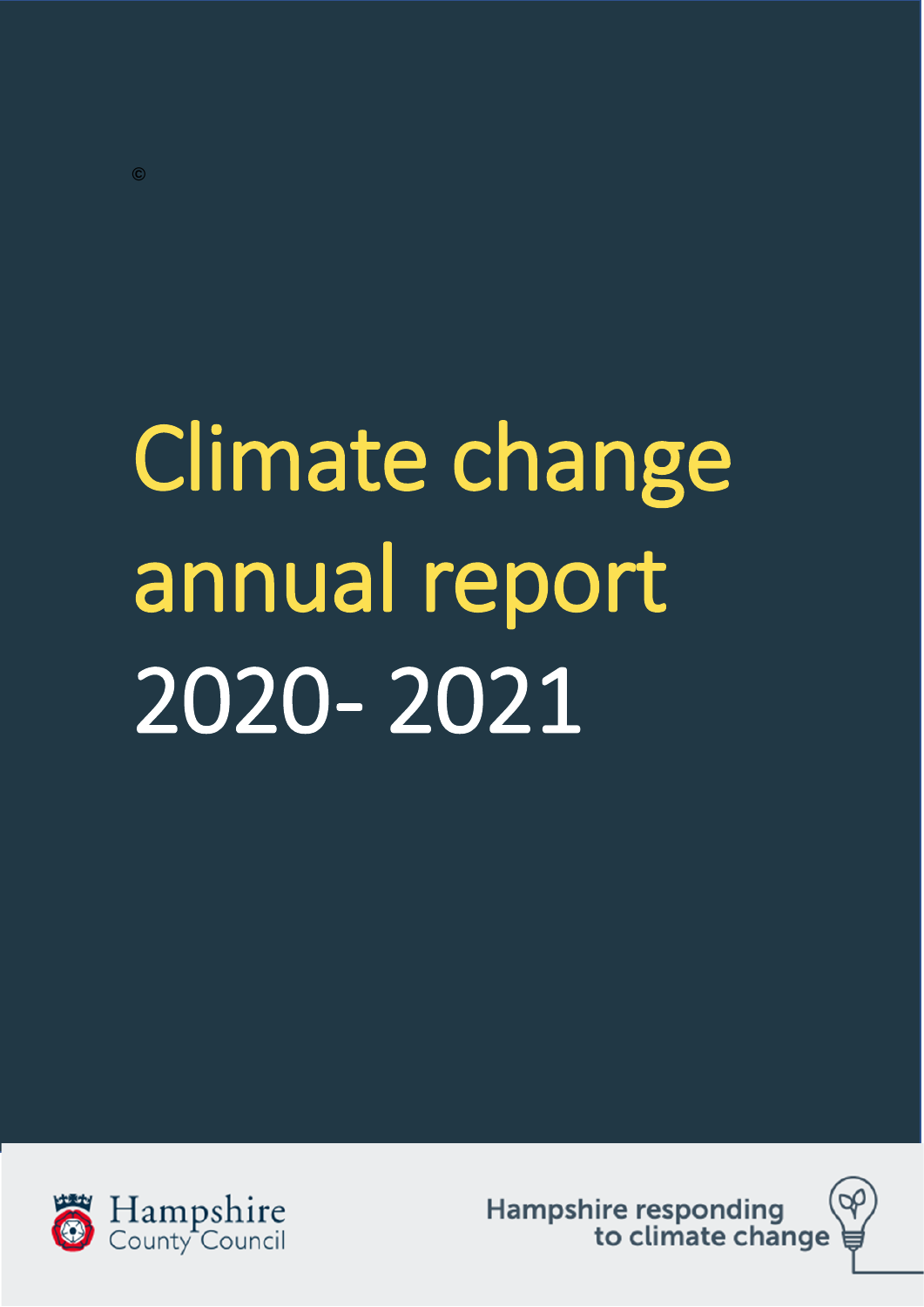# **Table of Contents**

| Developing a Strategy, Action Plan and Strategic Framework 5        |  |
|---------------------------------------------------------------------|--|
|                                                                     |  |
| Ensuring corporate awareness and accountability on climate change 6 |  |
|                                                                     |  |
|                                                                     |  |
|                                                                     |  |
|                                                                     |  |
|                                                                     |  |
|                                                                     |  |
|                                                                     |  |
| Progress on the Framework for Strategic Programmes 2020-202511      |  |
|                                                                     |  |
|                                                                     |  |
|                                                                     |  |
|                                                                     |  |
|                                                                     |  |
|                                                                     |  |
|                                                                     |  |
|                                                                     |  |
|                                                                     |  |
|                                                                     |  |
|                                                                     |  |
|                                                                     |  |
|                                                                     |  |
|                                                                     |  |
|                                                                     |  |
|                                                                     |  |
|                                                                     |  |
|                                                                     |  |
|                                                                     |  |
|                                                                     |  |
|                                                                     |  |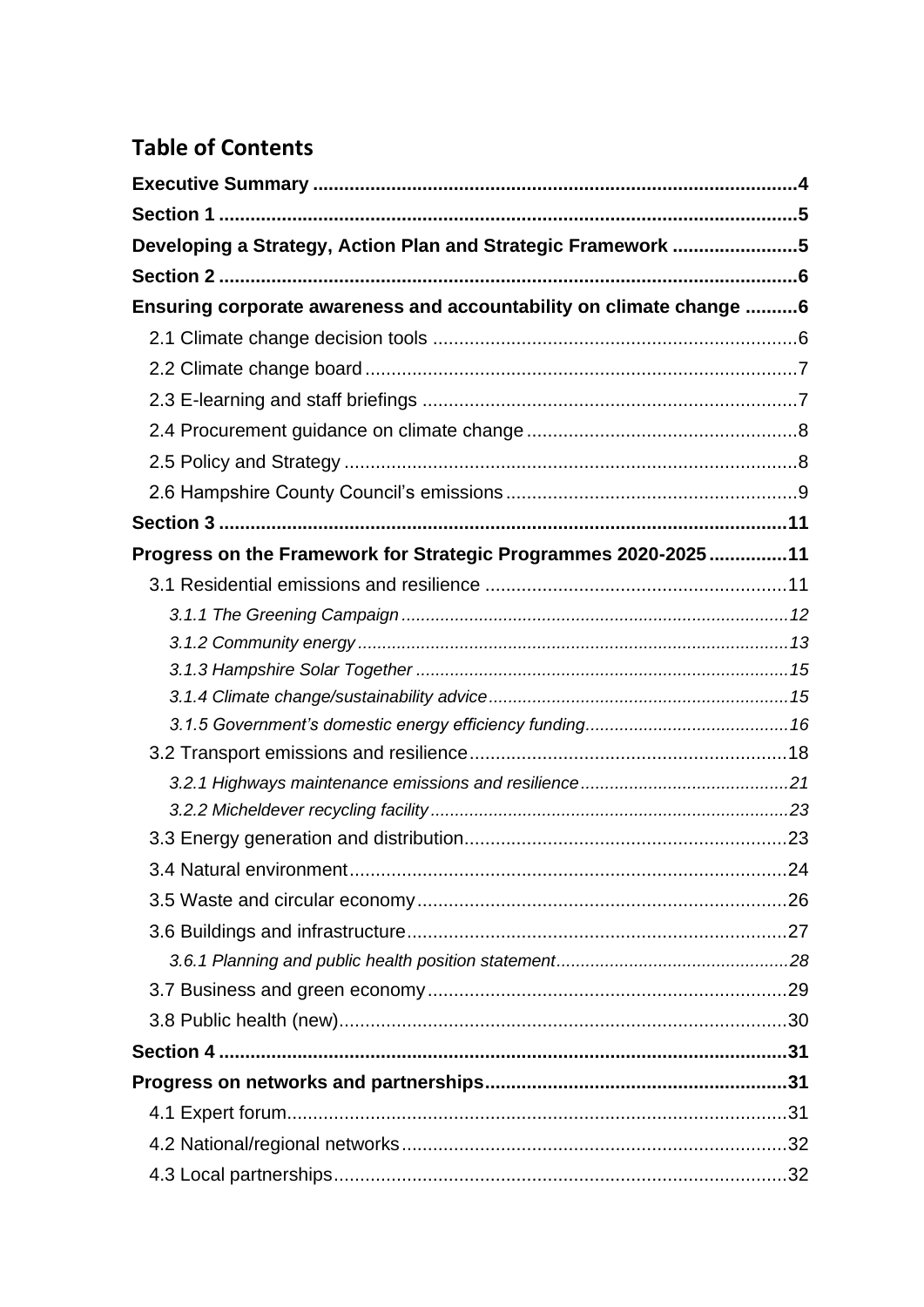| 7.3 Programme for Year 2 of delivery - Year Climate Resilience 44 |  |
|-------------------------------------------------------------------|--|
|                                                                   |  |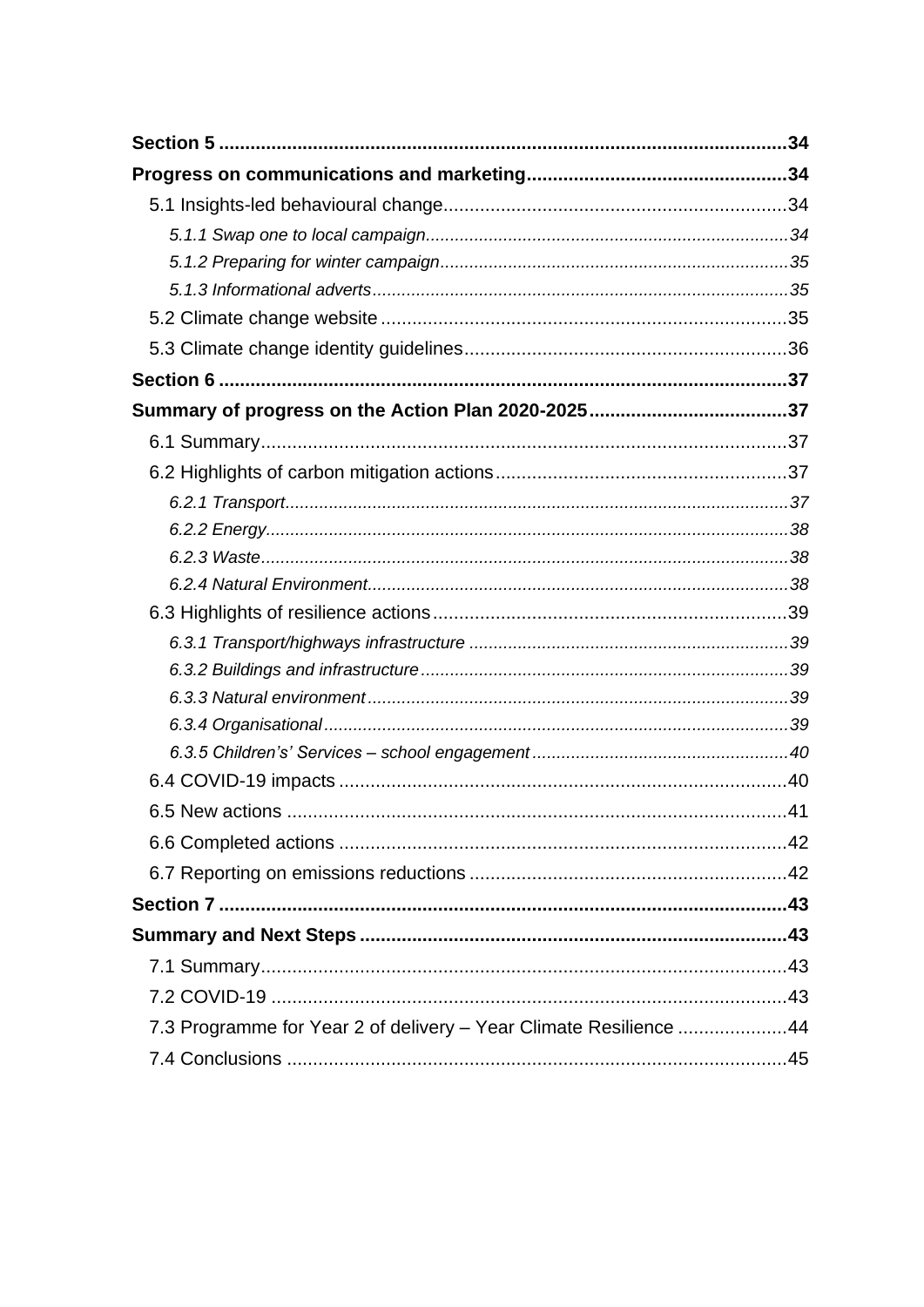# <span id="page-3-0"></span>**Executive Summary**

This report provides an update on progress that has been made on climate change over the past 12 months, since the Climate Change Strategy was approved in July 2020. The report provides an update on progress on:

- Embedding climate change across Hampshire County Council.
- The implementation of the Action Plan including some highlights and case studies showcasing best practice on actions and programmes to reduce emissions and build resilience across key sectors.
- Detailed updates on key programmes within the Strategic Framework.
- Networks & Partnerships, Communications & Marketing.
- The climate change budget.

The report also sets out the areas of focus for the next 12 months on Climate Resilience.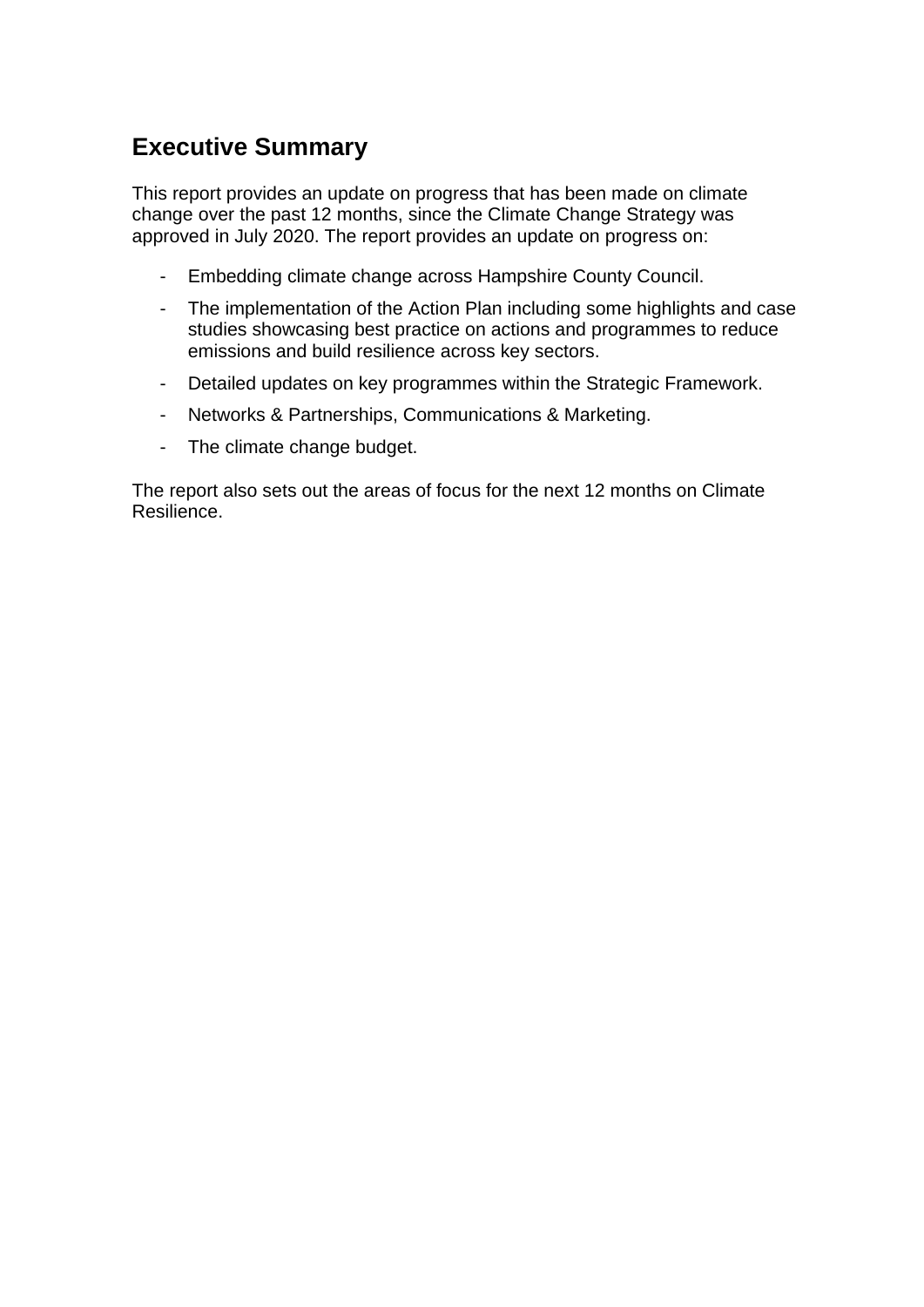# <span id="page-4-1"></span><span id="page-4-0"></span>**Section 1 Developing a Strategy, Action Plan and Strategic Framework**

In June 2019 Hampshire County Council declared a climate emergency and in January 2020, the County Council, uniquely, set two targets for the whole Hampshire area: to be carbon neutral and to build resilience to a 2°C rise in temperature by 2050.

Once the [targets w](https://www.hants.gov.uk/landplanningandenvironment/environment/climatechange/whatarewedoing/projects)ere set it was important that a clear strategic direction was set for the Council and its key partners and stakeholders that provided a comprehensive and integrated approach, drawing together all the key priority areas. The idea was to bring together key projects and programmes like parts of a jigsaw, that worked together, complemented each other, and together created a stronger response to the key issues the Council had prioritised. Some of this work was also internally focussed, making sure the Council held itself accountable and truly embraced climate change across everything it is does.

Before a Strategy could be developed, the Carbon Trust was commissioned to establish our carbon pathway and carbon budget and undertake a climate risk assessment to establish the route map to meeting the targets set.

In July 2020, Cabinet approved Hampshire County [Council's Climate Change](https://documents.hants.gov.uk/environment/Hampshire-Climate-Change-strategy-2020-2025.pdf)  [Strategy 2020-2025,](https://documents.hants.gov.uk/environment/Hampshire-Climate-Change-strategy-2020-2025.pdf) setting out how we are going to meet our targets across our strategic priorities - transport; buildings and infrastructure; residential; energy generation and distribution; natural environment; business and green economy; waste and circular economy. The Strategy outlines our guiding principles, such as equitability and delivering co-benefits, which are a key part of projects and programmes outlined in this report.

An extensive [Climate Change Action Plan 2020-2025,](https://documents.hants.gov.uk/climate-change/Climate-Change-Action-Plan-2020-2025.pdf) with over 200 actions across all departments, covering both mitigation and resilience, was also published, with indicators and outcomes set against each action.

Recognising that this extensive action plan would still not be sufficient to meet our targets, a [Framework for Strategic Programmes](https://www.hants.gov.uk/landplanningandenvironment/environment/climatechange/whatarewedoing/strategicpriorities#strategic-framework) 2020-2025 was also developed. This Framework sets out significant new programmes for action, on each of the strategic priorities addressing key gaps in mitigation and resilience. Projected carbon savings by 2050 for each programme were also developed with the Carbon Trust.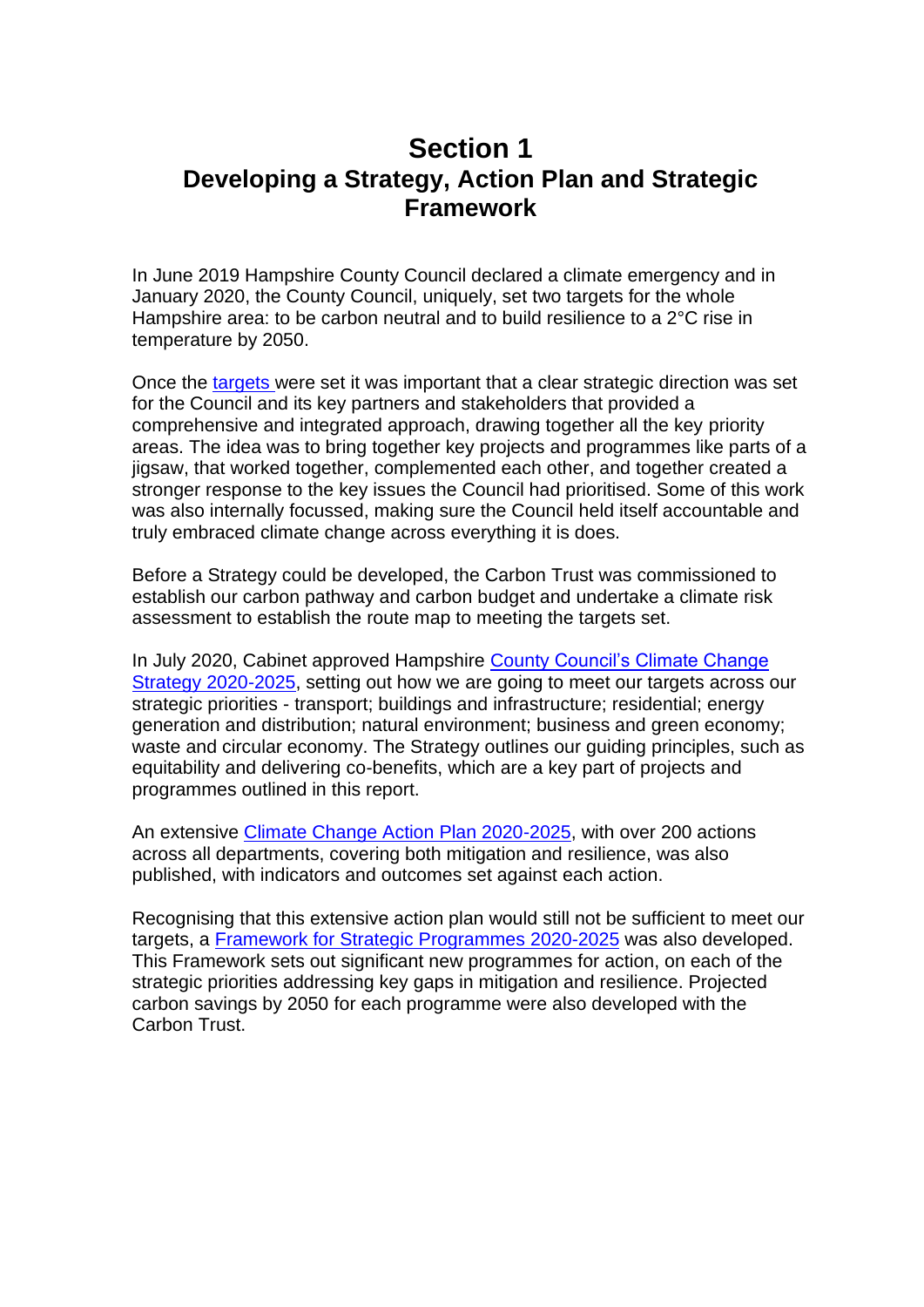# <span id="page-5-1"></span><span id="page-5-0"></span>**Section 2 Ensuring corporate awareness and accountability on climate change**

#### <span id="page-5-2"></span>**2.1 Climate change decision tools**

To ensure the Council held itself accountable and truly embraced climate change, the Carbon Trust was also commissioned to support the County Council in developing two ground-breaking decision tools. The outcomes of these climate impact assessments are now a mandatory part of our public-facing key decision reports, ensuring services are working to a common goal – our climate change targets. The tools have also been shared with all the Hampshire District and Borough Councils.

The tools were rolled out corporately on 1st April 2021, following a pilot phase within ETE from January-March 2021. The Climate Change team have worked closely with Democratic Services to update the corporate template, which now includes a climate change impact assessment section for all executive member decisions. Collaborating with democratic link officers from each department has ensured a smooth roll-out across all departments. 14 ETE Decision Day reports took part in the pilot phase, and since the tools were rolled out across the County Council on 1st April 2021, 5 proposals have used the climate change adaptation tool and 3 have also used the carbon mitigation tool.

Inclusion of a climate change impact assessment has enabled report authors to understand both how their decision impacts on climate change, and how climate change will impact upon their decision. For example, the 'Household Waste Recycling Centre Operations' Decision Day report weighed up how carbon emissions could be mitigated through encouraging sustainable travel options of walking and cycling to household waste recycling centres, but also acknowledged how these travel options could result in less bulky items being delivered for recycling.

The 'Woodhouse Meadows Phase 2' Decision Day report, using the Climate Change Adaptation Tool, recognised the vulnerability of the housing development to climate variables, albeit low, such as heavy rainfall and flooding, and sea level rise and coastal flooding due to its location. Alongside increasing awareness of climate change impacts, the tools are key for recognising mitigating/adaptation actions. For the aforementioned report, a site-wide drainage strategy was referenced in response to building resilience to the identified vulnerabilities.

Several of the reports related to strategic decisions which were not applicable for use with the tools. However, the climate change impact assessment has helped report authors to assess where climate change considerations fit within their overall strategy and where they should be assessed in more detail at future stages of their decision. For example, the assessment for the 'Chichester and Langstone Harbours - Natural Capital Plan': stated that "Meeting the challenges of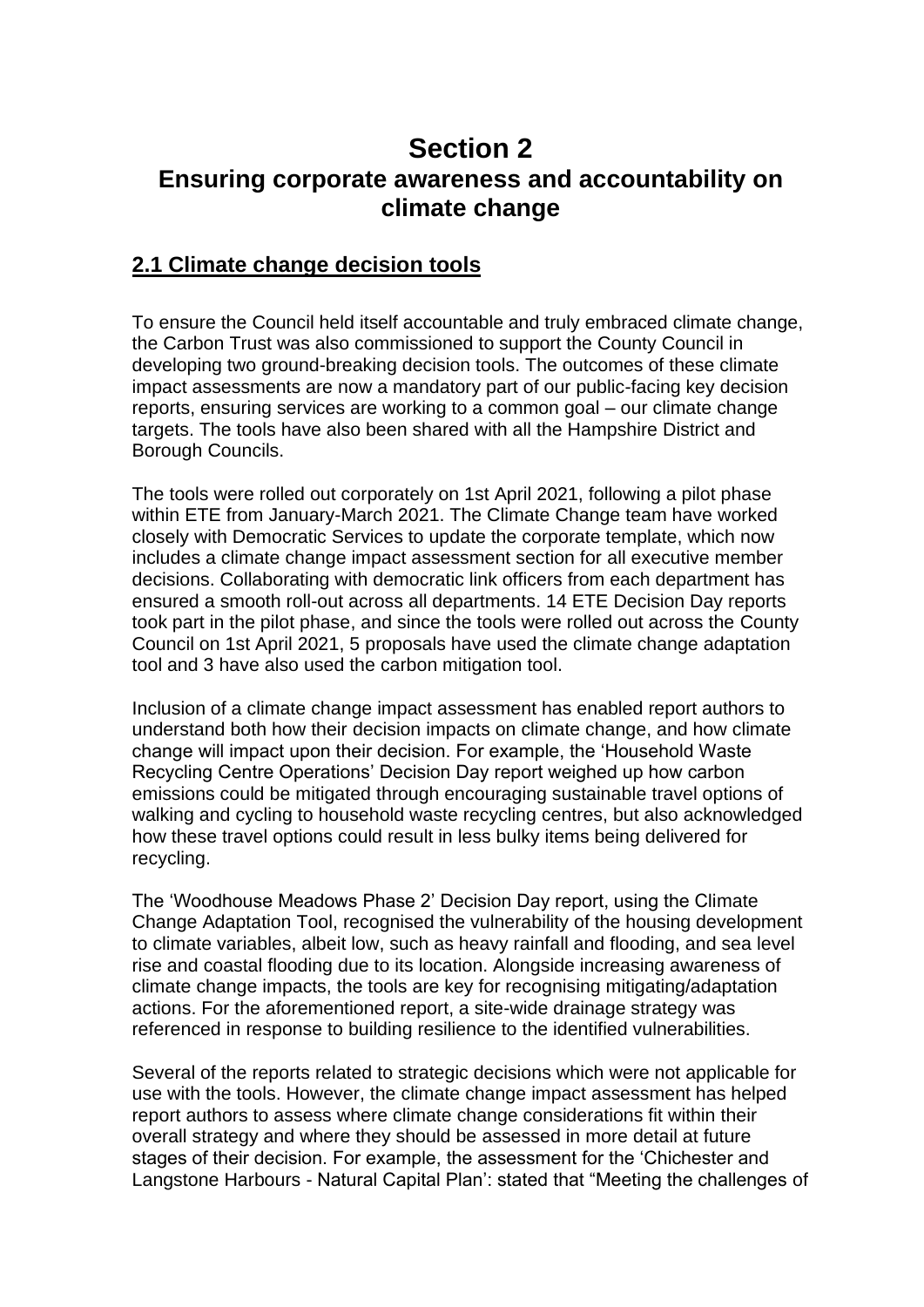climate change is a key driver for the development of a long-term plan. It is therefore recognised that work on the plan will be guided by climate change considerations and, in due course, specific elements / interventions of it will be assessed using the decision-making tools or equivalents agreed as part of the governance arrangements."

Selected case study examples across departments will continue to be added to the Climate Change Tools SharePoint site to facilitate future report authors. Colleagues without decision reports are also being encouraged to utilise the tools from the start of projects to embed climate change resilience and carbon mitigation considerations from the beginning.

## <span id="page-6-0"></span>**2.2 Climate change board**

To further support embedding climate change across all services a Climate Change Board was created, chaired by the Director of ETE and with representation from each County Council department. The Board has oversight on the delivery the Strategy and of key projects and actions. Board members are also responsible for disseminating information within their departments on relevant climate change issues, policies, projects etc.

Key areas discussed and proposed at the Climate Change Board have included: Providing steer on the development of the initial Hampshire wide carbon baseline methodology and the early development of the strategic framework of programmes with the Carbon Trust.

Proposing the establishment of a cross departmental Emissions Liaisons Group, to progress the County Council's owned emissions footprint.

Approving and providing oversight to all the climate change projects funded through the Investing in Hampshire £2 million budget allocation. Being kept well informed and providing steer on key work programmes such as the development of LTP4 and the Corporate Procurement Framework. Exploring opportunities to develop further work – for example, Microsoft previously presented on Technology for Sustainability to the Board.

# <span id="page-6-1"></span>**2.3 E-learning and staff briefings**

A new E-Learning module was also developed to give Hampshire County Council staff a short introduction to climate change. It provides a quick overview of some of the projects and partnerships that have been developed to support the work, and highlights staff responsibilities in embedding the principles of climate change into their work, as well as where to find further information. So far, 268 staff have completed the e-learning.

The Climate Change team have taken opportunities to provide briefings to staff at various internal meetings such as Lunchtime learning sessions, Departmental Management Meetings and Hampshire Leaders Network events on various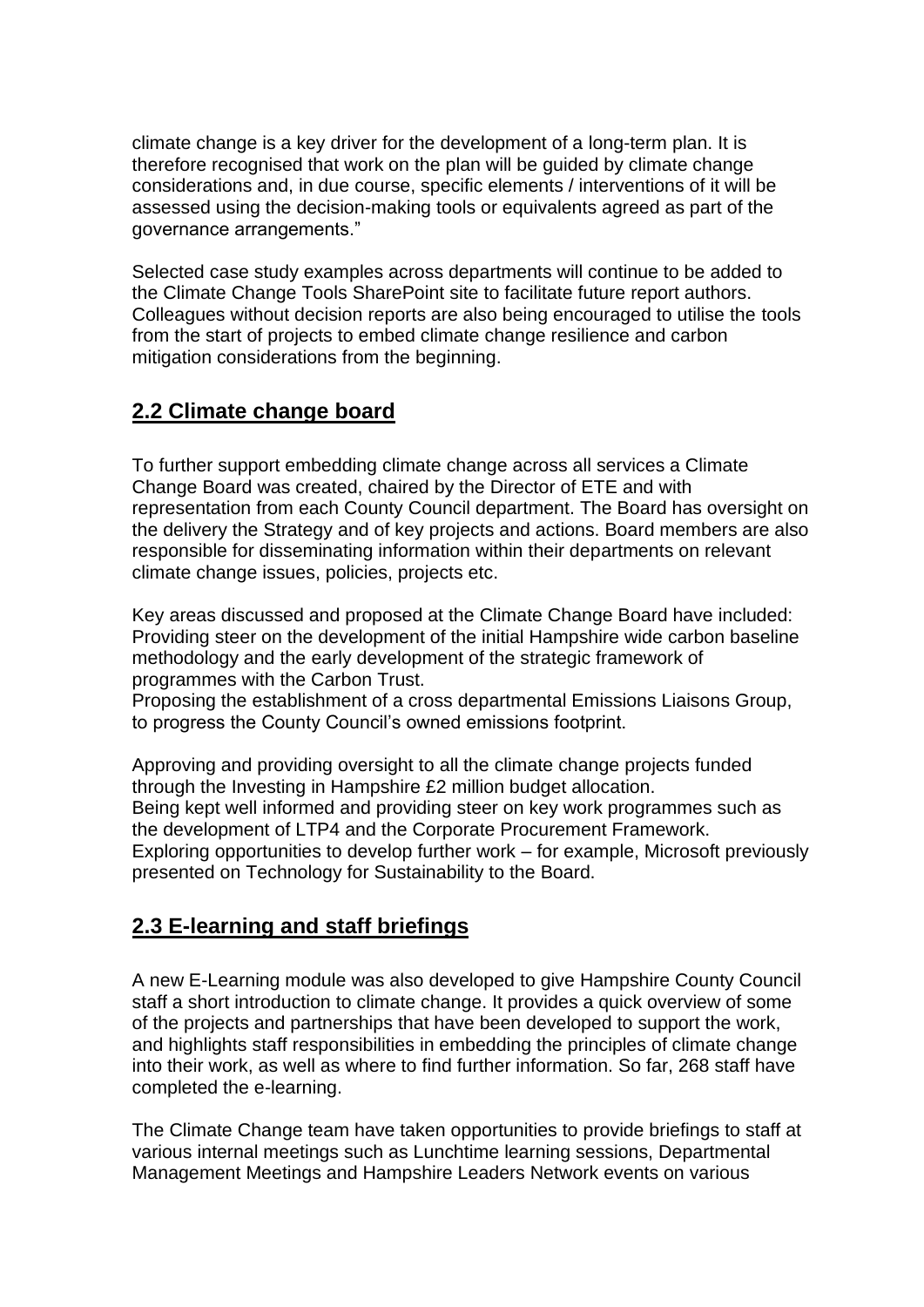aspects of the climate change work and how staff can get involved. A Climate Change "Yammer" page is also widely used by staff to discuss climate change issues and share ideas and information.

#### <span id="page-7-0"></span>**2.4 Procurement guidance on climate change**

Our spending power has the potential to significantly reduce carbon emissions, increase resilience and build sustainability in communities and places and maximise other co benefits, whether environmental, social or economic. Our purchasing power and influence will also help stimulate the market, providing certainty on the long-term benefits of investing in and providing more low carbon, resilient goods and services.

The County Council therefore has a responsibility to consider how we can incorporate climate change considerations into our procurement in a way that is proportionate and relevant.

Reducing emissions from our procured goods and services is therefore a new significant part of our climate response. These emissions referred to as Scope 3 emissions (indirect emissions that occur in the value chain) are much more significant than the emissions from our own energy use (i.e., Scope 1 - direct emissions from owned or controlled sources and Scope 2 indirect emissions from the generation of purchased electricity, steam, heating and cooling). To look into this area in more detail and develop a comprehensive response, an Emissions Liaison working group has been formed as a sub-group to the Climate Change Board with relevant representation from across the County Council.

To further support this work, new climate change procurement guidance has been developed and embedded within the Procurement Best Practice Guide. This was launched to all staff in June 2021. The guidance helps staff to understand how to consider climate change when procuring goods or services. Further work on procurement best practice is ongoing with the Climate Change Board.

# <span id="page-7-1"></span>**2.5 Policy and Strategy**

In January 2020, the County Council approved an early action to review all key policies and strategies from a climate change perspective as key priority area. Several policies have already been updated such the Local Flood and Water Management Strategy, Air Quality Management Plan, and the Highways Network Resilience Plan. The Hampshire Minerals and Waste Plan is currently being updated to include climate change as a key consideration.

The significance of the County Council's commitment to address climate change is reflected both in the new Serving Hampshire Strategic Plan 2021-2025 and its accompanying corporate Performance Management Framework. Securing carbon neutrality and resilience to a two degree rise in temperature has been included as a specific priority for the County Council under its Strategic Plan outcome 'People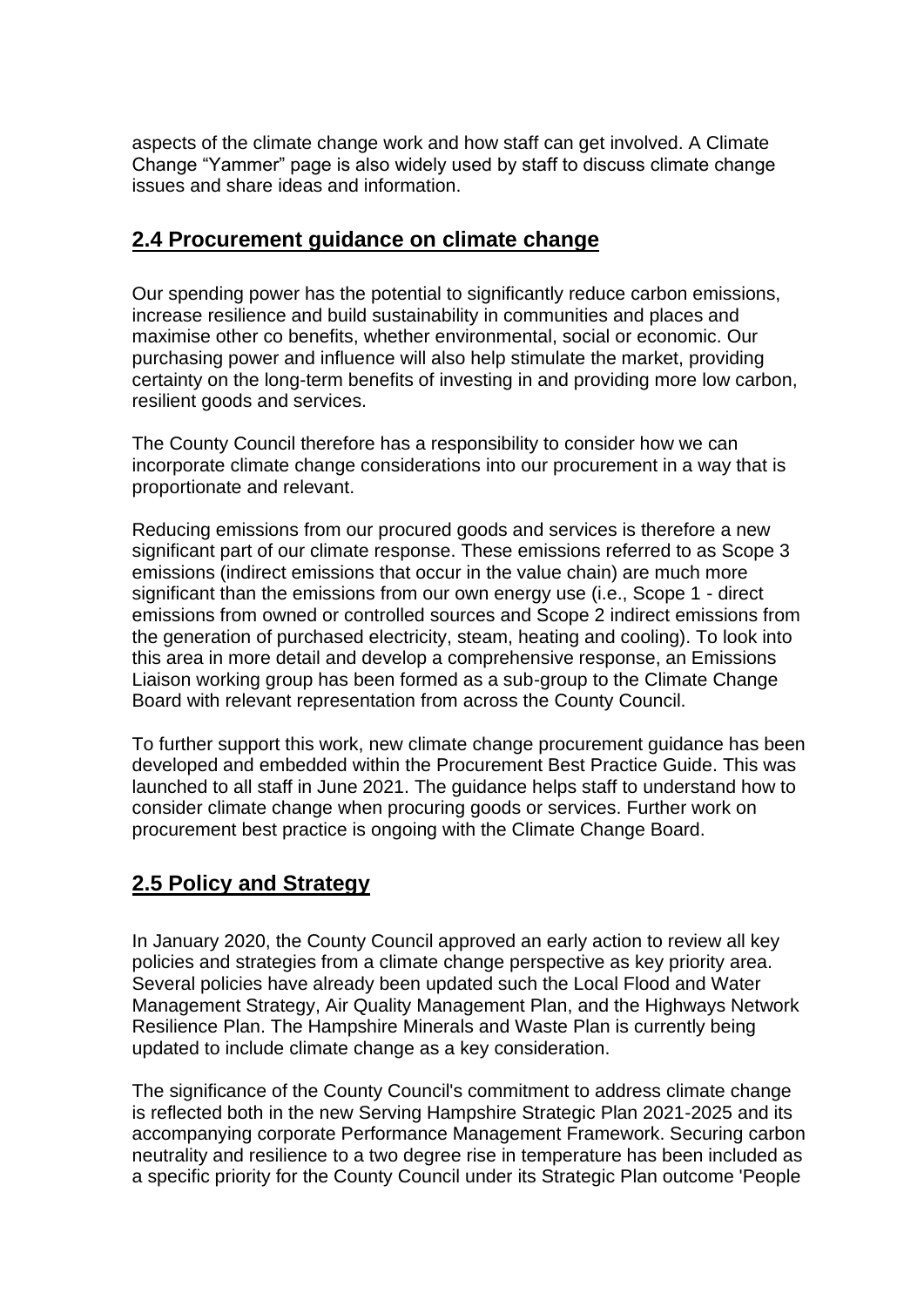in Hampshire enjoy a rich and diverse environment'. Working towards securing carbon neutrality for Hampshire by 2050 and becoming resilient to a two degree rise in temperature – leading and collaborating on climate change action, ensuring climate change is embedded into everything we do.

To further embed oversight of the Climate Change strategy in the new Strategic Plan, this annual monitoring report has also formally become an element of the revised corporate performance monitoring framework.

Two new significant strategies are also currently being developed which will have climate change as key priority – an Environment Strategy and Economic Strategy.

## <span id="page-8-0"></span>**2.6 Hampshire County Council's Emissions**

This report focuses on the county-wide emissions and resilience activities, however it is worth noting that significant progress has also been made within our own estate emissions and resilience. This work led by CCBS and has a separate reporting cycle (see Greenhouse gas emissions | About the Council | Hampshire [County Council \(hants.gov.uk\)\)](https://www.hants.gov.uk/aboutthecouncil/carbon-reduction/emissions-report).

Highlights of actions progressed since July 2020 include:

- Agreed policy change committing to the default approach of replacing cars and small vans in the HCC fleet with Electric vehicles (EVs).
- After initial success with 4 vehicles, Hydrotreated Vegetable Oil (HVO) pilot expanded to all non-EV fleet vehicles. The pilot could achieve 88% emissions reduction for in-scope vehicles (scheduled to start in August).
- Transition to EVs for the corporate pool car scheme, reducing the fleet from 23 diesel vehicles to 6 electric vehicles.
- Provision of renewable energy added to the energy framework. HCC Corporate Estate obtaining energy from Renewable Energy of Guaranteed Origin (REGO) as of October 2020. Schools continue to sign up.
- Almost £30m secured through Public Sector Decarbonisation Scheme to deliver a range of energy improvement projects to reduce emissions across corporate and schools' estate. Projects include solar PV installation, window replacements, heating controls, etc.
- Continue LED lighting conversion programme across corporate estate, saving 600 tCO2e by March 2021.
- Five schools completed the Energy Performance Programme during 20/21. A further 6 schools are lined up for 21-22. Over 1.25 million kWh have been saved as a result of the schools' Energy Performance Programme so far and emissions reductions so far total ~390 tCO2e.
- Programme of projects valued at £1.2m developed to contribute to climate change objectives across several areas including natural environment, building resilience, education and alternative fuels.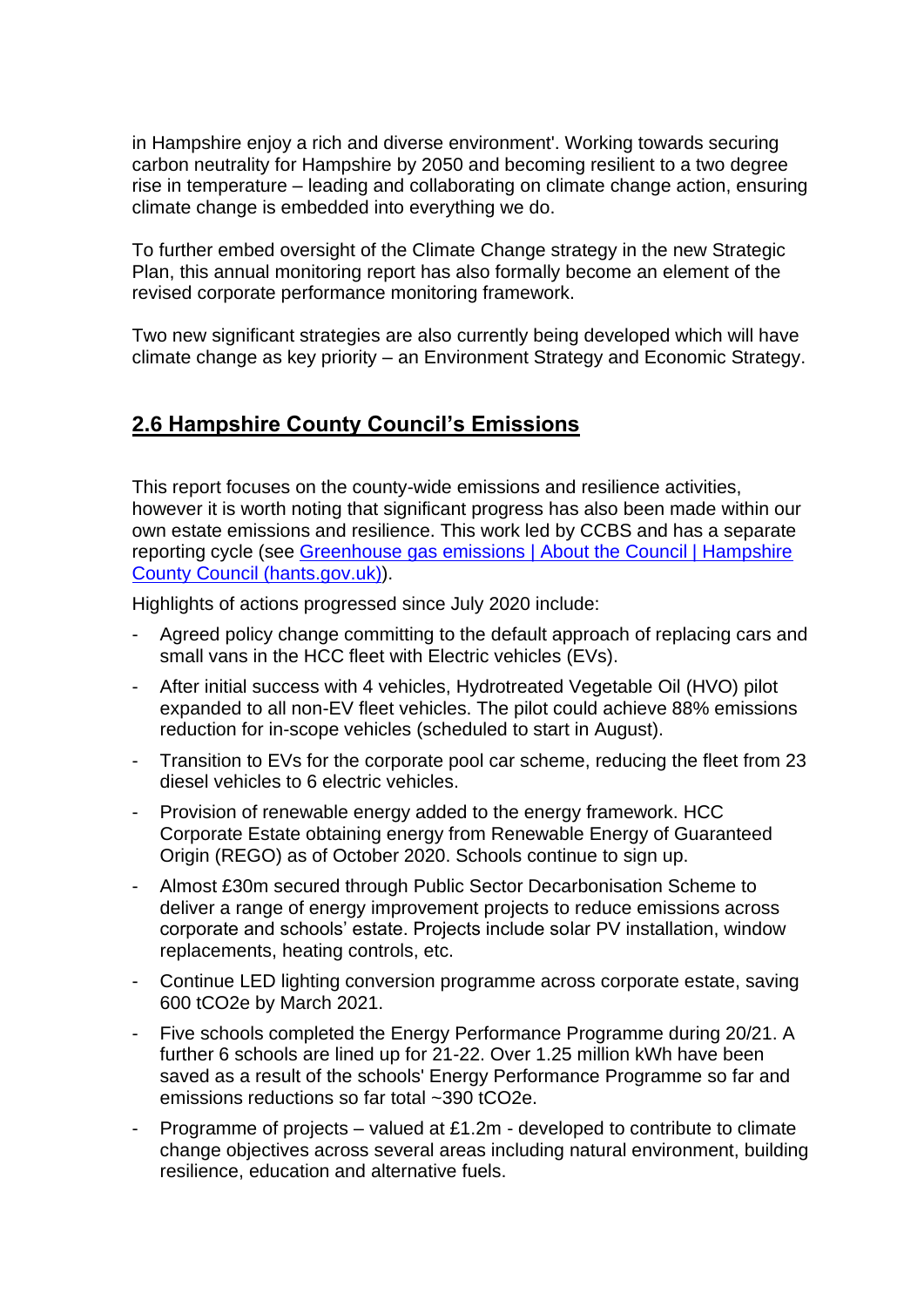- Engagement and education projects developed to raise awareness and encourage behaviour change at customer-facing sites including trialling menu interventions at Country Parks to encourage a reduction in meat-based food choices.
- Runway's End Outdoor Centre achieved carbon neutral status.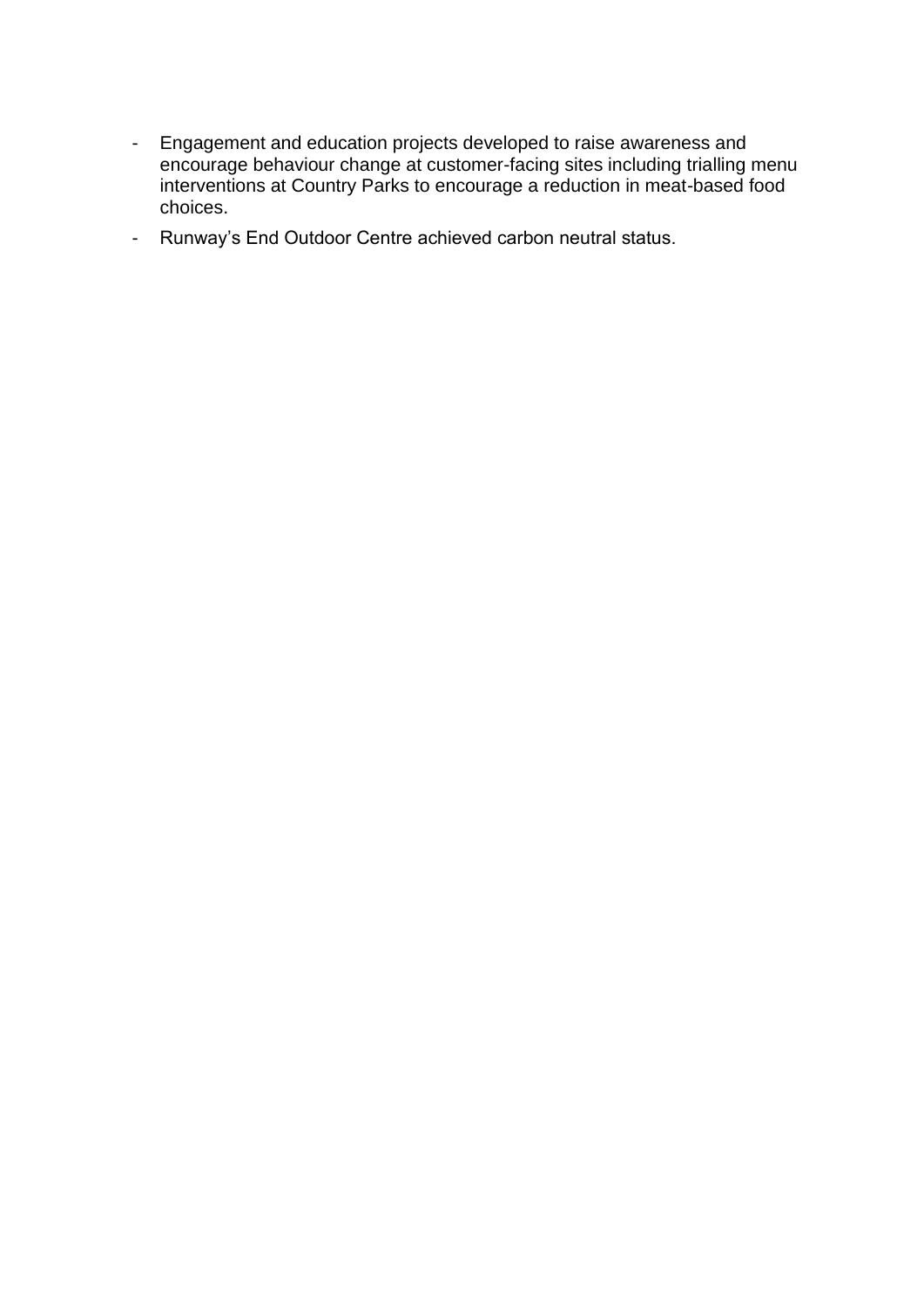# <span id="page-10-1"></span><span id="page-10-0"></span>**Section 3 Progress on the Framework for Strategic Programmes 2020-2025**

The Framework for Strategic Programmes was developed to bridge the significant gap between the Action Plan and meeting the targets set. To tackle the key sources of emissions and build resilience, new significant programmes are needed.

This first iteration of the Framework to 2025 focused initially on transport and residential emissions, as well as energy generation and distribution. In April 2020, influenced by the growing impact of the pandemic on the economy, a Hampshire 2050 workshop was held to discuss Green Recovery. This workshop was the starting point for another programme of activity within the Framework focused on the green economy.

Infographics providing updates on key areas can be found in Appendix 1. Progress across the main programmes is provided below and the full detail is in Appendix 3.

## <span id="page-10-2"></span>**3.1 Residential emissions and resilience**

Through our baseline emissions work we know that residential emissions accounts for almost 25% of the Hampshire area emissions.

In June 2021, the Committee on Climate Change published their annual assessment of UK progress in reducing emissions and biennial assessment of progress in adapting to climate change. They reported that "reducing emissions and adapting to climate change will require a whole-of-society endeavour. Success will require the public to be engaged in the challenge, building public consent for the changes with a broader understanding of what is required and why."

The County Council recognises that our residents and our communities have a critical role to play in building resilience and reducing emissions in their own homes and through lifestyle choices, or as communities taking local action together. There are many examples across Hampshire of successful community projects demonstrating the ability of communities to take direct action, but there is still more that can be done.

[Community engagement](https://www.hants.gov.uk/landplanningandenvironment/environment/climatechange/whatarewedoing/projects) is therefore a key component of our climate change work and significant progress on this has been made this year.

Since July 2020 we have launched four community projects:

The Greening Campaign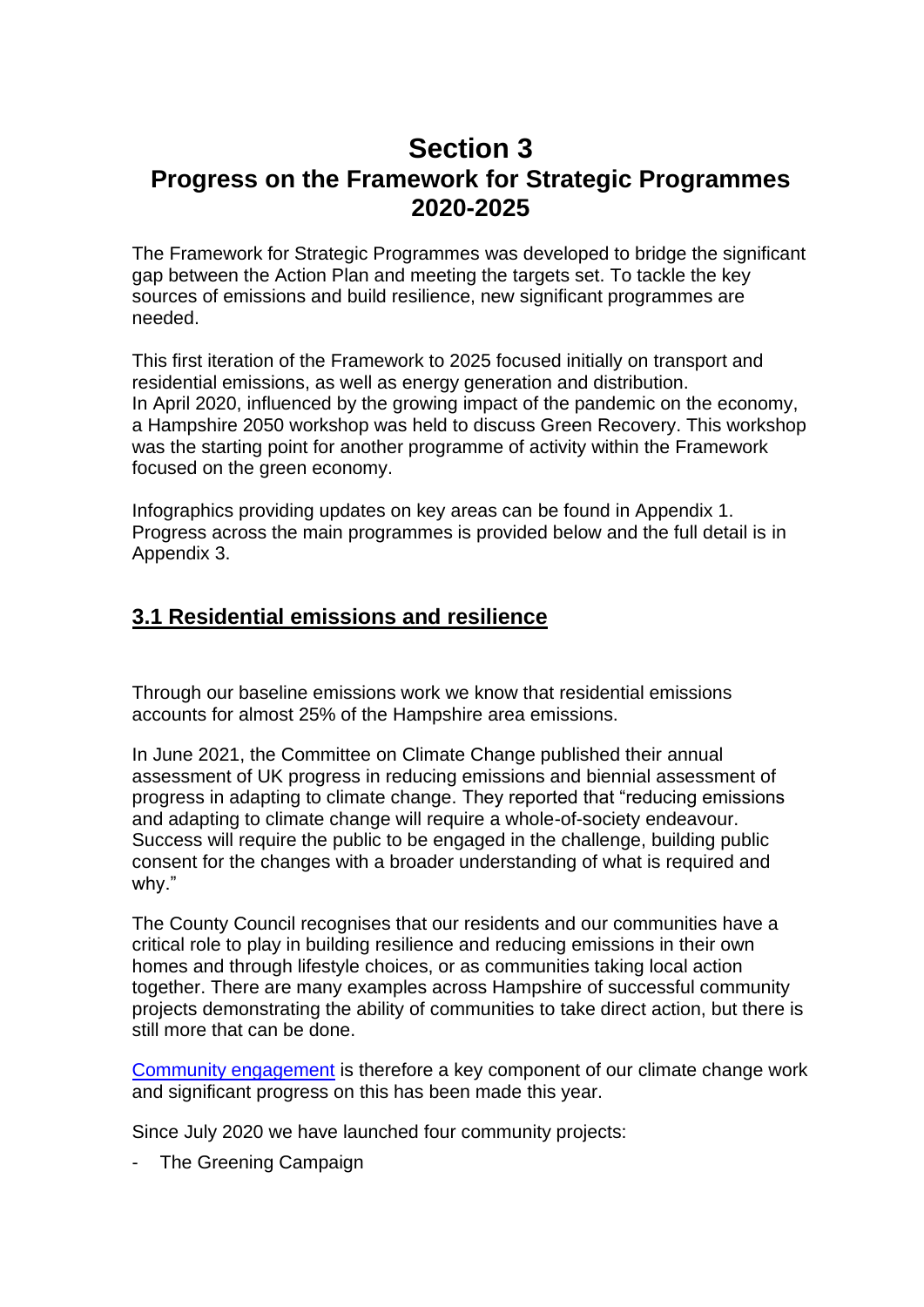- Building a Community Energy Network
- Freephone Advice Line for Residents on Energy and Sustainability
- <span id="page-11-0"></span>- Solar Together Bulk Buying Scheme

#### **3.1.1 The Greening Campaign**

The Greening Campaign (GC) offers a blueprint for stimulating grassroots community engagement, behaviour change, sustainability, and adaptation to climate change and over the last 12 months the Greening Campaign has provided support and advice to 40 Hampshire communities, despite COVID-19.

The County Council recognised that the relationship between the GC and local councils is critical to its success, and ensures the whole community is engaged and the work is integrated into formal decisions for each communities' future – this is why the model we developed whereby we have linked communities with Town/Parish and District/Borough Councils works well in Hampshire. It is important that communities feel part of something that is being driven by their community leaders and that also offers a supportive and clear framework to work within.

The GC provides support to communities to work through a step-by-step process to change their behaviour in light of climate change mitigation and adaptation. The GC starts with Phase 1 (Community Engagement / behaviour change), whereby households choose several climate change actions from a GC card and subsequently display this in their window. Phase 1 targets very simple actions at the household level, using unique methods designed to ask people to make small behavioural changes, whilst creating momentum for change within their community. This Phase creates a strong community base for further structured action in subsequent phases.

Feedback from communities across Hampshire who are engaging with the first phase of the GC has been overwhelmingly positive which allowed the County Council to launch Phase 2 in June 2021.

Phase 2 is being developed to focus on actions to reduce emissions from households through retrofit, looking at how our natural environment can play a significant role both in mitigating and building resilience to climate change through rewilding and raising awareness on the impacts of climate change on health & wellbeing.

In the last year, the GC has received interest and engaged with 40 groups in Hampshire. Of these, 16 groups are currently active, and 2 groups have completed Phase 1 – and these groups have already outlined their interest to commence Phase 2. The groups are distributed across the Basingstoke and Deane Borough Council, East Hampshire District Council, Fareham Borough Council, Hart District Council, Gosport Borough Council, New Forest District Council and Winchester City Council areas.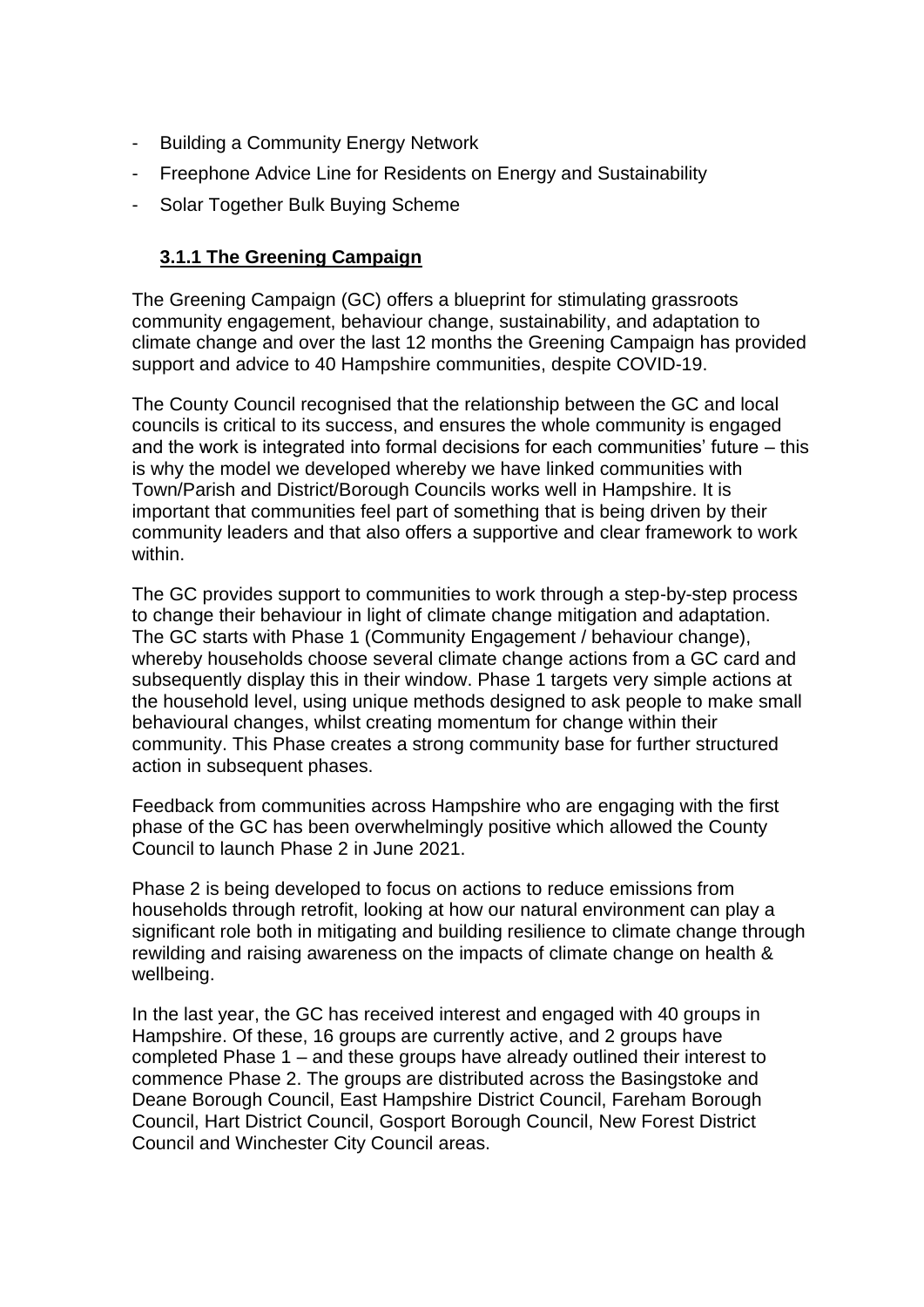#### <span id="page-12-0"></span>**3.1.2 Community energy**

One of the major gaps in Hampshire is the limited amount of renewable energy generated in the County which is currently less than 3%. The opportunity to generate our own energy that is low carbon and local is significant however the path to viable, funded schemes is complicated and not that simple to navigate without extensive experience. Community energy can have a huge impact on the generation of renewable energy, to enable and support this the County Council launched a project with Community Energy South to develop a pathway to community energy in Hampshire.

The Community Energy South (CES) project provides the essential starting point for a county-wide community energy network to grow and develop in a selfsustaining and viable way. This project reacts to local needs and interest in achieving net zero.

To engage with groups and individuals to establish the level of interest in community led energy projects and to find out what plans, ideas and skills were already in place Hampshire, the CES project started with a survey which was sent to approx. 350 groups across Hampshire. The survey was live from mid-September to mid-October 2020 and received 80 responses. The survey results helped to identify five groups for 'first-steps' business development support and aided CES to develop training and guidance to provide support for new groups and projects.

These groups were Energy Alton, Greener Brockenhurst, Hambledon Greening Campaign, Petersfield Climate Action Network & Green Campaign and Sustainable Overton. One further group for first-steps business support will also be selected (currently tbc) from either Burghclere Parish Council, East Hants Climate Change Network and Wood Green Parish.

CES also hosted an online 'Masterclass' on 12 May 2021 to share the training, guidance and best practise across all Hampshire groups. The afternoon session was attended by up to 90 participants and received excellent feedback. The webinar was recorded and remains accessible to all groups, together with CES's monthly masterclasses for the wider community energy sector.

As the final stage of the current project, CES are now working with the most developed group identified for 'first-steps' development, Sustainable Overton, to assist them to take their community projects to the next stage. Sustainable Overton have identified two viable sites for roof mounted Solar PV, have secured Rural Community Energy Fund (RCEF) funding for feasibility, and are establishing a Community Benefit Society, with a community shares offer, to fund the potential install.

CES will continue to support the group through the technical and feasibility aspects, project financing and financial feasibility, production of a business plan and the establishment of a legal entity. Other frontrunner communities will also be supported as the Sustainable Overton project progresses through the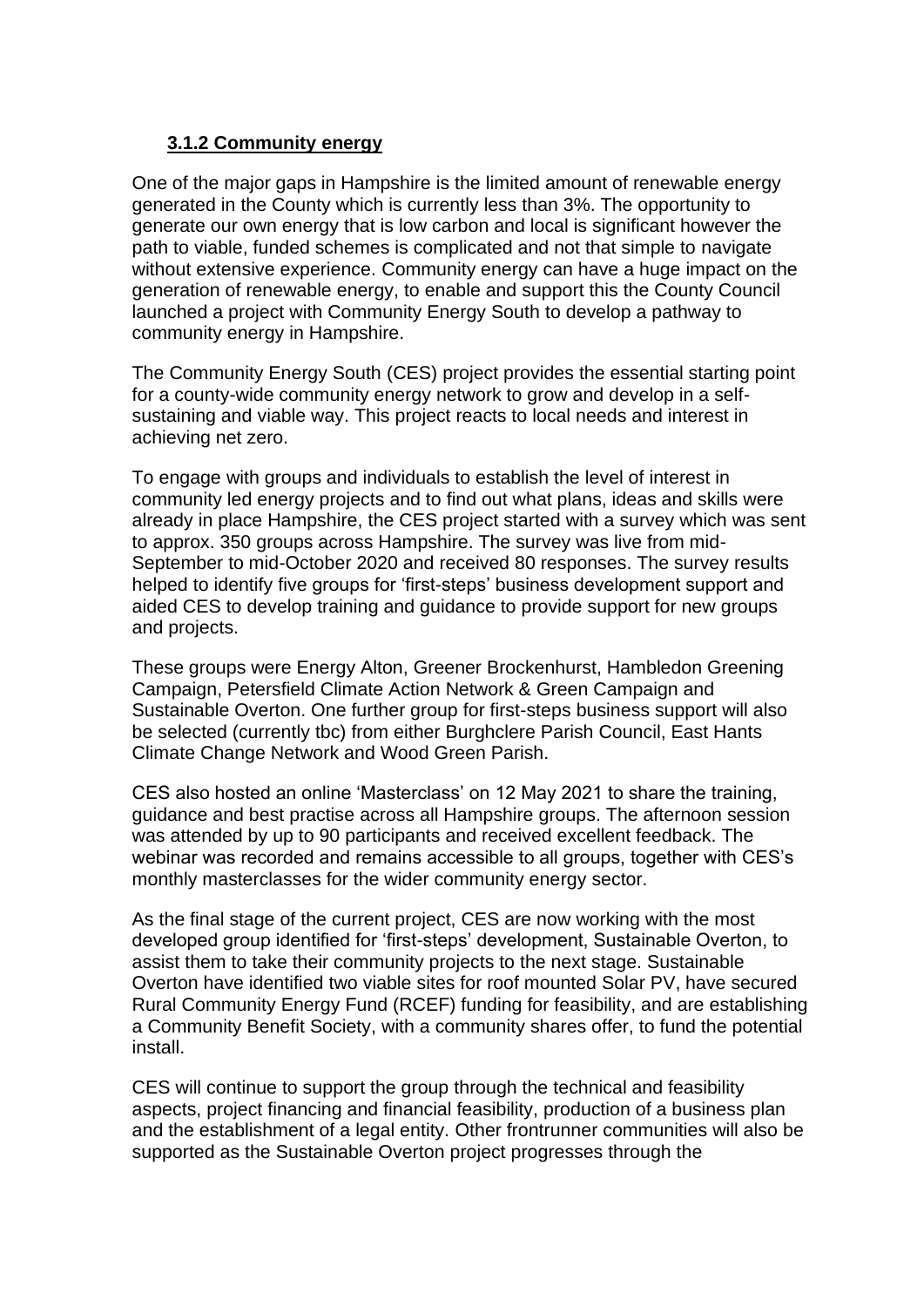development of a bespoke 'Kick-Start' mentoring package and sharing of best practise.

Some communities in Hampshire are already further advanced in their climate response. For example, prior to the CES project, and having grown out of the Greening Alton and Holybourne campaign in 2009, Energy Alton, which aims to help people reduce energy costs, increase comfort and wellbeing, reduce fossil fuels and promote renewables became a Community Interest Company in 2014.

Energy Alton offers free home energy surveys, energy-saving and renewable energy workshops, previously run a high street advice centre, offered free loft insulation and installed 10Kw of Solar PV on the roof of Alton library in 2016. Energy Alton are also associated with the wider Alton Climate Action Network (ACAN) which brings together people from Alton and surrounding villages to take action to improve biodiversity and reduce carbon emissions from food, transport, energy and purchasing.

As part of their continuing first-steps development with CES, Energy Alton intend to focus on energy saving work, with new group intending to set up a Community Benefit Society, with the aim to install community owned renewable energy.

As a further example, and also being supported by CES, Petersfield Climate Action Network (PeCAN) officially launched on 6 June 2021. PeCAN's aims are to reduce carbon emissions in Petersfield and the surrounding villages, mitigate the effects of climate change on the natural environment and increase biodiversity.

Alongside undertaking a detailed analysis of the group, providing advice and reviewing funding opportunities, CES provided pilot funding for the Petersfield Area Super Homes project, a non-profit service offering tailored whole-home retrofit assessments. Success from the pilot has now helped to establish a longer project in partnership with the National Energy Foundation and Winchester Action on Climate Change (WinACC) to offer subsidised whole home retrofit assessments to local households on a non-profit basis.

With CES's support, PeCAN are also beginning to develop a business plan to advise on the long term need to develop a Community Benefit Society and are providing advice to The Petersfield School Academy to explore a potential solar generation / retrofit project.

Further to continuing to support these communities, it is also important that the County Council uses its limited resources to support those communities that are less advanced to ensure that there is a good spread of action across Hampshire's communities.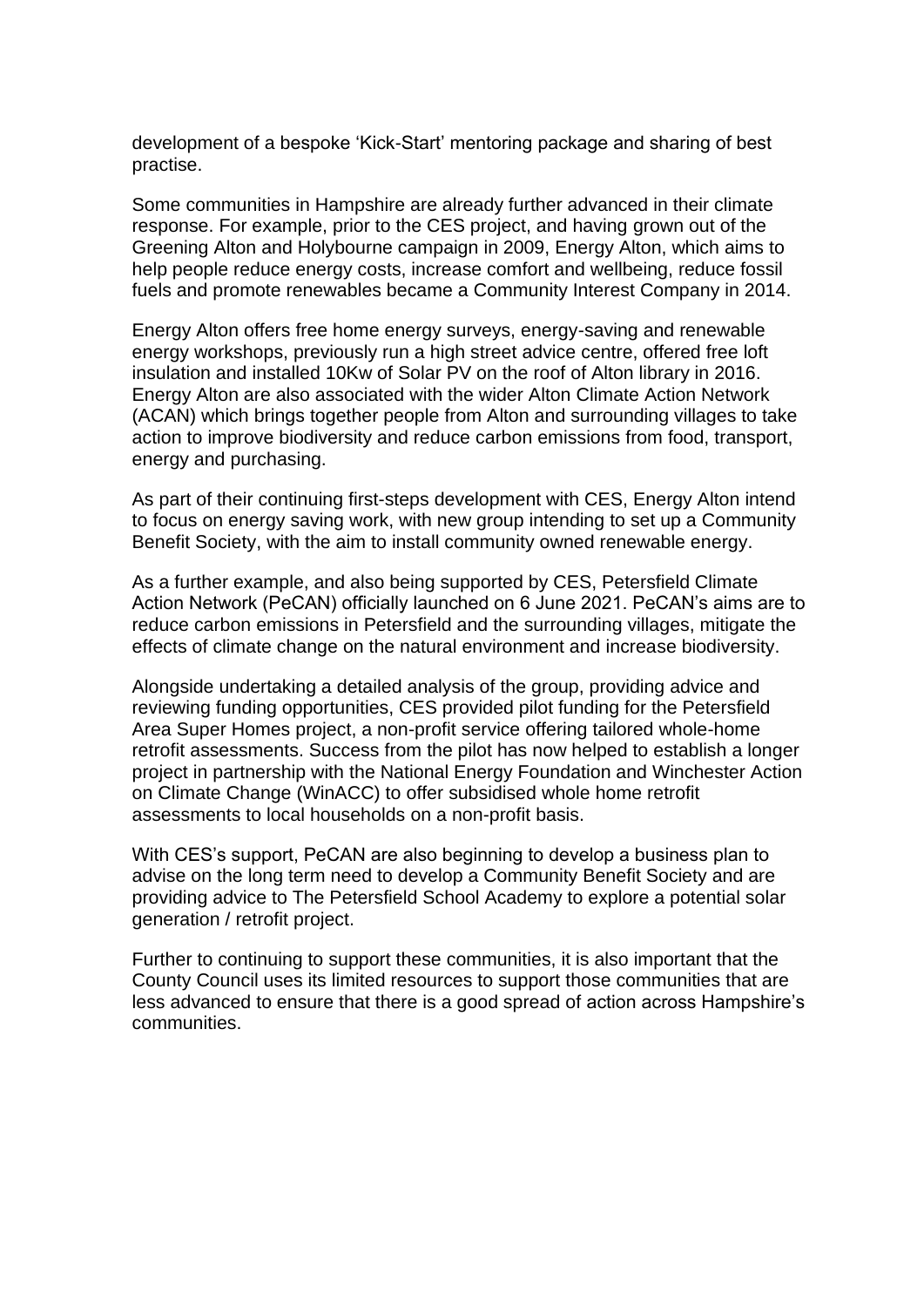#### <span id="page-14-0"></span>**3.1.3 Hampshire Solar Together**

In March 2021, the County Council together with iChoosr launched the first Solar Together Campaign in Hampshire.

Solar Together Hampshire is a scheme that offers high-quality solar photovoltaic (PV) panels and battery storage. The scheme brings Hampshire homeowners and small-to-medium sized enterprises together, to install solar panels at a competitive price. The County Council partnered with independent and trusted experts, iChoosr, to help make the switch to clean energy as cost effective and easy as possible, helping residents through the process and keeping them informed at every stage.

The County Council sent out 170,000 targeted letters to homeowners across Hampshire who would be most likely to pursue the installation of Solar PV on their property. This was additionally supported with wider communications, in liaison with the Districts and Boroughs, such as press releases and social media, as anyone could register their interest in the scheme.

Registration was open from the 15 February to the 23 March and 8,007 residents registered for the scheme. The supplier auction was then held on the 23 March which resulted in securing a 36% discount across all systems compared to prevailing market rates. 1,436 registrants accepted their Solar PV quotation and 131 accepted their quotation for battery installation. The number of acceptances, representing an approximate conversion rate of 1%, is on target, and as anticipated.

Detailed surveys are now being undertaken by the winning installer and installations are planned to be completed by the end of October 2021.

#### <span id="page-14-1"></span>**3.1.4 Climate change/sustainability advice**

For the last of the four projects, we have partnered with The Environment Centre (tEC) to provide free, trusted and straightforward advice about climate change and sustainability over the phone and online.

This project is mainly seen as key support for the other community projects, linking with the offered approaches by the GC and CES and iChoosr. The project has also been extremely timely in being able to respond to enquiries around the Government's Green Homes Grant schemes.

To date tEC have responded to 376 telephone calls, have received 688 unique website views and have facilitated wide social media engagement (approx. 55k 'impressions' (views/likes etc.))

The greatest proportion of enquiries were in relation to the Government's Green Homes Grant schemes (308), followed by energy efficiency (224) and renewable energy generation (98), (some calls generate multiple enquiries). Approx. 40% of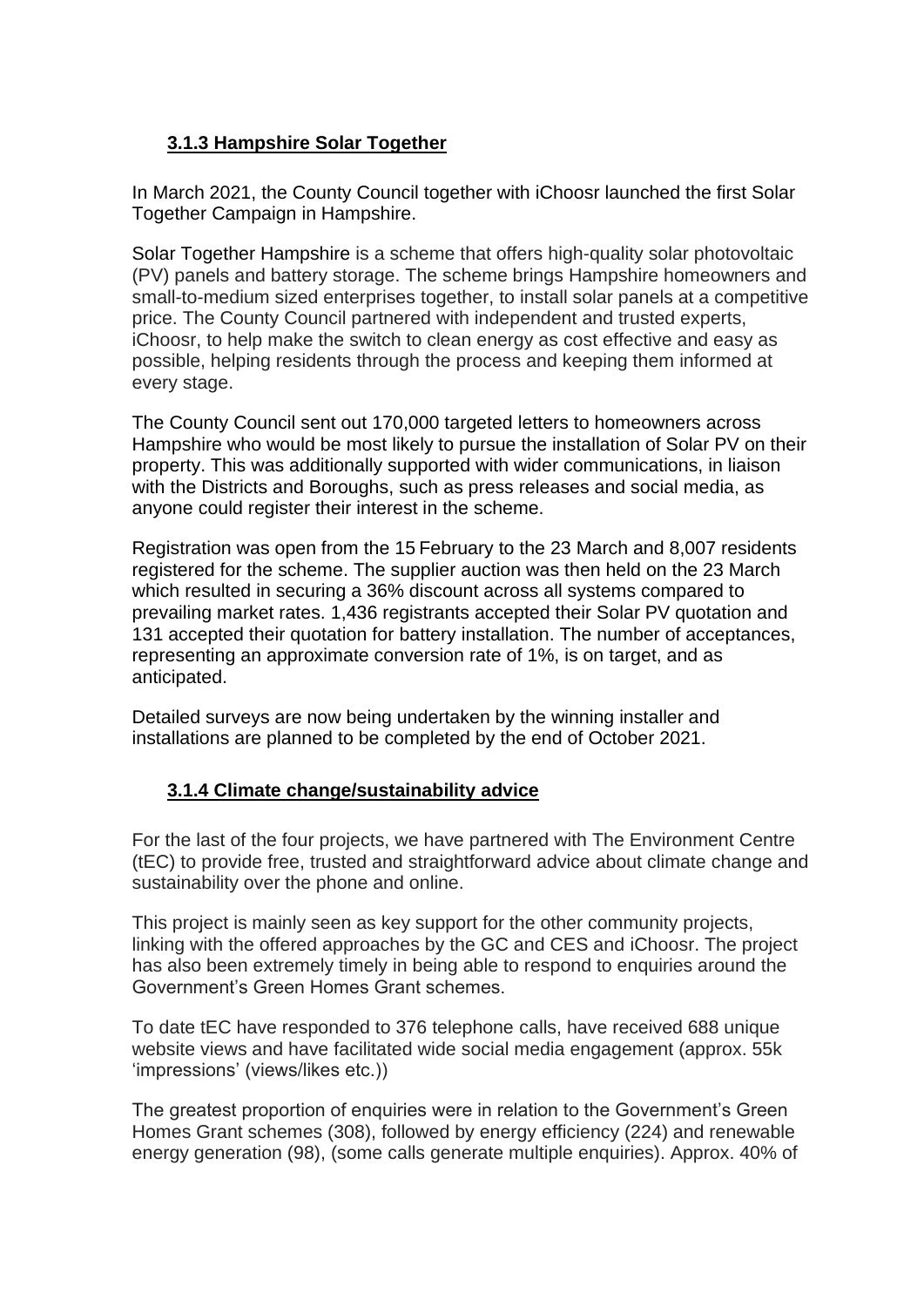both energy efficiency enquiries and renewable energy generation enquiries were subsequently referred for further specialist installation advice.

Moving forwards, tEC plan to dedicate more time towards their digital content and will also look to progress webinar opportunities with the GC, particularly in relation to residential energy efficiency retrofit. tEC will also be working closely with the Energy Hubs to support the roll out of Government funding for retrofit of lowincome housing in Hampshire as set out below.

#### <span id="page-15-0"></span>**3.1.5 Government's domestic energy efficiency funding**

The Conservative manifesto committed £9.2bn to energy efficiency of home and public sector buildings, this included the £2.5bn for the Home Upgrade Grant and £710m for social housing decarbonisation fund. The Sustainable Warmth Strategy (February 2021) further sets out plans to invest a further £60 million to retrofit social housing and £150 million in the Home Upgrade Grant, alongside the £2 billion Green Home Grant.

In July 2020, the Chancellor's Summer Economic Statement announced £2bn of support through the Green Home Grant as part of the Covid-19 recovery stimulus package. The target is to make over 600,000 homes more energy efficiency and support over 100,000 jobs in green construction, cutting carbon emissions and saving households money on their energy bills.

The Green Home Grant was to comprise £1.5 billion of support through the voucher scheme and £500 million of support through the Local Authority deliver (LAD) scheme, of which £200 million was allocated to phase 1 for direct applications from local authorities and £300 million to be administered by the Local Energy Hubs through phase 2. A further £50m was announced for a social housing decarbonisation fund.

In November 2020, the Prime Minister's 10 Point Plan allocated a further £320 million, extending the Green Home Voucher scheme to March 2022. The Comprehensive Spending review 2020 has allocated an additional £150m for the Home Upgrade Grant, extended the Green Home Grant voucher scheme with £320m and provided a further £60m to retrofit social housing. It has committed to spending £3bn on building decarbonisation over the course of this parliament.

The Green Home Grant Voucher scheme was scrapped in February 2021, allowing voucher applications to 31st March and for works to be completed by the 31st October 2021.

See Table 1 summary of these funds below.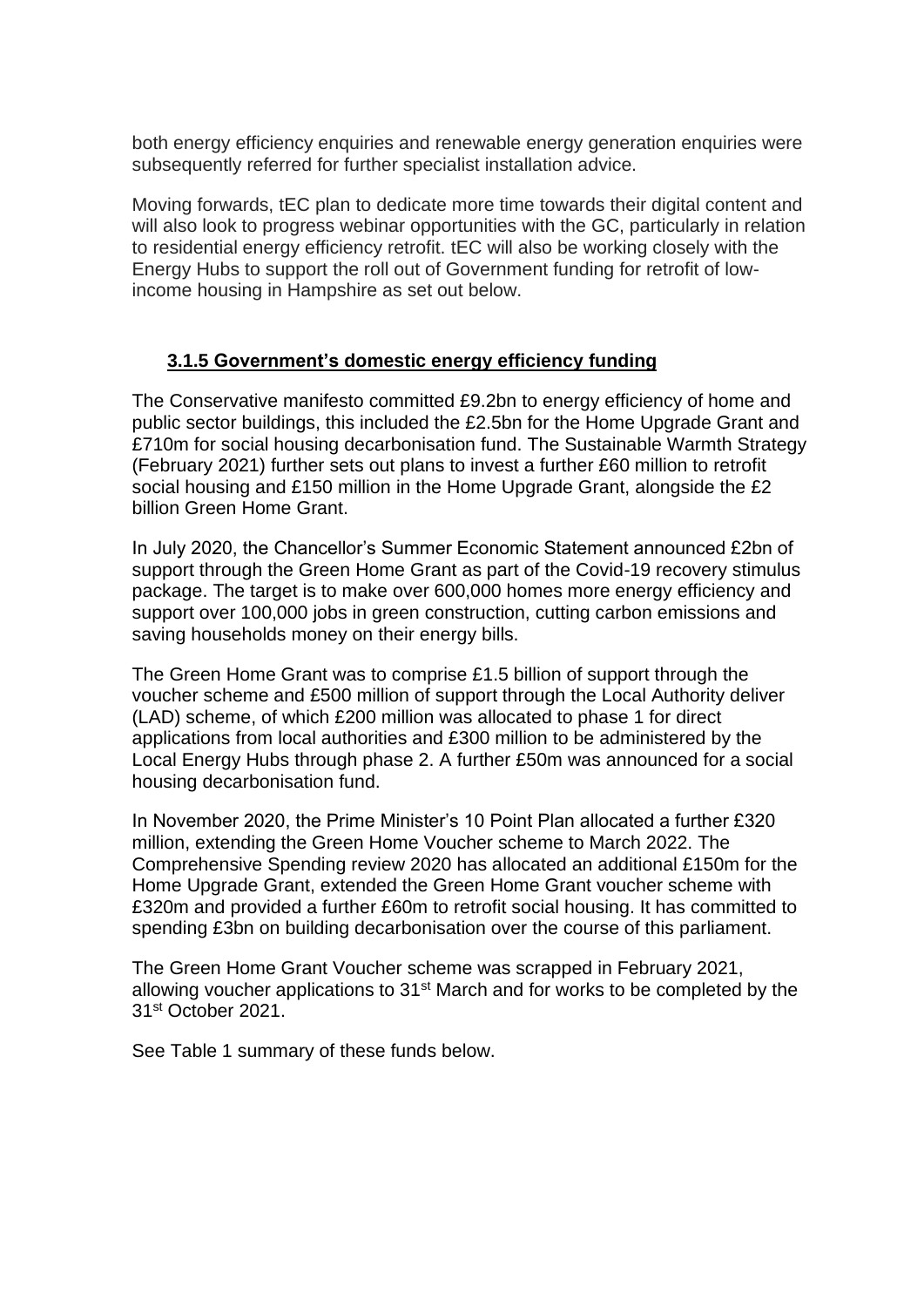| <b>Domestic Energy</b><br><b>Efficiency Programmes</b> | <b>Value</b>                                                   | <b>Timescales</b>                                                                                                                              |
|--------------------------------------------------------|----------------------------------------------------------------|------------------------------------------------------------------------------------------------------------------------------------------------|
| <b>Green Home Grant</b><br><b>Voucher Scheme</b>       | £2 billion<br>£320 million<br>(extension)                      | Launched in December 2020 to<br>March 2021, extended to March<br>2022. Scheme was scrapped in<br>March 2021, with delivery to<br>October 2021) |
| <b>Green Home Grant LAD1A</b>                          | £74 million                                                    | Launched in August 2020 for<br>delivery to March 2021, extended<br>to June 2021                                                                |
| <b>Green Home Grant LAD1B</b>                          | £126 million                                                   | Launched in November 2020 for<br>delivery to June 2021, extended to<br>September 2021                                                          |
| <b>Green Home Grant LAD2</b>                           | £300 million                                                   | Launched in February 2021 for<br>delivery to December 2021                                                                                     |
| <b>Social Housing</b><br><b>Decarbonisation Fund</b>   | £50 million<br>£60 million                                     | Demonstrator launched Sept 2020<br>(2020/21 delivery), phase 2 to<br>launch Autumn 2021 (2022/23<br>delivery)                                  |
| <b>Sustainable Warmth</b>                              | £200 million LAD3<br>£150 million Home<br><b>Upgrade Grant</b> | Launched June 2021, delivery<br>January 2022 - March 2023                                                                                      |

#### **Table 1 Summary of Funded Programmes**

Government established Energy Hubs to work with public sector organisations and their stakeholders to support the development and financing of local energy projects. The Hubs are funded by the Department for Business, Energy and Industrial Strategy. There are five local energy hubs across England, and Hampshire is covered by two – the Greater South East (GSEEH) and the South West (SW Hub).

The £300 million LAD Phase 2 scheme is administered by the Local Energy Hubs, unlike LAD Phase 1 it is not a competitive process and the Energy Hubs have allocated funding to their respective local authorities to enable retrofit to be delivered equitably across England. The Energy Hubs were also tasked with increasing capacity and capability in local authorities and the supply chain to enable retrofit to be delivered at scale, to meet this objective some of the Energy Hubs have undertaken regional procurements to enable the delivery of this programme.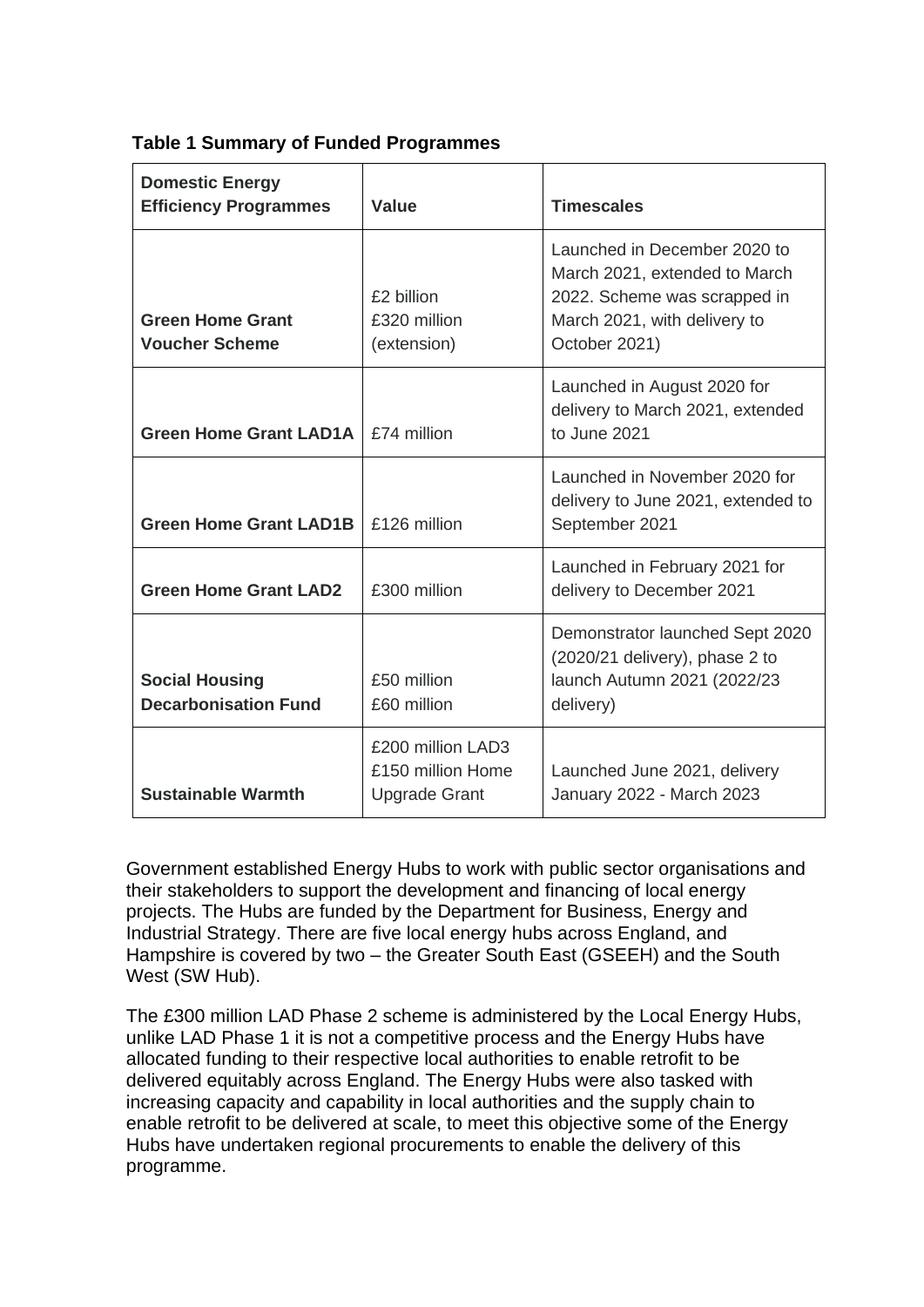The GSEEH received £78.35 million which has been allocated at a local authority level across 17 consortia areas – of which approximately £2 million will be allocated to Hampshire. A procurement was undertaken for Managing Agents, these are delivery organisations with responsibility for strategic approach, the customer journey, installer contracting and compliance.

The SW Energy hub received £52.95 million which has been allocated at a local authority level across 39 areas of which approximately £3.4 million is allocated to Hampshire (not including Portsmouth, Southampton and Isle of Wight). A procurement was undertaken for a Delivery Organisation, with responsibility for the end-to-end process including promotion, the customer journey, installer contracting scheduling and compliance.

The SW Energy Hub also launched a capacity grant fund for local authorities providing up to £25,000 per local authority to support their ability to develop and deliver future retrofit programmes. The County Council applied for funding under this grant to support the Parity Projects work (see Green Economy section).

Going forward, the County Council will be supporting the Energy Hubs and Districts to ensure that Government funding is drawn down to all Hampshire Districts to deliver retrofit across the County area.

#### <span id="page-17-0"></span>**3.2 Transport emissions and resilience**

Transport is a large contributor of CO2 emissions in Hampshire (37%) from mainly vehicle tailpipe emissions, with over 65% of this from private vehicle use, and therefore a key priority area for reduction.

The impacts of climate change places increased pressure on the maintenance and resilience of our transport network, and without suitable adaptation and mitigation will result in more frequent and severe disruption to the movement of people and goods.

The new Local Transport Plan (LTP4) will supersede the current LTP and will form the primary transport policy for Hampshire County Council to 2050.

LTP4 is aiming to reduce transport-related carbon emissions to net zero (neutrality) by 2050 with these key success factors:

- Carbon emissions associated with the use of all transport modes (including the generation of energy to power them) virtually reduced to zero.
- Any remaining carbon emissions are offset by fully sustainable planting or carbon capture.
- Fewer vehicles, with higher levels of usage (to make most efficient use of road space, and energy required to produce and run each vehicle).
- Less travel overall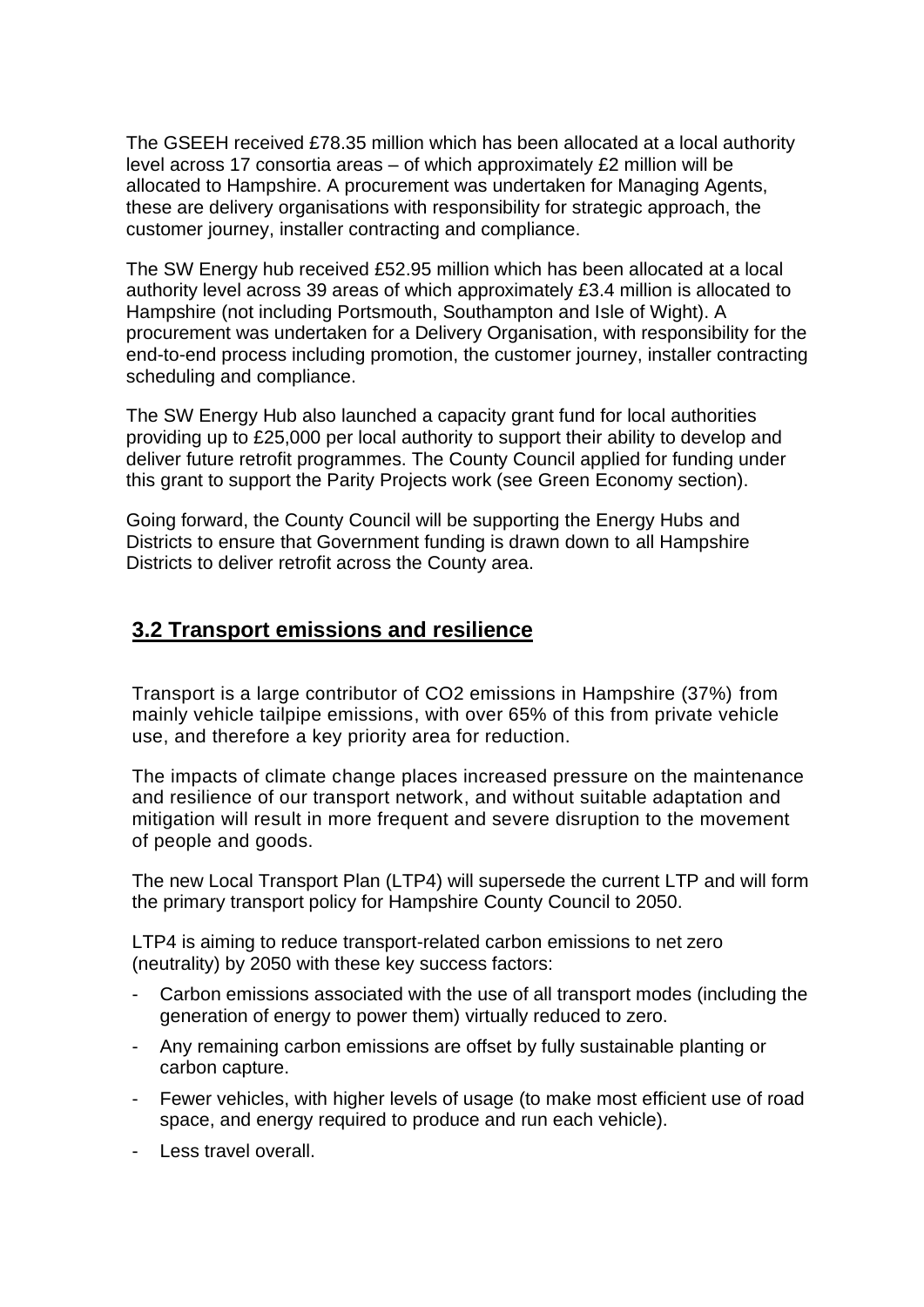Very significant shifts in travel behaviour are required to reduce emissions in this sector. Car use and ownership is currently high in Hampshire. Research suggests that at least a 10% reduction in car mileage will be required to achieve carbon neutrality, even if we wholly switch to electric or hydrogen-fuelled vehicles. Despite more than 30% of commuting trips in Hampshire being less than 5 miles, 65% of these are undertaken by private car. A large proportion of Hampshire residents live in rural and semi-rural areas, where there are fewer opportunities for shorter journeys and large-scale shift to public transport.

The County Council is driving forward this new LTP4 policy framework for all transport activity and planning despite the pandemic. This approach was seen as critical to help Hampshire "build back" to a better future and to respond not just to the pandemic but to the issues that were driving our agendas before the pandemic - achieving carbon neutrality, managing all pollutants from transport, enhancing our biodiversity, supporting a vibrant economy and quality of life and tacking social inequality.

There has been wide engagement, using innovative digital platforms to gain valuable insight from residents, businesses and other stakeholders on what should be in a new LTP4. Based on this feedback, a new policy framework and LTP4 is being drafted. It is an ambitious and transformational approach to transport that at its heart:

- Seeks to reduce our dependency on the private car by making the alternatives better and cheaper.
- Seeks to create a new movement and place framework which puts people first not vehicles particularly where the need to do so is greatest.

It is planned that towards the end of the year, the new LTP4 will be drafted and then consulted on with a view to adoption in early 2022.

During the last 12 months, significant work has taken place on transport including:

- Research to baseline carbon emissions and forecast how cardon emissions from transport will perform against the 5-year budget periods.
- Continued engagement and development on the LTP4.
- Continued to deliver new schemes and programmes targeted at modal shift.
- Declared our intention to develop an enhanced partnership with bus operators and are drafting a bus service improvement plan.
- Responding to the impact of the pandemic which has presented challenges over time and has the potential to disrupt and transform the way we travel.

A Carbon calculator has been developed to understand future emissions from transport. The headlines of this work suggest that national action to ban sales of internal combustion engine vehicles will make a big difference, but it is not enough to achieve carbon neutrality by 2050. Furthermore, national action does not take effect quick enough. This means that local action is needed now to achieve carbon neutrality. Indications are that that key action needs to include measures which: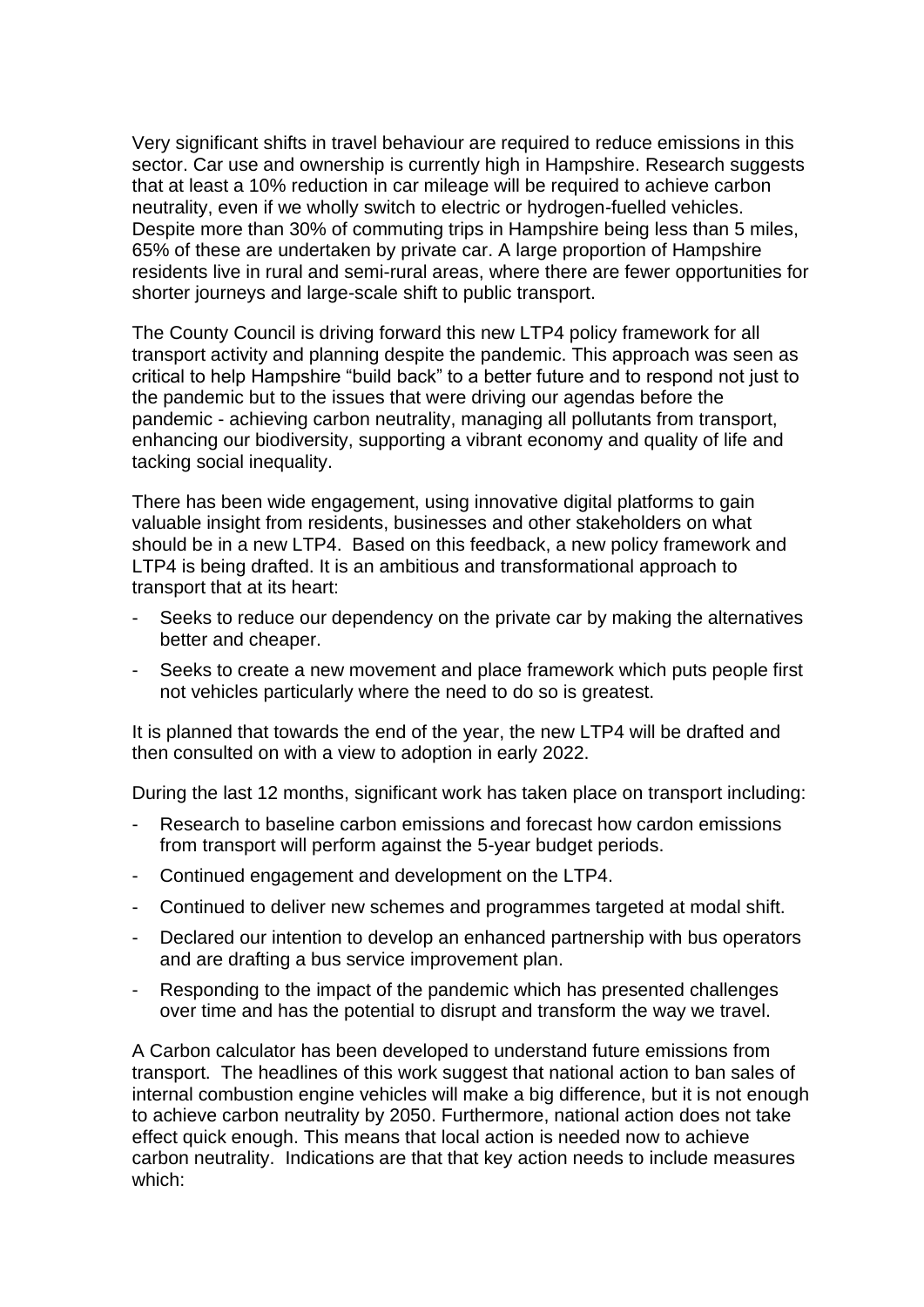- Accelerate the take up of clean fuel technologies and encourage use of smaller cars will make a big difference.
- That emissions from HGV remain stubbornly high even in 2050 and there is a need for a new technology solution to be developed.
- That measure to support bus and active travel and living/travelling locally have an important role to play.
- That demand management of some sort may need to be used to incentive alternative modes to the private car.

Modal shift has a critical role to play in reducing transport emissions. Over the last year the size of the transport and highways capital programme has doubled. Many of the schemes delivered have included or been primarily about modal shift. Highlights include:

- A pilot programme of school streets.
- Delivery of multiple pop-up active travel schemes including further enhancements.
- Beginning the design process on the next generation of ambitious walking and cycling project with the ambition that all parts of Hampshire will be covered by Local Cycling and Walking Implementation plans within the next few years.
- Secured funding of £3.4m toward active travel schemes in the last year and will be seeking a similar sum for next.
- Engaged in multiple town centre and high street regeneration proposals.

The Government have set out a new strategy for buses. In line with this the County Council have declared our intention to enter into a more formal contractual partnership with bus operators. This will require the highway authority to do what it can to support the bus sector through enhancing the infrastructure or other measures but on the agreement that operators will also do their bit to make buses, easier and more attractive to use. This will be consolidated in a bus service improvement plan (BSIP) which is currently being drafted.

A key action for the County Council is in speeding up and improving the reliability of buses and this means putting in place new bus priority infrastructure and enforcing it. A project is under development which is looking at the need (where buses are slowed down by other traffic) and business case to enforce bus priority measures.

The pandemic has disrupted what we knew to be the norm. In early stages of lockdown this materialised in less travel overall and more people travelling locally, walking and cycling. The County Council responded to this by implementing measures at over 40 locations which supported the needs to socially distance.

Public transport use has declined to a fraction of its previous levels, and it will take time for customer confidence to return. The County Council has supported the bus and community transport markets during this challenging time to ensure that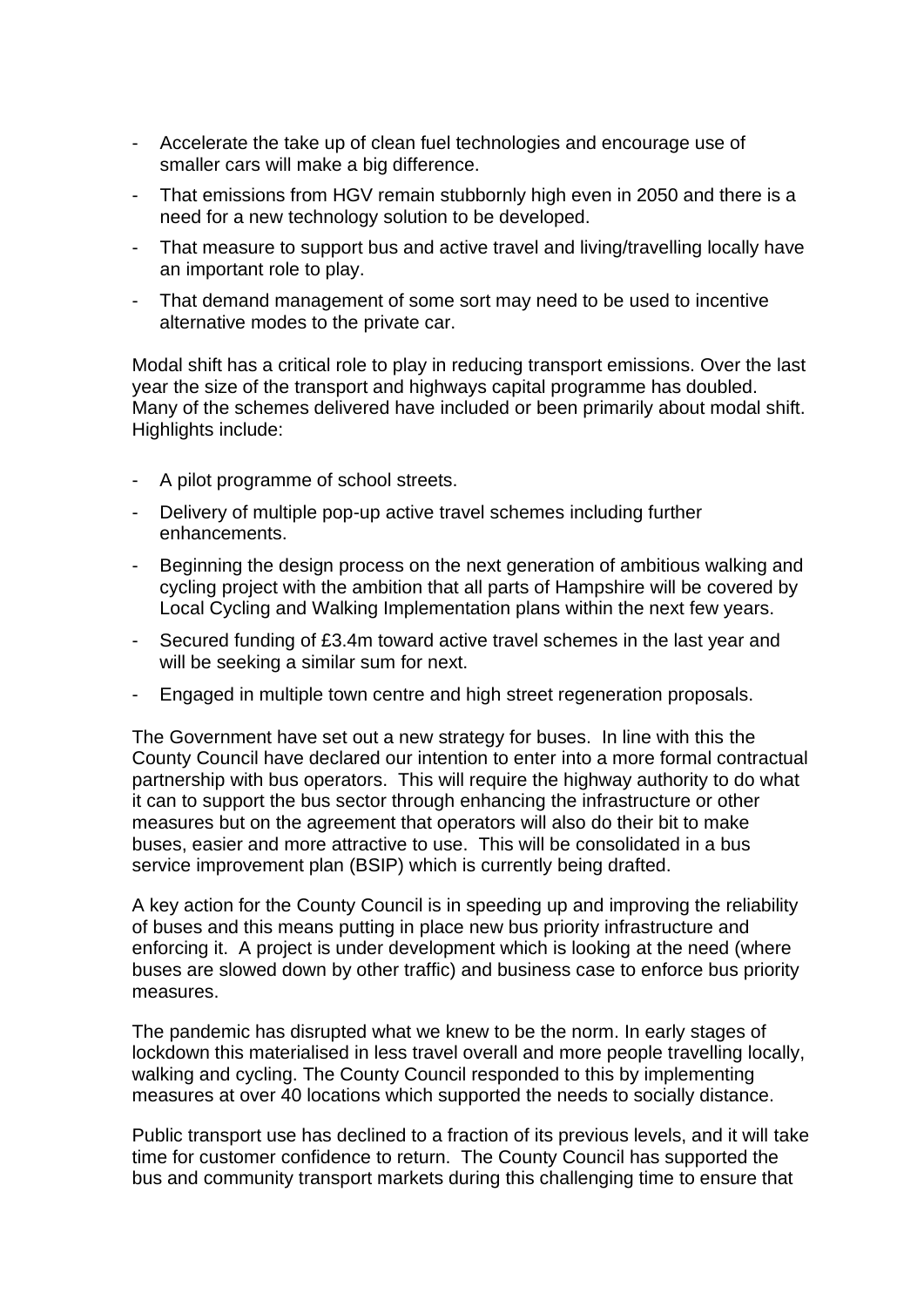after the pandemic there is still a good public transport offer. As a result, most if not all operators have managed to survive the significant drop in patronage.

Now that social distancing restrictions are being relaxed, vehicle traffic levels have returned to pre-Covid levels during the weekday and now significantly exceed previous weekend flows. The nature and timing of trips has changed, and there is a need to adapt to a very different situation. There is no longer a traditional morning peak hour as commuting to work by car has been replaced for many by homeworking. There is anecdotal evidence that the travel we are all making is now more orientated than ever around, leisure, shopping, socialising and holidaying.

If this current trend for greater car dependency continues this would indicate plans for a "green and healthy" recovery will be much harder to deliver. The County Council will be undertaking research to get more data on this and to consider how it may impact on our transport policies and practices going forward.

#### <span id="page-20-0"></span>**3.2.1 Highways maintenance emissions and resilience**

Building the resilience of our highways is a key programme and will include:

- Identifying and mapping highway assets most at risk from weather fluctuation.
- Identifying appropriate material treatment and/or mitigation measures.
- Identifying appropriate design standards and materials for new capital infrastructure.
- Embedding life cycle and investment planning across all assets to optimise resilience of the network.

A highway resilient network (including assets) is being reviewed and refined. A draft network has been developed and mapped but further work is necessary to identify and locate specific assets or groups of assets on the resilient network that are at risk from severe weather or other disruptive events. A Resilient Network Plan is also being developed that sets out how the specific asset or groups of assets as well as the strategic network should be managed and maintained in the future to mitigate risks. It will also ensure the most critical parts of the highway network will remain open and enable access to key social and economic services and facilities.

Progress is being made on developing existing highway asset data sets to identify required maintenance interventions:

- Highway asset data is continually reviewed, validated and improved on a routine basis to ensure that the data meets business needs. Work is concentrated on assets where data gaps or improvements have been identified or due to their importance in meeting service objectives.
- Significant work has been undertaken for several years to improve drainage inventory and condition data that enable targeted cleansing frequencies and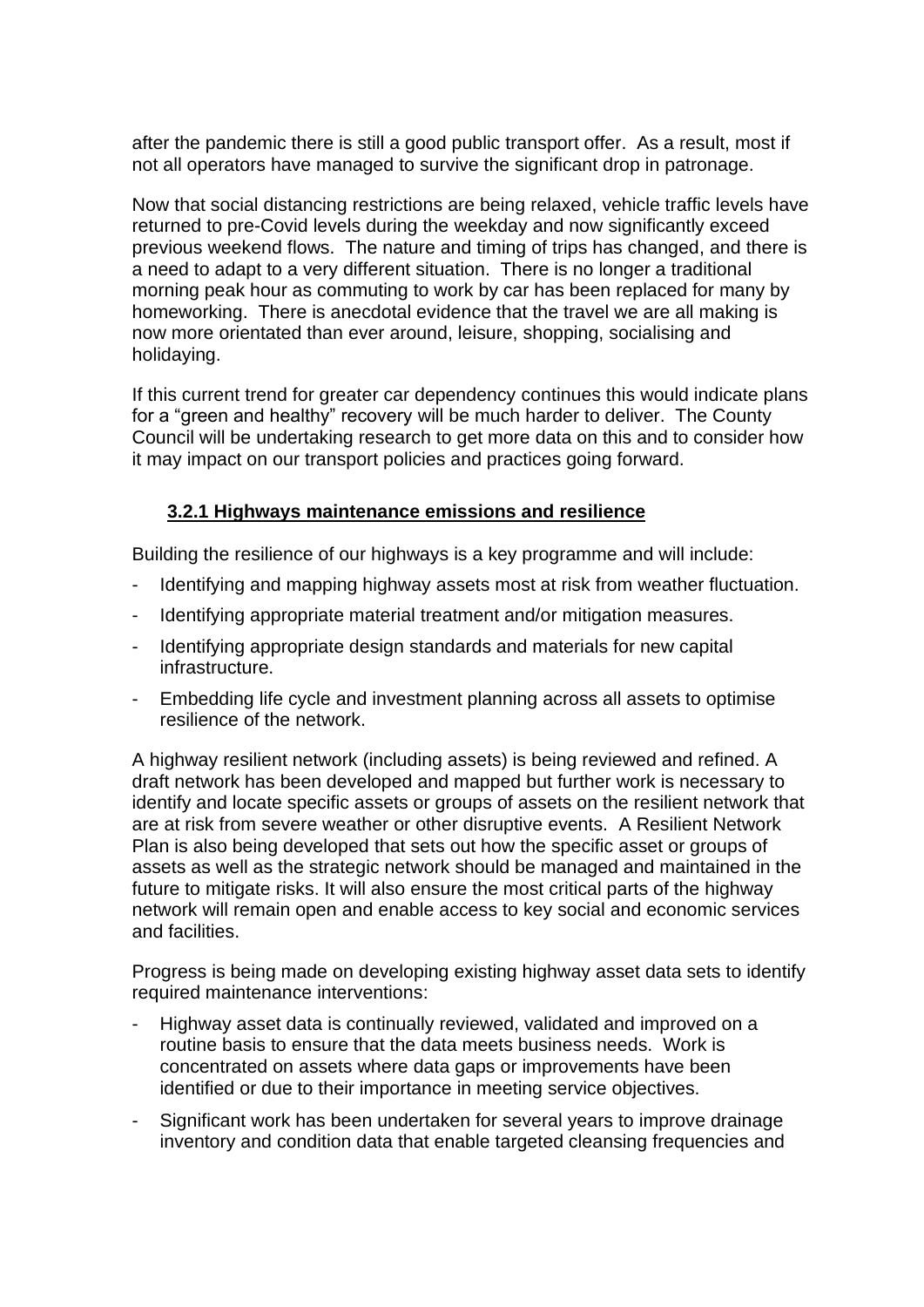schedules that ensure the drainage cleansing service is as efficient as possible.

- All urban and rural grass, shrub areas and hedges has now been mapped to ensure cutting frequencies meet safety needs and service objectives. Highway tree mapping and associated data is continually being collected.
- New carriageway surveys have been implemented that collect data to ensure the correct maintenance interventions and treatments are identified and the most cost-effective programmes of work delivered.

Development of existing highway asset data sets has commenced with improved flood hot spot identification. All Drainage data is routinely being collated, validated and improved. Work to implement a new process that accurately records highway flooding incidents on GIS is on-going. This process will also identify and prioritise drainage schemes and be used to develop long-term programmes of work that mitigate sever weather caused by climate change. A trial is proposed later this year to install a number of sensors in various drainage assets to measure depth of water and silt which will improve maintenance interventions as well as help establish pre-emptive attendance and cleansing at high-risk locations.

The technical guidance documents (TGs) are currently being updated. These detail what the adoptable Highway standards are within Hampshire covering all elements of design including footways, cycleways, layout, alignment, materials, construction, equipment, landscaping, lighting, drainage and the maintenance of all these elements. They tie in to existing and developing policy (e.g., material use, commuted sums, carbon reduction, emerging LTP4) to ensure we are constructing low maintenance and resilient highways which are also high quality, sustainable environments for the residents and visitors to Hampshire. By detailing the requirements of the Highway Authority, it is hoped that the TGs will enable HCC and Developers to deliver projects more efficiently and "right first time", reducing project resource costs, project durations and expediating highway adoption. As live documents, they are designed to be updated easily to reflect new innovations, policies and standards including reflecting where we have undertaken successful trials of new materials/methods to reduce carbon emissions associated with highway construction and maintenance.

A review of the main carriageway and footway construction materials utilised in both maintenance and new infrastructure has commenced and a number of trials have been undertaken using low temperature asphalts and cold recycled materials which have a lower carbon footprint have proved successful. The review of materials and trials will be written up and included in the department's various guidance documents, live contracts and into the relevant TGs.

A lifecycle model that predicts future condition of our Intelligent Transport Systems (Traffic signals, pedestrian crossing and the like) has now been developed. All major asset groups on the highway now have lifecycle models and these are being used to develop a cross asset prioritisation. The models are used to inform a comprehensive investment planning process that will optimise available funding and maximise the resilience of the highway assets.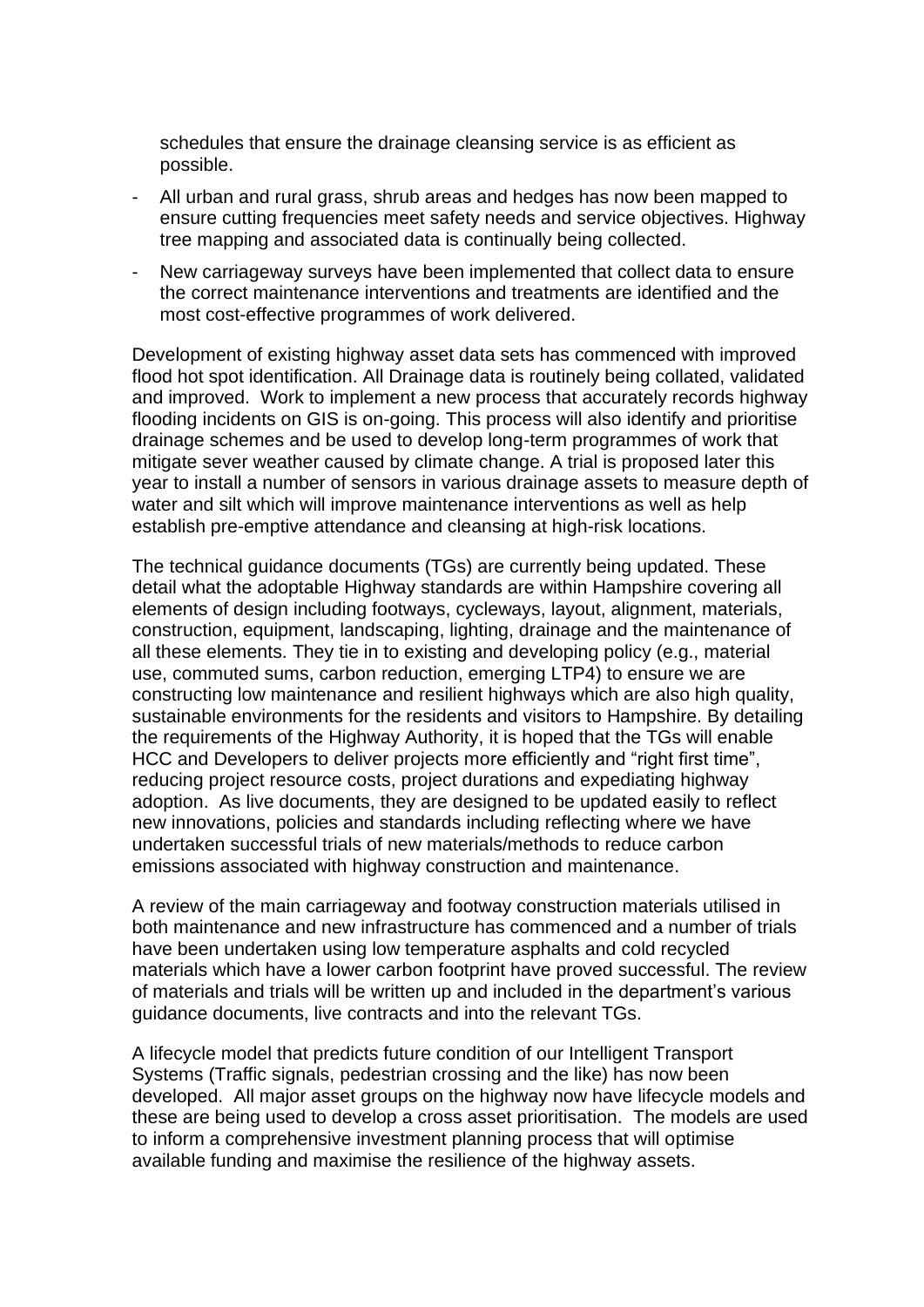#### <span id="page-22-0"></span>**3.2.2 Micheldever recycling facility**

Recycling operations have formally commenced at the Micheldever recycling facility in February 2021. The operations undertaken at the facility places the County Council at the forefront of sustainable highway construction, providing the means to reprocess and recycle material generated from road repairs, for re-use in road maintenance and new construction, leading to reduced carbon emissions, costs, and travel miles.

The facility aims to deliver a net reduction in CO2 of around 67,500kg by reducing the use of virgin aggregates, replacing some warm and hot mix traditional asphalts with cold lay materials and reducing the total miles travelled for material supply. The new facility will also reduce waste construction costs by recycling tar bound material which would otherwise require specialist disposal. The recycled material is laid cold which means specialist insulated lorries are not needed to collect and deliver the material, and there is no waste from unused material. The cold recycled road material uses a fifth of the energy of traditional materials and saves 40 per cent of CO2 emissions.

The site itself has also been recycled, having previously been an asphalt plant up until the late 1990s. The depot has been refurbished and brought up to modern environmental standards. The latest technologically advanced plant and equipment has been brought in to produce the recycled products, and a significant amount of material that had previously been stored on the site, over time, has been recycled during construction of the new plant.

## <span id="page-22-1"></span>**3.3 Energy generation and distribution**

Energy is a new area of activity for the County Council, and an extremely complex and challenging one.

It is becoming widely recognised that decarbonising national and local energy systems will be crucial to the successful achievement of the County Council's targets at both the national and local levels.

As previously stated, only 3% of Hampshire's energy needs are met by locally produced renewable energy. Local action is therefore essential, particularly where local socio-economic conditions require locally adapted policy and co-ordinated action to ensure local infrastructure resilience and social inclusivity. It is also clear that this would be best achieved through local open energy systems that enable all 'community' stakeholders to participate in a full range of trading opportunities.

Although this will be a significant challenge, it also presents opportunities for local post-COVID 'green' investment, skills capacity growth and wider socio-economic co-benefits such as improved air quality and associated health.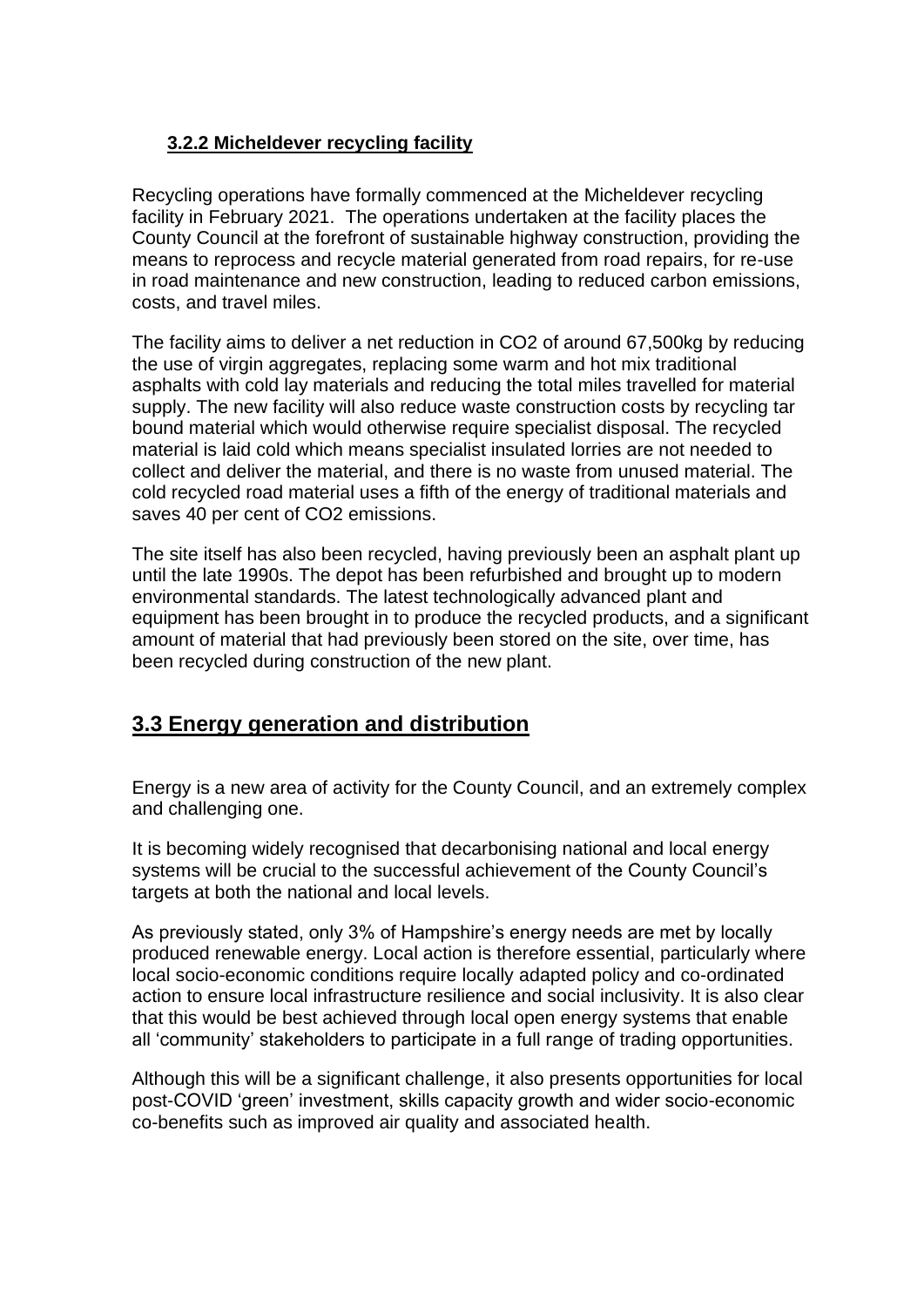Ensuring that these opportunities are realised through decarbonising national and local energy systems requires a systemic approach to a future energy strategy. To begin this work, the University of Southampton (a member of the Climate Change Expert Forum) were commissioned in June 2021 to undertake a review of the current and future energy landscape for the wider Hampshire area.

The work will focus on developing a gap analysis as a basis for a future-looking energy strategy. This gap analysis will seek to understand where the opportunities might be for local action to:

- Reduce and de-carbonise industrial, commercial, public and residential energy use across the wider Hampshire area.
- Co-ordinate, attract and retain inward investment in sustainable, zerocarbon energy related commercial activity.

There will also be opportunity to explore using these energy related interventions to achieve outcomes and associated co-benefits such as through the Green Recovery Framework and the Hampshire 2050.

The University of Southampton have appointed two supervising professors and an MSc student to undertake this research as part of their dissertation to produce by September 2021:

- A wide-ranging report on the current and future energy landscape for the wider Hampshire area.
- A focused gap analysis and recommendations for future work packages, including the development of a (sustainable) energy strategy for the wider Hampshire area and assessment of the feasibility of a range of local actions the follow from that strategy.

The work being delivered through the Community Energy South project will also contribute towards the work on energy.

Community energy is being recognised as one of the most important ways in which the UK will meet its carbon targets and indications are that the Department for Business, Energy & Industrial Strategy will be seeking to prioritise this over the coming years with further support and funding. The County Council's work with Community Energy South and University of Southampton will therefore be very advantageous going forward.

## <span id="page-23-0"></span>**3.4 Natural environment**

The natural and built environments face a plethora of opportunities, challenges and changes associated with climate change, and other human pressures, that are interconnected, dynamic and complex. The following paragraphs set out some of the actions that the County Council is taking to address these.

The Hampshire 2050 Commission of Inquiry identified that Hampshire's natural environment is a significant and valued asset, helping Hampshire to be an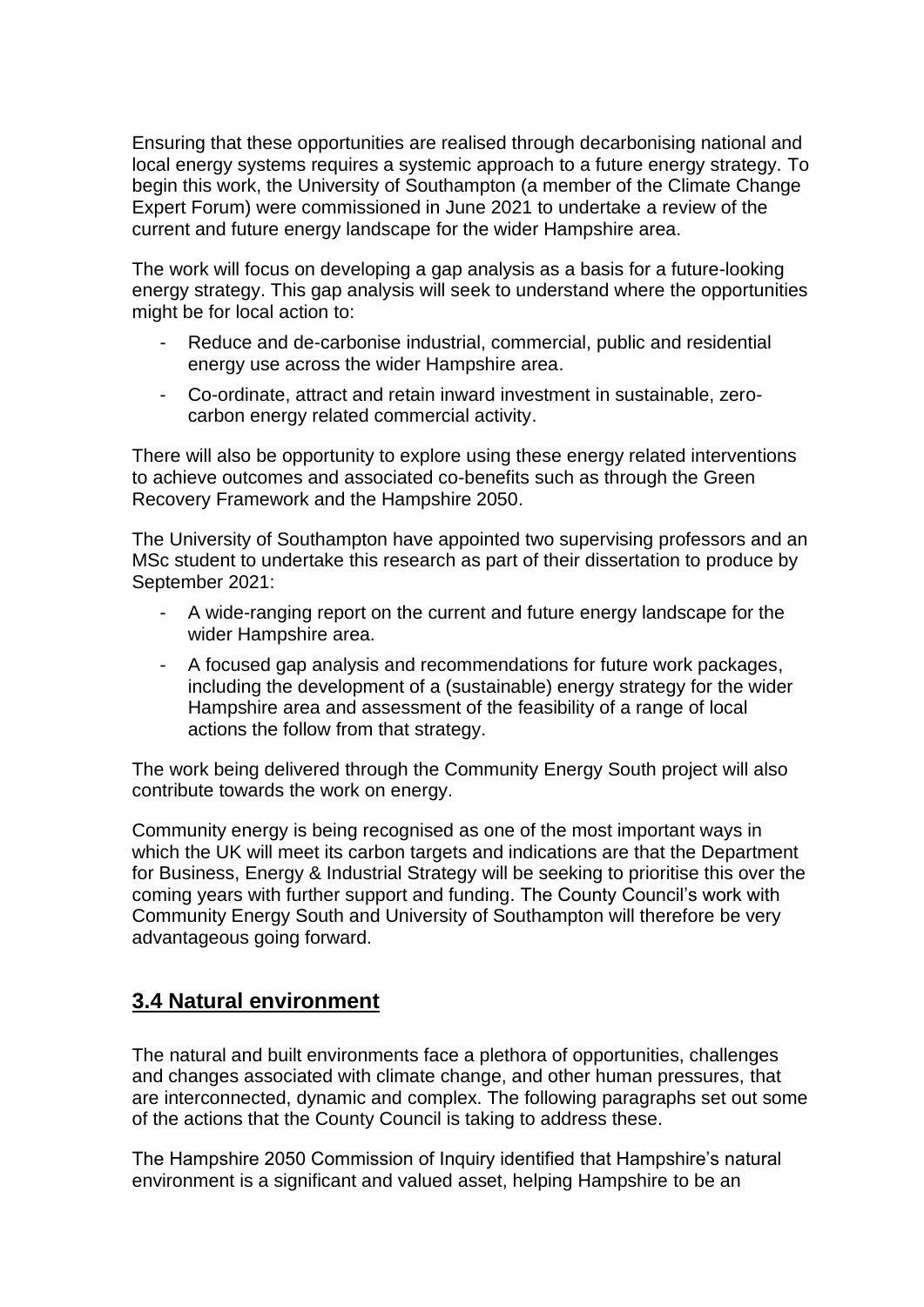attractive and prosperous place to live, work and visit. To inform the County Council's understanding of Hampshire's natural environment, a report providing a high-level 'snapshot' of many key elements of Hampshire's natural environment was prepared with input from partners. The resulting State of Hampshire's natural environment was published in September 2020. A second, and complementary, report looking at the condition of Hampshire's built environment is now being prepared and is expected to be completed later this year.

The Hampshire Biodiversity Information Centre (HBIC) purpose is to collect, collate and manage information about Hampshire's biodiversity and is responsible for much of the data in the State of Hampshire's natural environment report. Building on the work done by the County Council for its own estate, and based on its habitat maps, HBIC has helped develop the methodology for carbon storage mapping and applied it to District Councils who want this information for their area So far maps have been completed for Rushmoor and are in production for Eastleigh and East Hampshire. The maps are based on the HBIC habitat maps.

In 2018, the Government released the National Pollinator Strategy Implementation Plan with the aim of creating increased, improved and more joined up, diverse and flower rich high-quality habitats to support pollinators across the country. The County Council has now adopted its own pollinator strategy and action plan and launched the Parish Pollinator Pledge Project to improve awareness and capacity to make improvements to Pollinator Habitat and connectivity amongst parishes and towns. The Parish Pages website has been developed to promote this and other avenues for raising awareness and educating communities and young people are being developed.

The [Hampshire Tree Strategy](https://documents.hants.gov.uk/environment/tree-strategy.pdf) was published in early 2020 and sets out the key principles that the County Council will follow to achieve the target of planting one million trees by 2050 and how it will work in partnership to further increase tree planting and cover across the County. A review of tree planting opportunities across the HCC rural estate has identified areas for future schemes to assist in the delivery of the Tree Strategy and mitigate for the impacts of Ash Dieback. A Hampshire Tree Strategy Action Plan is now being developed in liaison with the Forestry Commission, the Woodland Trust and other partners so that delivery of the strategy will link in with current and emerging policies and requirements around environmental net gain and local nature recovery strategies as set out in the Environment Bill and respond to the effects of Ash Dieback. A bid was submitted to the national Local Authority Treescapes Fund in June 2021 to support the implementation of the strategy through local tree planting and natural regeneration initiatives. Further funding opportunities are being explored.

<span id="page-24-0"></span>In July 2021, it was agreed that the County Council would develop an Environment Strategy setting out the County Council's environmental principles and priorities in relation to its activities. This is to ensure that there is an overarching, high level framework, covering both the natural and built environments, to provide a consistent, coordinated and coherent framework. The strategy will contribute to the County Council's climate change objectives.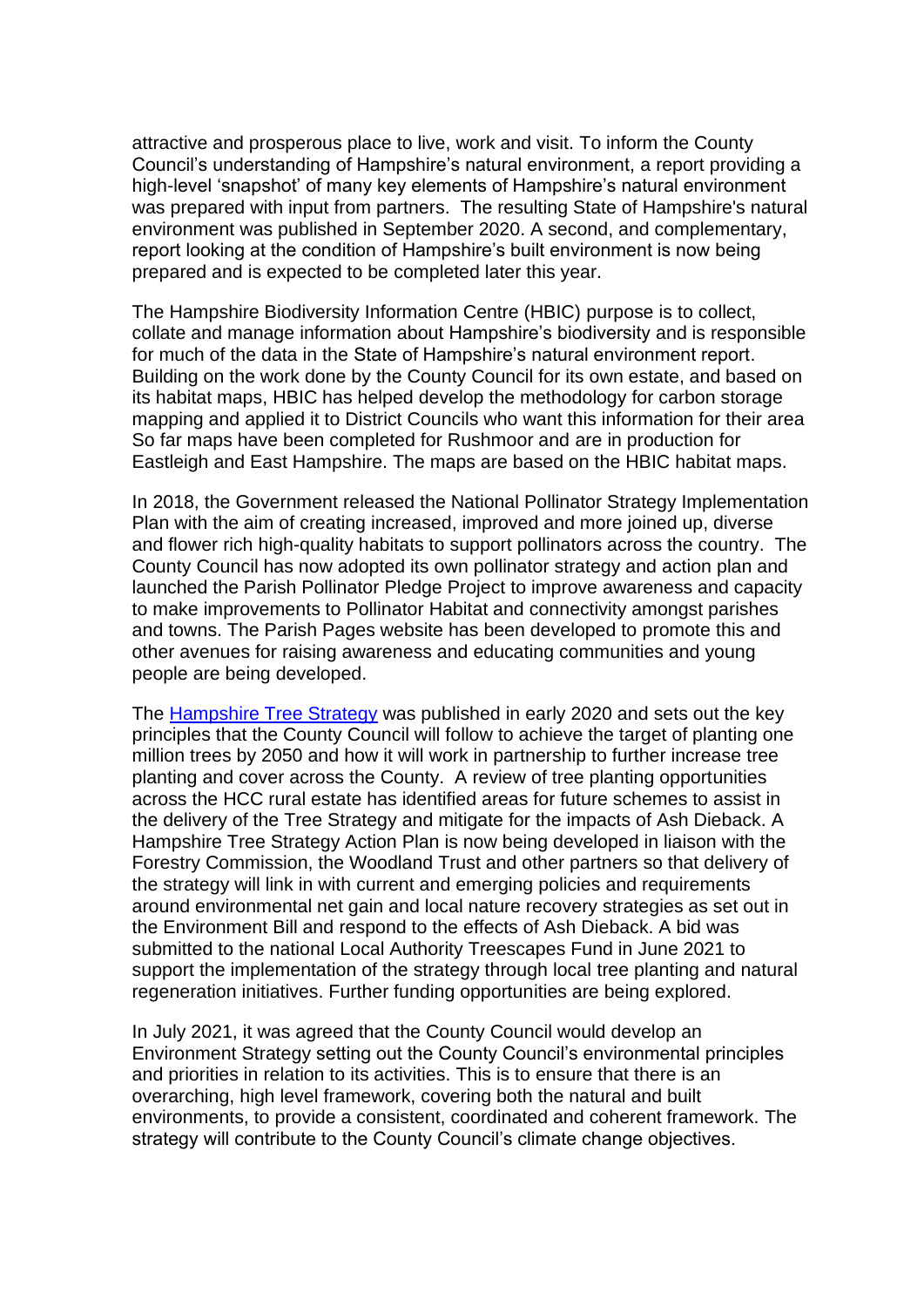## **3.5 Waste and circular economy**

The COVID-19 pandemic and the associated changes in public behaviour has had a negative impact in terms of both recycling and landfill diversion performance across Hampshire as residents spent more time at home and disposed of more waste through their kerbside bins. Whilst a proportion of this increase was seen in the recycling stream this was accompanied by an increase in contamination by non-targeted materials and things such as food waste.

Despite these impacts significant work has been undertaken to deliver long term projects that will deliver a step change in performance in terms of waste for Hampshire.

The County Council, working as part of Project Integra Partnership, have undertaken a detailed review of the existing waste collection and disposal service in the context of the forthcoming Environment Bill 2020 to determine what an optimal system would look like. We worked with the Waste and Resources Action Programme (WRAP) and consultants, Wood, to map the existing collection and disposal service and then compare a number of systems based on four key metrics:

- Carbon Impact
- Whole System Cost
- Recycling Performance
- Resource impact

The systems considered were fully co-mingled recycling collections, twin stream recycling (fibre and containers separated) and full kerbside sort with each considered against the current service as the baseline to determine the relative change that can be expected. In addition, separate weekly food waste collections were modelled alongside these options as this service is set to be required to be introduced across all local authority areas as part of the Environment Bill. The output from this work is being brought together in a new Joint Municipal Waste Management Strategy that is expected to be completed by the end of 2021.

Alongside the major system change work has been on going on our waste prevention programme 'Smart Living' which focuses on ensuring that we push material as far up the waste hierarchy as possible and seek to prevent the waste being created in the first place through interventions, education and communication. This has the greatest impact in terms of performance and carbon benefit as the material does not have to be transported or processed and therefore does not become part of the waste system.

Two key areas of focus for the Smart Living Team are food waste and bulky waste (furniture). In terms of food waste, the team are working on a number of interventions using behavioural insights to encourage residents to reduce the amount of food that they waste as well as working with District and Borough Authorities who are introducing food waste collections to push waste prevention messages alongside service changes for maximum impact.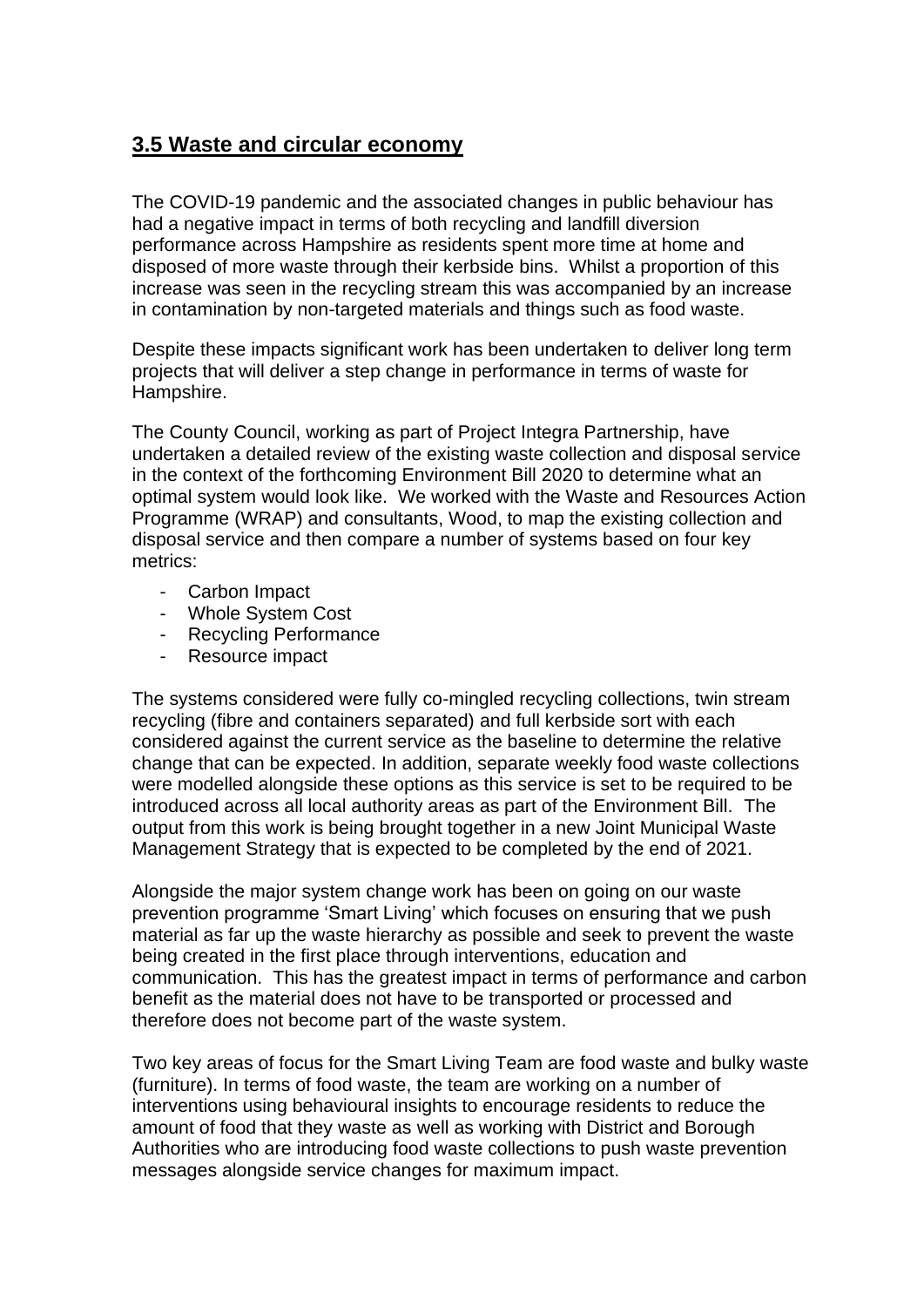Bulky waste remains a significant proportion of the 5% of waste that still goes to landfill in Hampshire, and we are working to develop systems to ensure that is captured and reused or repurposed rather than landfilled. This is in conjunction with colleagues in Adult Services and local Hampshire reuse charities to support Hampshire residents who are in need of essential furniture packs and other bulky household items.

# <span id="page-26-0"></span>**3.6 Buildings and infrastructure**

Following on from the Hampshire 2050 Commission, work has progressed on the preparation of a framework for guiding the future of Hampshire's built infrastructure and natural environment. The framework is structured around a baseline of 10 key themes: biodiversity; landscape and seascape; water environment, soils, water resources; transport; air, light and noise pollution; minerals and waste; energy; and telecommunications and broadband.

Each focuses on a different aspect of the natural environment or infrastructure network in Hampshire that would benefit from a shared understanding across the Hampshire authorities. From the baseline, several strategic opportunities will be identified which will help to enhance, connect, and create natural environment or infrastructure provision across Hampshire or across county boundaries. Climate change is a cross-cutting theme that is at the heart of the framework and each strategic opportunity will seek to contribute to carbon mitigation, climate adaptation or climate resilience. The framework will be presented digitally, as a StoryMap using GIS, and is expected to be completed by Summer 2021.

The County Council's Climate Strategy has introduced a set of tools to aid decision making and ensure that opportunities to reduce carbon emissions and address climate change adaption are at the forefront of any decisions taken. Whilst the County Council's Climate Strategy is not a material planning consideration, and planning decisions must be in conformity with national and local planning policies, the Strategy has raised the profile of the issue and has identified the need for the County Council's Minerals and Waste Plan, and district Local Plans, to ensure that its policies are robust in terms of addressing climate change mitigation and resilience. To this end, the Hampshire and Isle of Wight Planning Officers' Group has discussed the need for a working group to look at how planning policies can make a positive impact on delivering the aims and objectives of the Climate Strategy. This will focus on planning for sustainable communities and opportunities to deliver improvements to the environment to mitigate climate change, rather than matters that will be covered by changes to the Building Regulations.

The Hampshire Minerals & Waste Plan: Partial Update is currently being developed. The Draft Plan will be available for public consultation later this year, subject to approval. The Draft Plan takes into account the Climate Change Declarations and Action Plans made by the Plan-making authorities. This is reflected in an updated Vision and Plan Objectives as well as a strengthened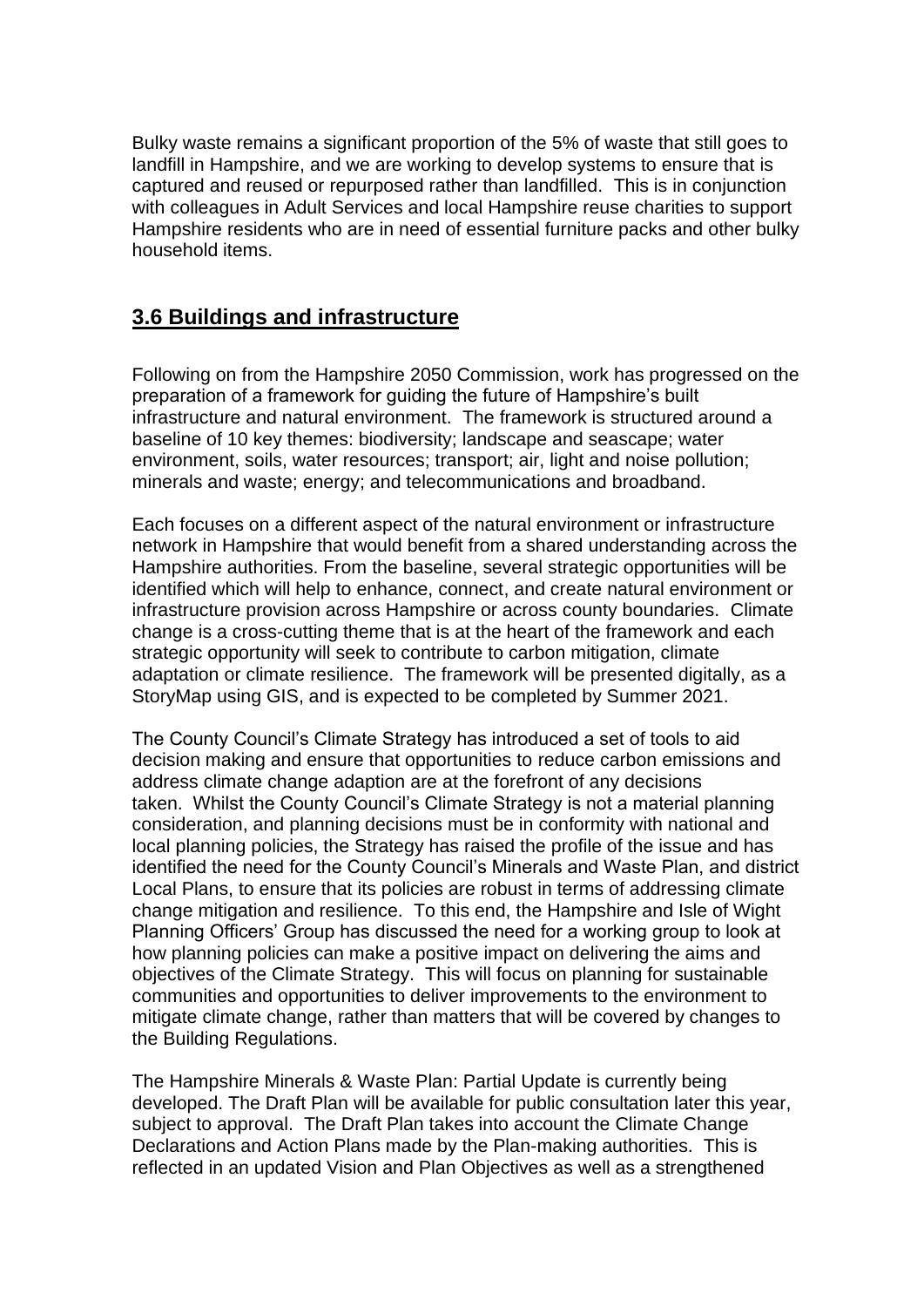Climate Change Policy which requires all applications to include a Climate Change Assessment. The Climate Change Assessment will need to demonstrate that the opportunities to mitigate the causes of climate change and to reduce vulnerability and provide resilience have been considered and where possible, incorporated into a proposal. This may be through where it is located, how it is designed (i.e., use of sustainable resources), how it helps to reduce greenhouse gas emissions and/or how it facilitates low carbon technology. The Climate Change Assessment must also outline:

- the current carbon baseline at the site.
- the method for measuring carbon emissions associated with the development for the total life of the proposal (including restoration); and
- a commitment to supply the data to the relevant Hampshire Authority for reporting in the Monitoring Report.

#### <span id="page-27-0"></span>**3.6.1 Planning and public health position statement**

Given the scientific evidence on the causes of obesity, one of the most important public health problems facing our society, improving the built and transport environment is a key factor in tackling wider determinants of health. As a result, the Hampshire Planning and Public Health Position Statement covers various issues that will tackle these issues whilst providing co-benefits to the climate change agenda. The Position Statement includes a range of such points including working collaboratively with District, Borough and Council planning teams to develop ways of working which address public health objectives through the land use planning process.

To further the conversation about Air Quality and to mobilise action with District Council colleagues, HCC Public Health and ETE organised a workshop facilitated by the Town and Country Planning Association (TCPA) in March 2021 regarding Air Quality in Hampshire, attended by transport and spatial/development planners, environmental, and public health officers from across Hampshire, Southampton, Portsmouth and the Isle of Wight. Following this workshop, the TCPA made the following recommendations:

- Strengthen the Local Authority Air Quality Subgroup
- Develop a Technical Research Paper on air quality
- Develop a Supplementary Planning Document (SPD) on air quality

The focus will now be on actively seeking ways to embed this, through the Air Quality Sub-group, and the potential of a second Air Quality workshop with the purpose of discussing how to action the recommendations.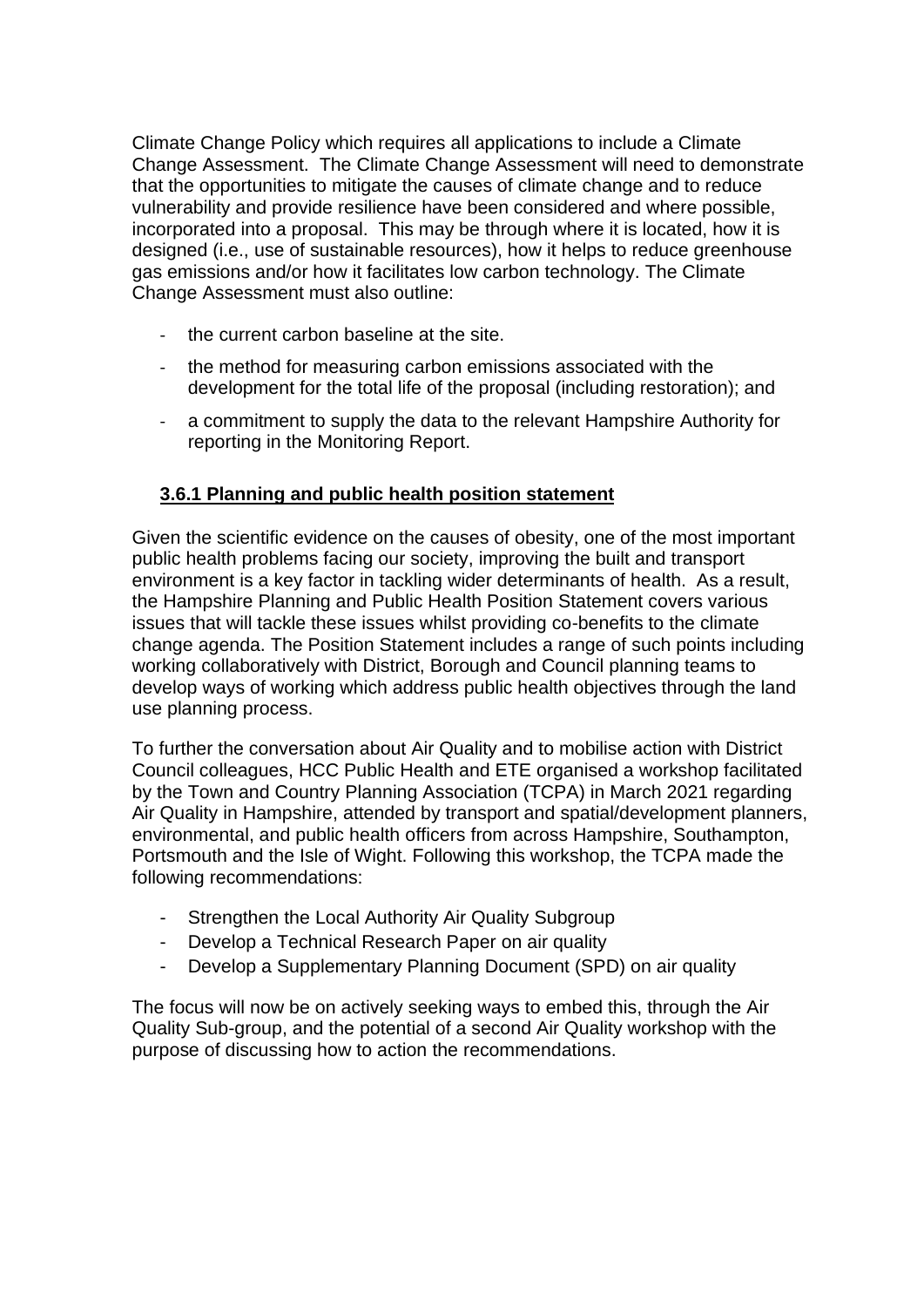#### <span id="page-28-0"></span>**3.7 Business and green economy**

The economic impacts of Covid-19 in communities across the UK, including Hampshire, provide an opportunity for a much-needed revaluation of how our economy works. There is a growing realisation that pre-pandemic, our economy did not serve all parts of our society or environment. There is also a recognition that both climate change and Covid-19 disproportionately affect certain groups in our society. These challenges need to be tackled together, drawing on new thinking which will pave the way for a green economic recovery.

It is against this background that the County Council is seeking to create a distinctive strategy for green economic recovery which seeks to prioritise inclusivity, quality of life and standard of living as critical components for prosperity and economic growth.

The strategy will have a focus on skills (both new and deficits) within the context of the green economy as well as supporting wider socio-economic drivers and benefits. The Committee on Climate Change report of June 2021 highlighted that "workers will need help to develop the required skills and to fill the jobs created during the transition. Businesses must be encouraged, and in some cases required, to invest in solutions and make low-carbon, climate-resilient choices."

With these core priorities in mind, Hampshire County Council has partnered with [the New Economics Foundation \(NEF\)](https://www.hants.gov.uk/aboutthecouncil/haveyoursay/visionforhampshire2050/hampshire-2050-partnership/new-economics-foundation) to create a framework which addresses the economic rationale for addressing climate change, gives clarity on priorities in the current context, and identifies ambitious ideas for delivering this change.

This work is due to be completed in August 2021 and will seek to strike to a balance between high-level strategic thinking and practical implementation within a defined period (e.g., five years). This will build on the ambitions already developed through the vision setting work of the Hampshire 2050, and the council's Covid-19 recovery and climate change plans. To achieve these outcomes will not only require a different mix of economic interventions, but also more resilient partnerships to deliver on their potential.

This work with the New Economics Foundation will feed directly into the developing Economic Strategy for Hampshire. This Strategy will seek to reinvent Hampshire's strong economy, that is already knowledge-intensive and talentdriven, to accelerate positive trends towards a greener, more inclusive, clean and digital economic recovery for Hampshire and the country as a whole.

Two priority areas for a green economic recovery have been identified and key stakeholders who have the power to drive the desired changes under each priority will be engaged in "Policy Labs" sessions, where issues and solutions will be discussed, and action plans developed.

The first priority is "Ways to close the skills gaps in construction and housing retrofit in Hampshire". This focuses on the supply side, looking at how young people can enter the construction workforce and gain the requisite skills to fill the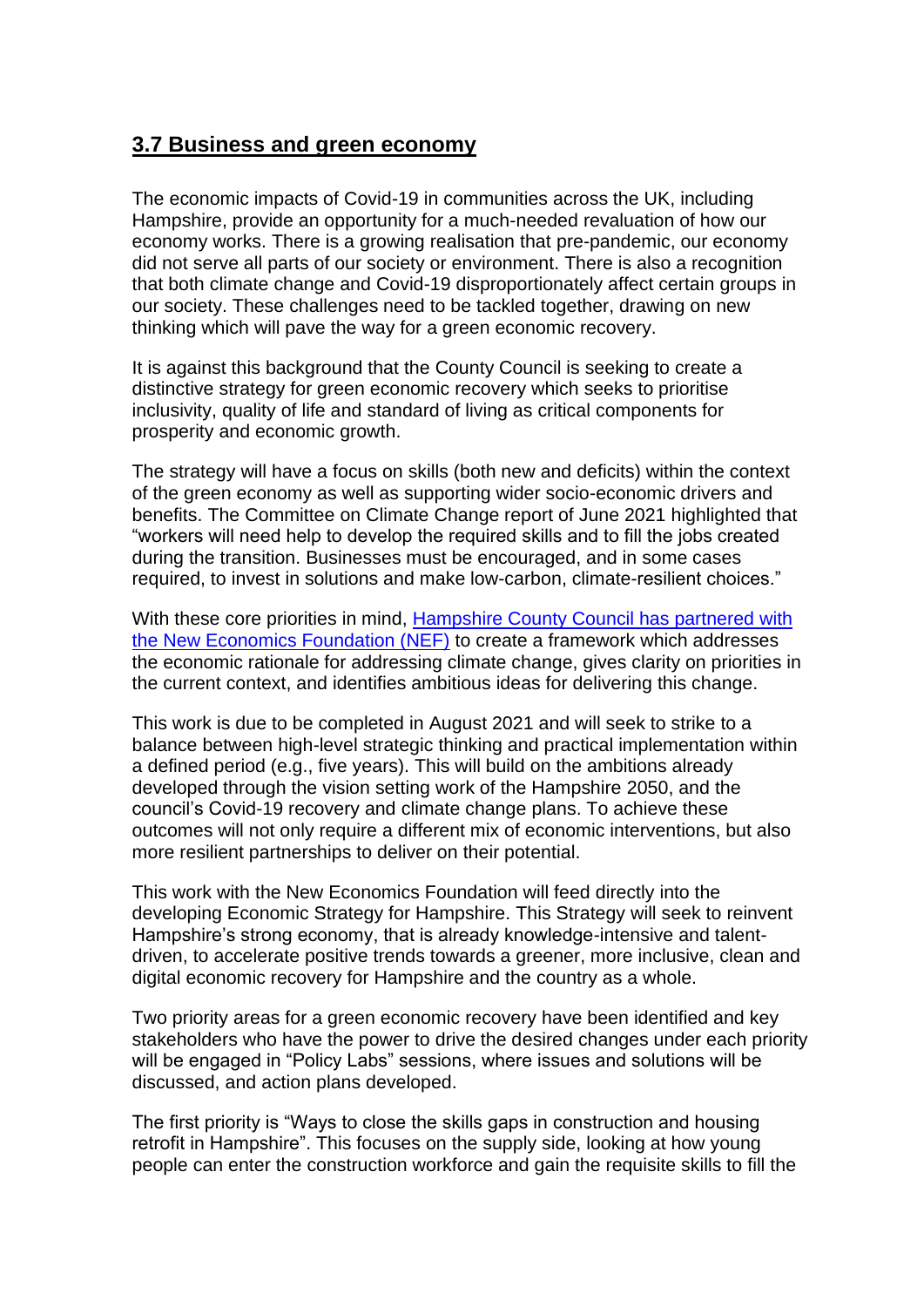sector's requirements in the coming years, including in relation to specific skills for decarbonisation work.

The second priority is "Financing the investment needed to address housing deprivation, fuel poverty and emissions from housing in Hampshire". This looks at how finance can be mobilised to address housing deprivation in Hampshire, which is derived from housing in poor condition, lacking central heating, etc. NEF's recent work looking at financing for home retrofit to reduce emissions identified different approaches that may be relevant to the Hampshire context, including:

- Bringing more central government funding into Hampshire to directly pay for housing improvements.
- Making residents aware of the funding open to them to drive higher uptake.
- Encouraging use of existing social housing maintenance budgets to begin retrofitting as far as possible.
- Encouraging use of existing housing association maintenance budgets to begin retrofitting as far as possible.

To support the implementation of the recommendations from NEF around retrofit, financing and skills, the County Council is developing a project to model options to improve the energy and carbon performance of the existing housing stock across all the Hampshire Districts, Southampton, Portsmouth and Isle of Wight. This would provide an understanding of the Hampshire housing stock in detail, the ability to identify the measures needed and create a detailed installation programme including investment required and skills needed.

This work would be undertaken by a consultancy called Parity Projects, and funding is currently being sought from the Energy Hubs and our local authority partners. If funding is secured this work would be delivered by Autumn 2021.

# <span id="page-29-0"></span>**3.8 Public health (new)**

New programmes are being developed to be included within the Strategic Framework on Public Health. Following discussions with the Director of Public Health and the recognition that Public Health is a key cross-cutting area that should sit within the Strategic Framework, the following new programmes have been added, and will be progressed and reported on in future monitoring reports:

- Through the Health and Wellbeing Board, agree joint priorities between partners that both benefit health and mitigate climate change, including air quality, active travel, healthy homes.
- Use a data-driven approach to identify the most significant inequalities in relation to climate change.
- Take a system approach to climate change with the NHS, working through the Integrated Care System's Prevention and Inequalities Board to identify shared priorities.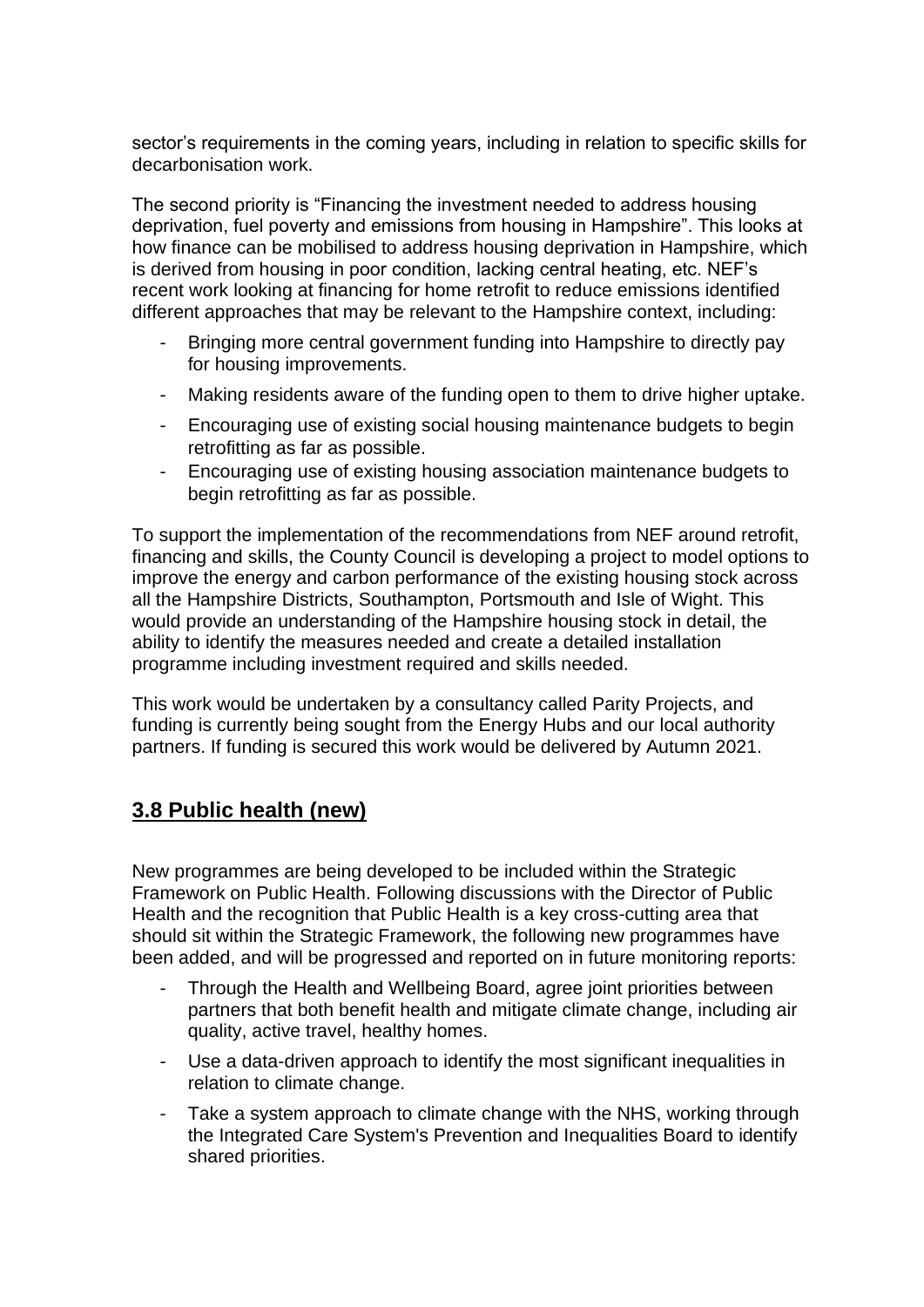# <span id="page-30-0"></span>**Section 4 Progress on networks and partnerships**

## <span id="page-30-2"></span><span id="page-30-1"></span>**4.1 Expert forum**

In August 2020, a [Climate Change Expert Consultative Forum](https://www.hants.gov.uk/landplanningandenvironment/environment/climatechange/whoweworkwith/climatechangeforumevent) was held to bring together relevant professionals, academics, and community representatives from a range of organisations across Hampshire to advise on the development and the delivery of the developing Action Plan.

The event also allowed officers to begin to map existing activity across Hampshire, understand the support that community groups can offer in delivering against the Council's priorities and facilitate future working between community groups and with the Council.

Sixty delegates from across 45 Hampshire organisations and groups attended the event and the outcomes helped shape the programmes within the Strategic Framework.

Following the suggestions at this event an Expert Stakeholder Forum was created with representatives from both the whole of the Hampshire geographical area, and those who also have a wide area of focus / remit, to advise the Council on its progress.

Eighteen organisations are now formal members of this Forum, chaired by Councillor Warwick (Executive Member for Climate Change and Sustainability) including Universities, Utilities, and other Stakeholder organisations.

The Expert Forum provides invaluable opportunity for discussion and challenge on the climate change work. Having an opportunity to hear from these groups about their priorities and any issues that are coming through from their communities is critical. It is also important that as a County Council we provide opportunities for this type of dialogue and engage with groups that often do not have direct access to this organisation. Climate Change is a complex issue that will require behaviour and lifestyle changes and choices, and the Expert Forum provides an excellent opportunity to engage in a meaningful and productive way.

Three meetings of the Forum have taken place since its establishment, and the detailed discussions from these sessions have been captured and circulated. The forum is not just about discussion, below are examples of key outcomes from this Forum:

- The establishment of a data working group that will support the County Council in reviewing the Hampshire wide baseline emissions for 2022. The Terms of Reference for this group has been developed and work on the data analysis is commencing.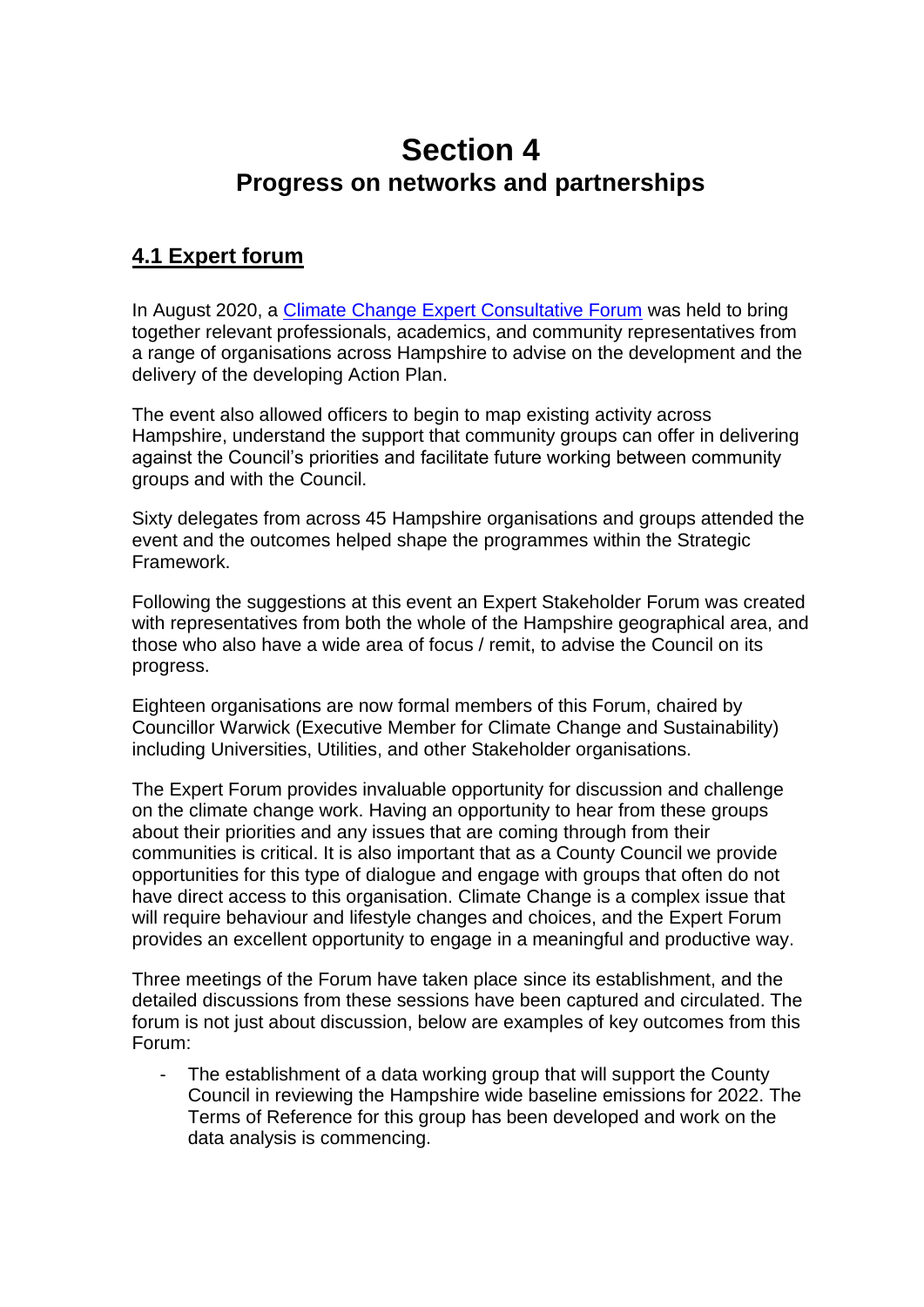- Work with University of Southampton on the energy pathways project as outlined in the update on the Strategic Framework Energy section.
- Emerging work with the Winchester Institute for Climate and Social Justice at the University of Winchester.

#### <span id="page-31-0"></span>**4.2 National/regional networks**

The County Council continues to engage and work with a wide range of national networks including e.g., the UK100, the County Councils Network, Defra's Local Adaptation Advisory Panel, the South East Climate Alliance and the Association of Directors for Planning, Environment and Transport.

These networks have provided opportunities to showcase the work the County Council is leading on through presentations, blog posts or case studies – to date these have highlighted the Decision Tools, the community projects, and the iChoosr Solar Together scheme. These networks also provide invaluable opportunity to learn from and exchange best practice on key areas such as energy and procurement.

## <span id="page-31-1"></span>**4.3 Local partnerships**

[Engagement with our District and Borough partners](https://www.hants.gov.uk/landplanningandenvironment/environment/climatechange/whoweworkwith/climatechangeforumevent) is critical to ensuring a comprehensive approach to climate change across the Hampshire area. Engagement takes place through sector specific groups (e.g., Project Integra, Tree Officer Group etc.) where climate change is becoming more and more of a focus. There are also a number of other groups where climate change is the one of the main drivers as outlined below.

There are a number of officer-led working groups that meet to collaborate on joint projects and initiatives, and to share actions and best practice on climate change and sustainability. These include:

- Hampshire Climate Change Officers Group made up of all the Districts, Boroughs and Unitaries including Southampton, Portsmouth, the Isle of Wight and its main focus is climate change - more recently delivering against the Climate Emergency declarations.
- Public Sector Sustainable Development Group includes organisations such as Fire Service, NHS, MoD, University of Winchester, Southampton, Portsmouth and Solent Universities, national parks and looks at wider sustainability issues.
- Hampshire Energy Efficiency Partnership includes energy, sustainability or housing officers from Hampshire County Council, Portsmouth and Southampton City Councils, Isle of Wight Council, and district councils within Hampshire and is more focused on energy.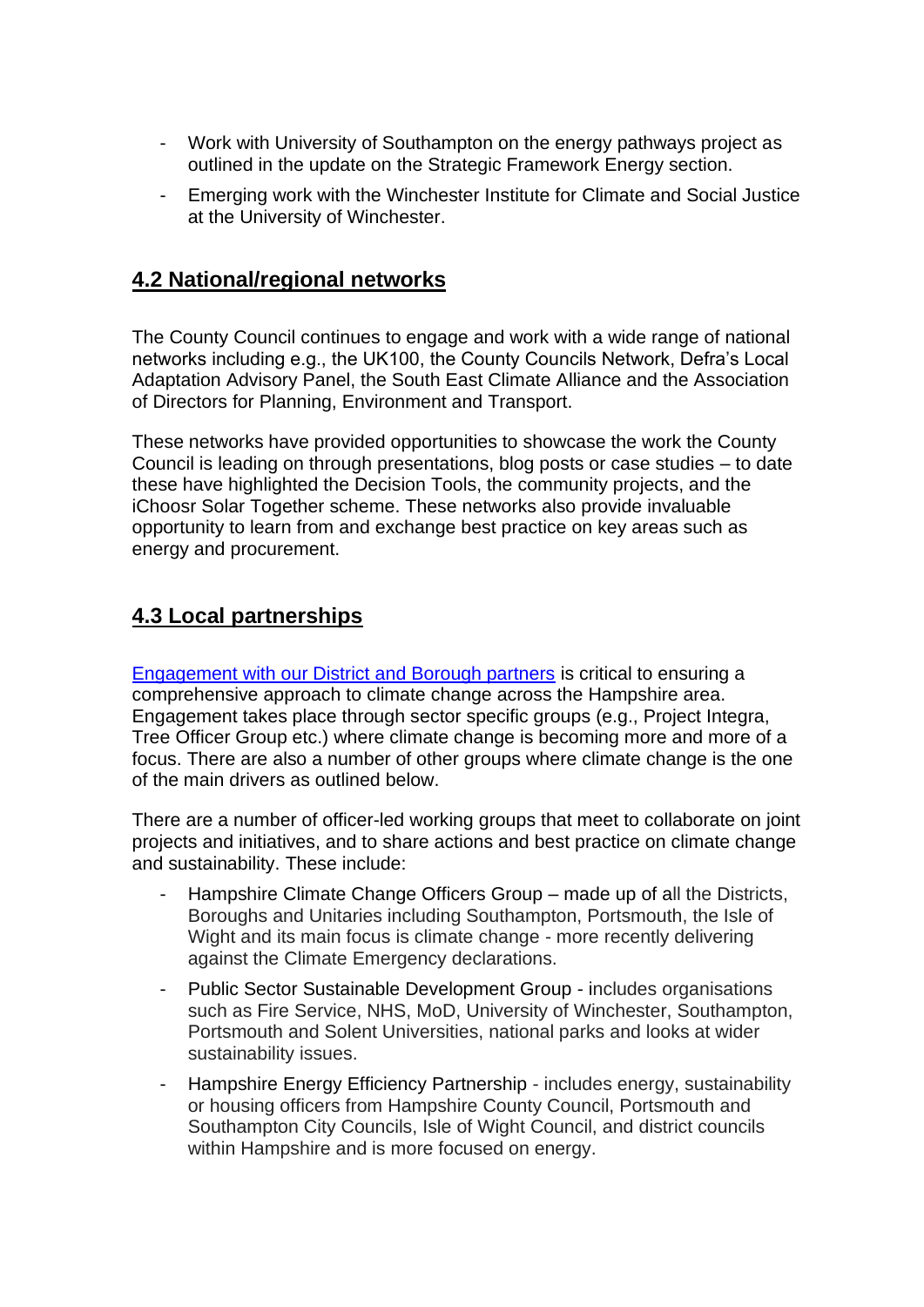- Hampshire and Isle of Wight Planning Officers Group Sustainable Design Subgroup – includes representatives from Local Authorities and aims to share best practice, promote, and inform sustainability through planning.

These groups are critical to share information on issues, projects, funding and opportunities for collaboration. For example, Hampshire's approach to the Government's grant funding for retrofit, the implementation of the community projects and targeted communications around key elements of the community projects (e.g., Solar Together) has been shared through these groups. The climate change decision tools and procurement guidance have also been shared with the Districts and Boroughs to use and implement through the Hampshire Climate Change Officers Group.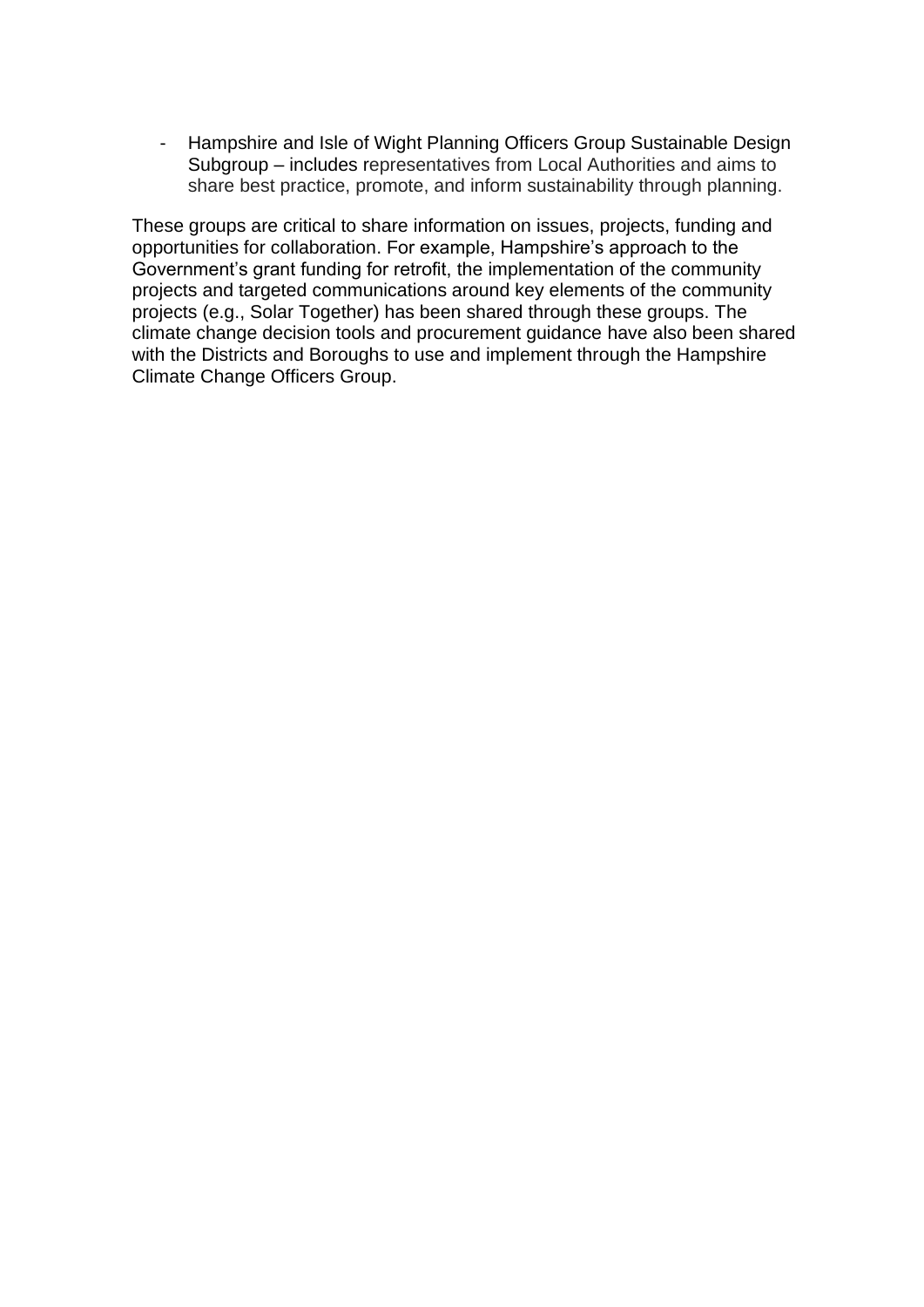# <span id="page-33-0"></span>**Section 5 Progress on communications and marketing**

# <span id="page-33-3"></span><span id="page-33-2"></span><span id="page-33-1"></span>**5.1 Insights-led behavioural change**

#### **5.1.1 Swap one to local campaign**

A significant part of our behavioural change communications to residents continues to be insight-led. The climate change and behavioural insights report produced by the County Council's Insight and Engagement Unit in 2019, reflects findings from surveys and focus group data, indicating Hampshire resident's willingness to perform 23 different carbon-saving actions, including travel, energy use and consumption.

The insights have informed the design and targeting of a social media campaign during the pandemic, 'Swap One To Local'. The idea for the campaign was envisioned to coincide with the easing of restrictions and encourage carbonsaving actions that were becoming apparent during lockdown. It encourages and informs residents on how to swap one action to a local one. This includes swapping one international holiday for a local holiday, swapping one supermarket food shop to a local shop, supplying locally grown produce, and choosing to make the next purchase a second-hand one, rather than brand new.

As the insights report showed that buying more local produce was the action residents surveyed were most willing to perform (78%), this signalled a need to facilitate this and inform residents.

To delve into this further, the subsequent Hampshire Perspectives survey explored choosing local after Covid-19. It revealed that people were interested in buying local food but did not know where to find it. Further, it indicated that younger residents with a low-to-medium risk for Covid-19 were most likely to be seeking holidays, with outdoor relaxation and nature being a high priority.

This enabled the corporate marketing team to effectively target adverts and shape the animations and messaging in a way that most resonated with residents, to encourage easy behavioural changes.

Swap One To Local had two phases of the campaign: targeting 25–34-year-olds with an interest in travel on swapping one holiday on Facebook, Instagram and Google Display; targeting 35+ years with an interest in food on swapping shopping to local produce on Facebook and Instagram. A/B testing was used to compare messaging and creatives, so a further advert combined the local holiday and local produce message.

The swap one holiday performed well creating an impressive 1,821 clicks through to the website in total. The local produce campaign also created a combined 630 clicks through to the website. The local holiday advert had the strongest reach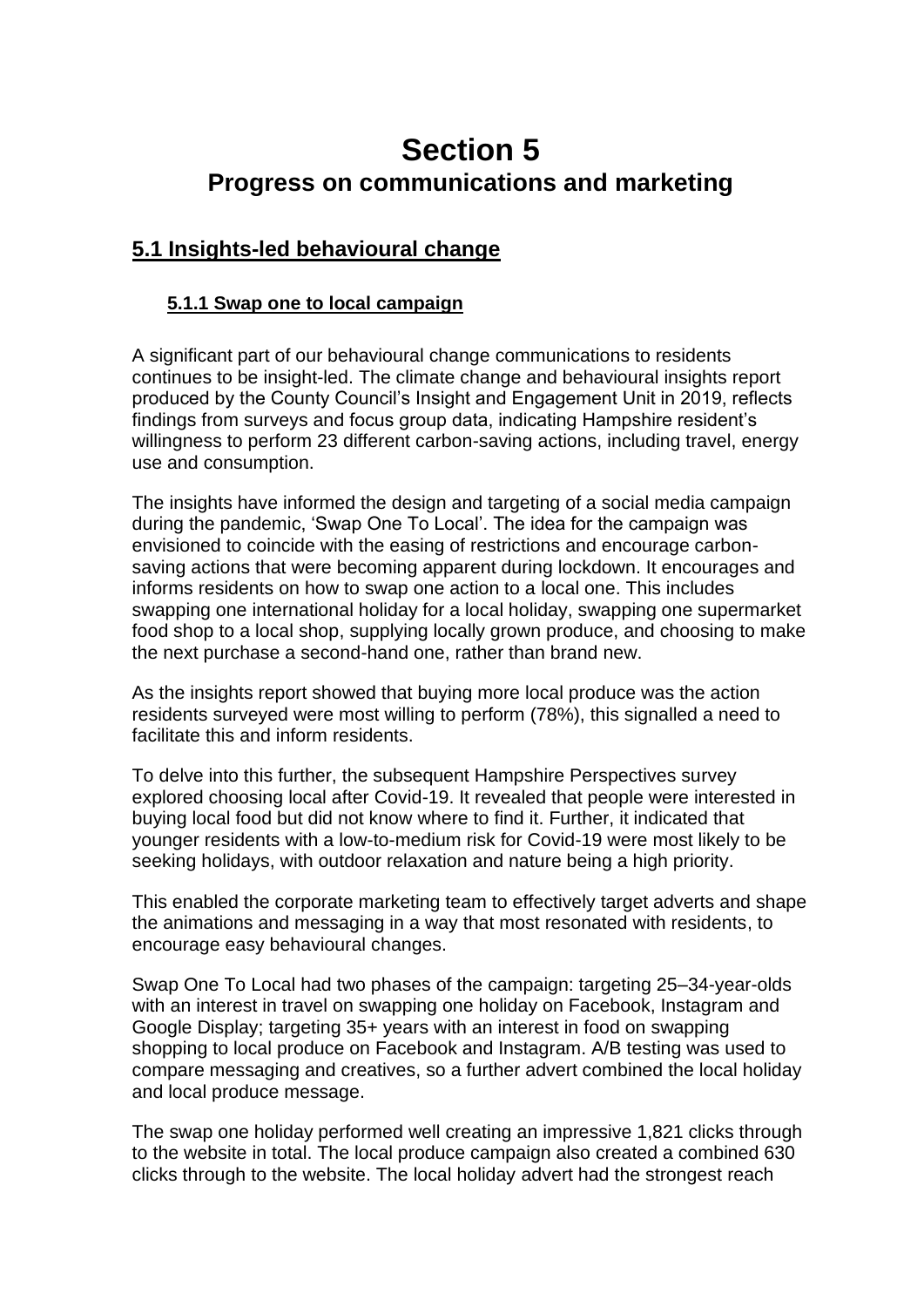(113,752), with the Google platform outperforming Facebook. The local produce advert, in comparison reached 46,422.

All adverts directed users to a bespoke landing page with an overview of benefits of swapping habits and showing residents where they can go on holiday locally, find local produce in Hampshire and find second-hand items within local communities or online. The page links to the main climate change site, Visit Hampshire and Hampshire Fayre.

Local produce generated the most on-site users, with over 50% of those that continuing to click on the outbound site (Hampshire Fayre), demonstrating strong engagement. Those coming from the holiday advert stayed on the page longest with an average session of over two minutes. The holiday/food combined advert had the shortest session duration of 13 seconds which was a useful learning from the A/B testing.

#### <span id="page-34-0"></span>**5.1.2 Preparing for winter campaign**

With the launch of the Environment Centre's freephone advice line, more people working from home and the Covid-19 pandemic causing financial difficulties, a 'preparing for winter' campaign was developed in November 2020 to help residents find easy ways to save money on their energy bills, whilst reducing their carbon footprint. An animated Facebook advert was live for two weeks, reaching 31,568 residents and generating 553 click throughs to the climate change website.

#### <span id="page-34-1"></span>**5.1.3 Informational adverts**

In July 2020 to coincide with the Cabinet report and launch of the climate change community projects, two animations were produced by the marketing team to inform residents via social media about the County Council's climate change strategy and the community projects. Together they reached 105,064 residents. These videos have also been a useful tool for informing internal staff.

## <span id="page-34-2"></span>**5.2 Climate change website**

The [climate change website](https://www.hants.gov.uk/landplanningandenvironment/environment/climatechange/whoweworkwith/climatechangeforumevent) is continually updated with our progress to provide a resource for the public as well as the County Council staff. The strategy, action plan and strategic framework have dedicated webpages. Altogether, the climate change webpages have received 12,281 unique views from July 2020 to July 2021, with an average view time of 2 minutes 12 seconds.

Other webpages from across the organisation are linked to the website, to demonstrate the work happening across the County Council on climate change, and to provide residents with the resources to act themselves.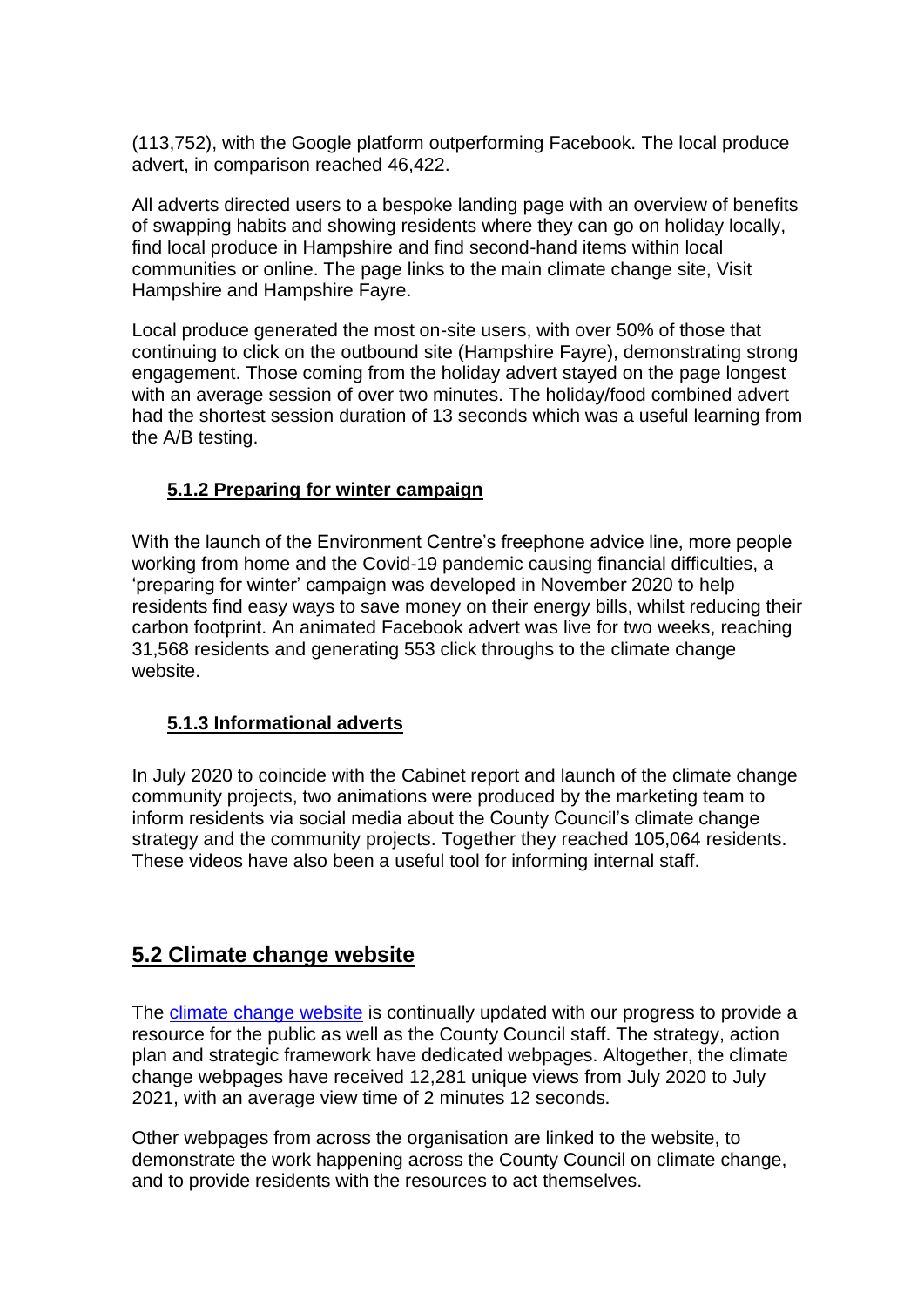# <span id="page-35-0"></span>**5.3 Climate change identity guidelines**

Having a clear and distinctive identity for our work on climate change demonstrates the County Council's commitment to climate change and reflects our reputation.

As action on climate change goes beyond the deliverables of the Climate Change Team and is being embedded in everything we do across all departments, this identity also aims to provide guidance to County Council teams where climate change forms a key part of their project objectives. The climate change identity guidelines include a strapline, colour palette, icons, typography and photography styles. This is so far being utilised within communications such as for waste prevention and for the Electric Vehicles Pilot scheme.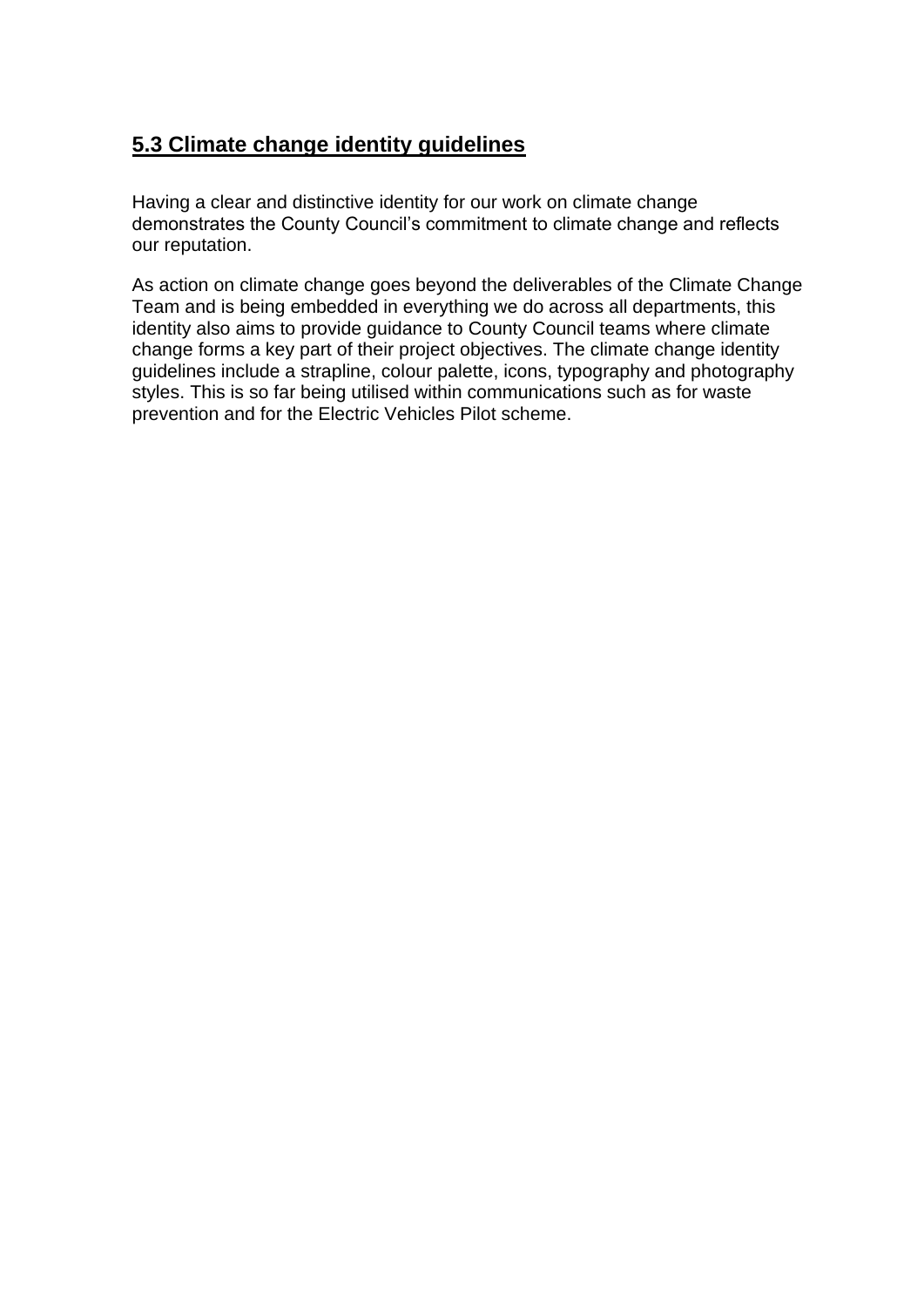# <span id="page-36-1"></span><span id="page-36-0"></span>**Section 6 Summary of progress on the Action Plan 2020-2025**

## <span id="page-36-2"></span>**6.1 Summary**

The Action Plan captures information on actions taking place across the whole of the County Council on climate mitigation and resilience, with every department represented in the Action Plan. To monitor progress for this report, the climate change team have liaised with the action leads to provide updates on how actions are progressing, what outcomes have been achieved, any changes to the planned actions and to capture any new actions to be included within the Action Plan.

Progress made on the Framework for Strategic Programmes is in Section 3.

There are 237 actions contained within the Action Plan, consisting of 157 carbon mitigation actions and 80 climate change resilience actions.

Progress on the full Action Plan is in Appendix 4.

## <span id="page-36-3"></span>**6.2 Highlights of carbon mitigation actions**

Actions within the Carbon Mitigation Action Plan have shown good progress. Below are just a few examples of carbon mitigation actions that are being progressed across the organisation.

Please refer to Section 3 covering progress on the Strategic Framework for details of more significant programmes in areas like Transport, Energy and Environment etc.

#### <span id="page-36-4"></span>**6.2.1 Transport**

Phase 1 pilots for the installation of 50 on-street residential electric vehicle charge points in Winchester and Eastleigh have been completed.

£3.28 million was secured from a successful bid to the Government's Active Travel Fund. 16 schemes have been developed. These schemes sought to enable increases in walking and cycling and facilitate social distancing within various urban areas across Hampshire. In Winchester, for example, the range of measures proposed included reallocation of road space and removal/relocation of parking bays to widen footways and create new cycle lanes in addition to the installation of a modal filter.

HCC has secured significant levels of funding from the Government to deliver numerous active travel and bus scheme around Portsmouth and Southampton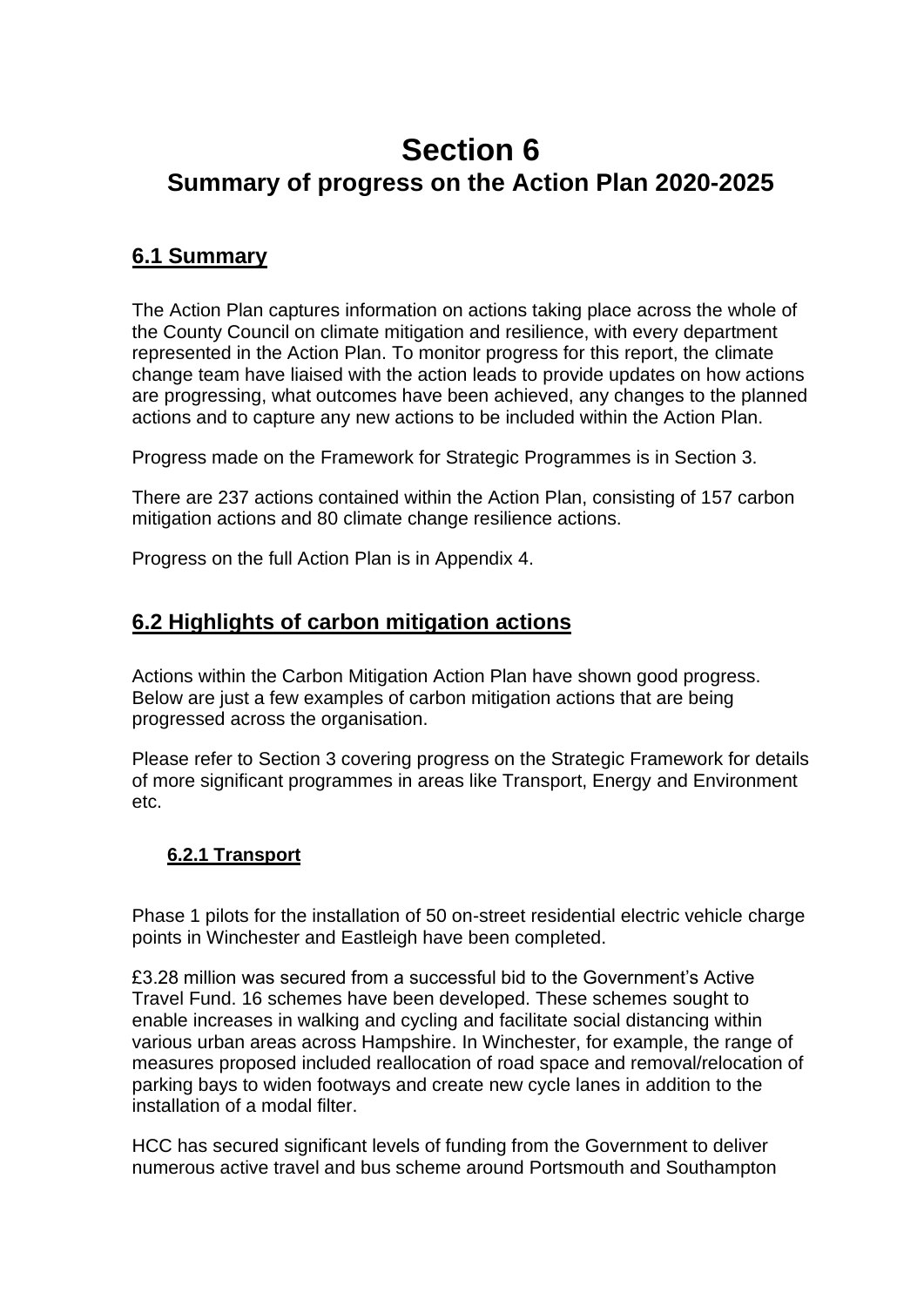from the Transforming Cities Fund. These schemes are aimed at improving the alternatives to the private car which will assist in decarbonising the transport system. There are 10 schemes around Portsmouth and 12 around Southampton that are planned to be delivered by 2023.

'School Streets' pilots, a trial scheme to reduce vehicle travel and test how a healthier environment for young people walking and cycling to school can be practically achieved by creating car-free areas at the start and end of the school day, is being undertaken with 6 schools, with 3 of these having school street closures.

#### <span id="page-37-0"></span>**6.2.2 Energy**

13,000 streetlights in Hampshire are LED, and contract negotiations are underway with the street lighting service provider to facilitate the replacement of a further ~12,000 high power streetlights with LEDs.

<span id="page-37-1"></span>A pilot trial of solar powered streetlights is also underway.

#### **6.2.3 Waste**

In January 2021, the Waste Prevention Community Grant Fund awarded funding to 15 projects across Hampshire. These included Reusable Nappy Libraries, a Toy Library, a Community Reuse Shop, a mobile Refill Shop and online cookery classes for low-income residents. The continuing impacts of Covid have delayed some projects, however most are now ready to begin full delivery and have already created over 200 volunteer opportunities, logging 2,000 volunteer hours.

Plans are in place to procure both a digital food waste solution and a practical toolkit for residents on waste prevention.

#### <span id="page-37-2"></span>**6.2.4 Natural Environment**

1351 trees were planted in the 2020/21 season by ETE Arboriculture team.

<span id="page-37-3"></span>Stored and annual carbon sequestration figures and habitat mapping are completed for the whole of the Countryside Service Estate which acts as a baseline for habitat management and how adaptation may be applied where appropriate.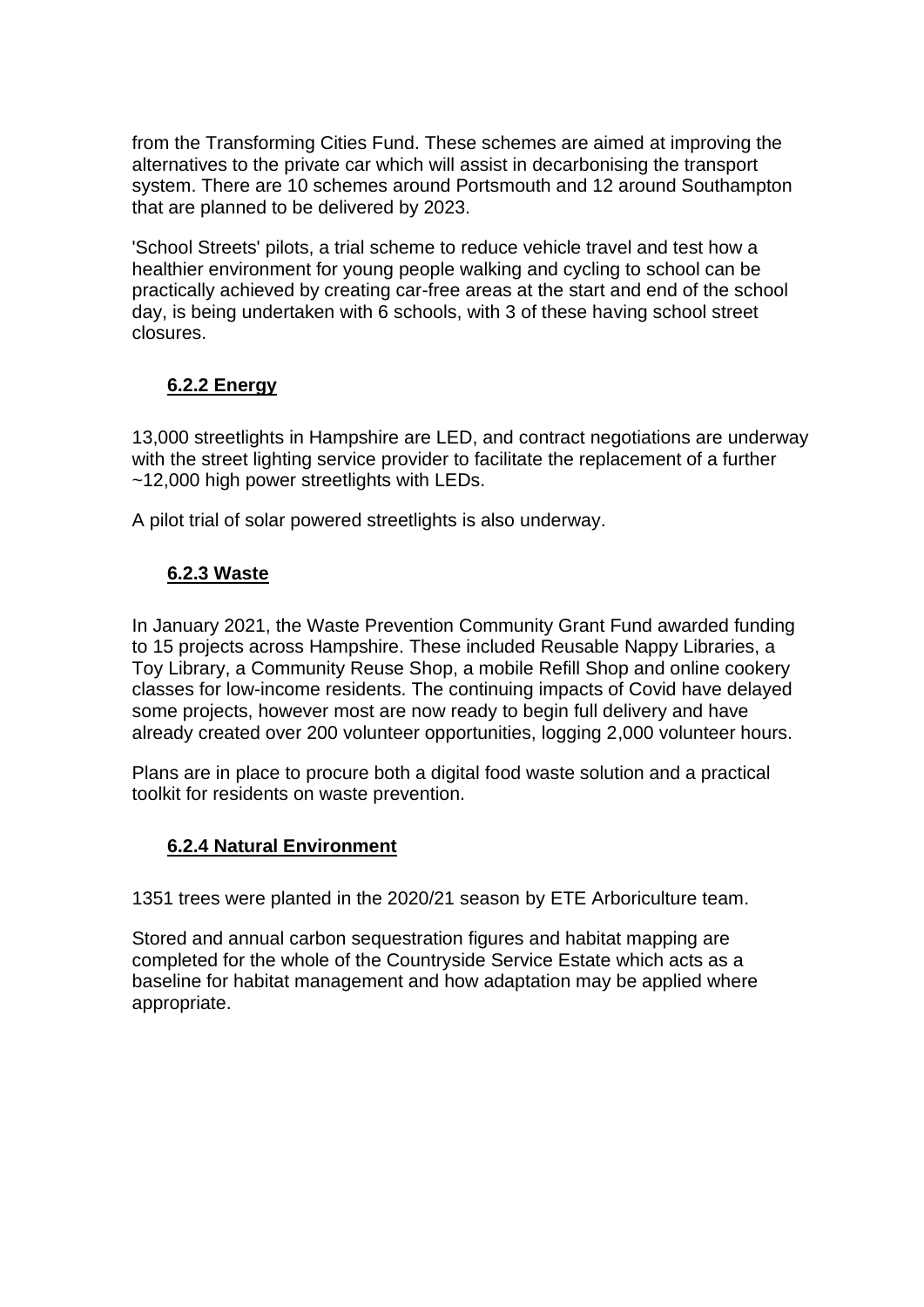# **6.3 Highlights of resilience actions**

Actions on climate change resilience are also progressing well. Below are some examples:

#### <span id="page-38-0"></span>**6.3.1 Transport/highways infrastructure**

Mapping has started as part of the highways resilient network review, which also includes assets. Development of existing highway asset data sets has commenced with improved flood hot spot identification.

31 operation resilience schemes to improve drainage systems were delivered 2020/21.

#### <span id="page-38-1"></span>**6.3.2 Buildings and infrastructure**

A Commitment to building capacity for adaptive approaches has been included within Policy 4 of the new Local Flood and Water Management Strategy.

Major flood alleviation schemes at Buckskin, Romsey and Winchester completed. For example, a major scheme designed to reduce the risk of flooding to 170 properties in the Buckskin Area in Basingstoke was completed in December 2020.

#### <span id="page-38-2"></span>**6.3.3 Natural environment**

1351 trees were planted in the 2020/21 season. Assuming each one of these trees reaches 40cms diameter (an estimated 20 years growth) the 1351 new trees will have absorbed 18,942,688.5 kgs of CO2.

New carbon storage mapping, by habitat type, is now available to inform habitat restoration/re-creation proposals.

A Pollinator strategy has been developed and is being implemented. This involves working to increase pollinator habitats in Parishes, enabling them to locate relevant pollinator information online via the Parish Pages which will be made live this year. Additionally, the Countryside Service have launched a tree project which includes a service-wide system to identify possible tree planting locations within the Countryside Service Estate.

#### <span id="page-38-3"></span>**6.3.4 Organisational**

All tenders issued by County Supplies are now required to include evaluation criteria and key performance indicators relating to sustainability and climate change.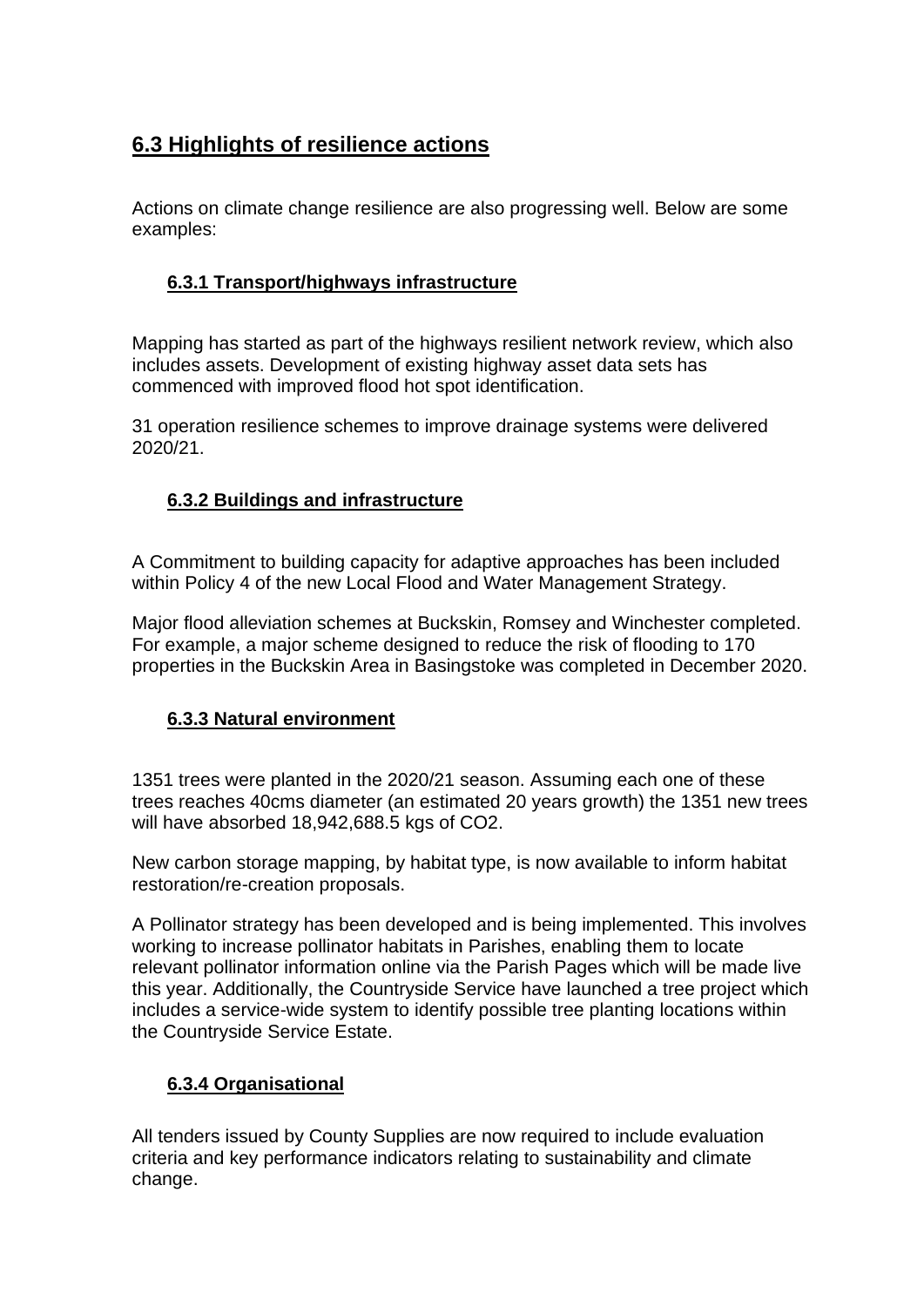It has been agreed that we can introduce KPIs and contractual terms for our departmental food frameworks to require packaging to be 100% compostable, recyclable or biodegradable by 2025.

#### <span id="page-39-0"></span>**6.3.5 Children's' Services – school engagement**

An educational initiative about environmental and climate change issues, covering topics from carbon emissions to endangered species, culminated in an art installation, 'Our Climate Change Forest', which was displayed in the grounds of Winchester Cathedral and The Sir Harold Hillier's gardens to represent the voice of children and young people. Specifically, 3000 pupils from across twenty-eight schools in Hampshire embraced the project. The artwork is a series of structures, symbolic of trees and a forest. Children's messages about climate change were also conveyed using QR codes, which are attached to the railings of the cathedral, explaining the meaning behind each sculpture. Many schools also revised their curriculum planning to include opportunities for further climate change work across a range of other subjects.

## <span id="page-39-1"></span>**6.4 COVID-19 impacts**

Twenty-five actions have been delayed or paused due to COVID-19, including for example:

- Staff Incentives the Policy and Reward (P&R) portfolio is agreed at the beginning of each Financial Year, based on organisational needs and anticipated employment legislative changes. During 2020/21 the agreed schedule of work was disrupted due to the impact of COVID-19 with several important actions/initiatives moved to 21/22, meaning that staff incentives proposals linked to the Climate Change will be considered as part of the planning for 2022/23. The proposals will also be reviewed at this point to ensure that they are in line with and supportive of the County Council's future ways of working.
- Delaying conducting risk assessments for closed landfill and waste infrastructure (HWRC's) due to site visit restrictions as a result of the pandemic.
- Within Children's Services, education of staff, families and children about climate change has been impacted by the COVID-19 response but will resume.
- The proposed trial of re-wilding verges did not take place due to the delays and difficulties with COVID-19 last year, however it is still the intention to rewild some wide verges in East Hampshire as a trail to establish what works are necessary and understand the impacts on the various verge cutting regimes. The areas (exact locations to be agreed and finalised) will be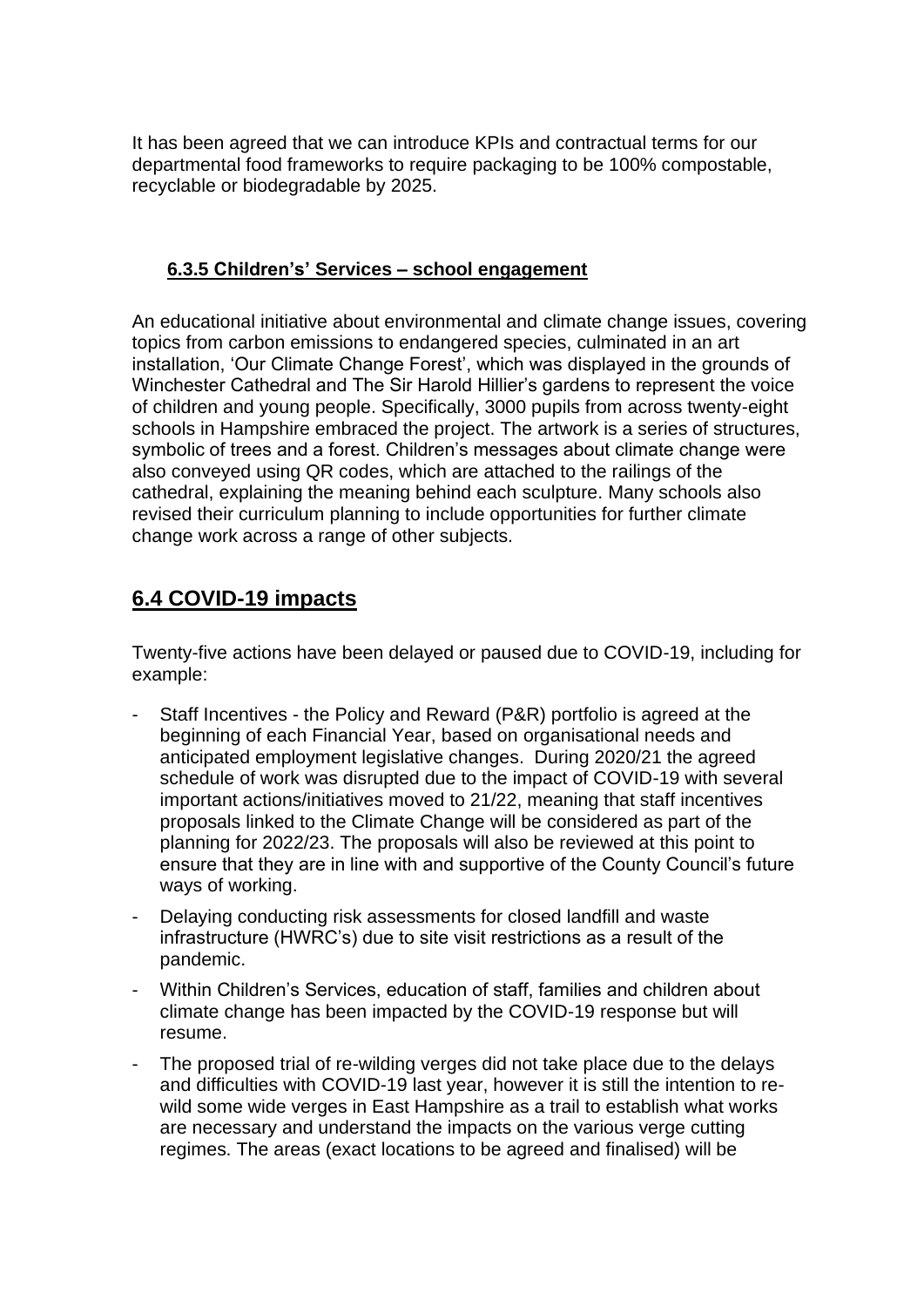prepared later this year and into 2022 with the full trail taking place during next calendar year.

COVID-19 has also accelerated actions, such as flexible working and facilitating digital enabled care and digital communication across Children's Services and Adults Heath and Care.

## <span id="page-40-0"></span>**6.5 New actions**

7 new carbon mitigation actions have also been added to the Action Plan, including:

- Provision of pilot on-street residential electric vehicle charge points, with phase 2 pilots being designed for Aldershot, subject to a funding bid.
- Highways (traffic) avoiding creating future waste products where feasible, such as with the digital residents parking permit scheme to replace paper-based permits.
- £29.3m has been secured from central Government's Public Sector Decarbonisation Scheme Programme for Hampshire County Council's corporate estate and school buildings, with projects including window replacements, solar PV installation, oil to gas transition, and heating controls.

Looking ahead, Adults Health & Care intends to develop further its strategic approach to carbon mitigation and resilience, building on good progress made todate, particularly by Public Health and with the NHS. It is likely that this work will commence in earnest in Spring 2022 given the anticipated operational pressures on staff during the winter period. Ahead of this, a desktop review is planned to identify good practice being undertaken outside of Hampshire, and internationally, within the social care sector. Drawing on this information, and informed by wider sources, a workshop will be held with key individuals across the department to develop options for DMT consideration and approval. In so far as possible, this work will be coproduced with key stakeholders, providers and service users. Areas for consideration may include, for example:

- undertaking the planned review of AHC policy, procedures and guidance through the lens of climate mitigation and resilience;
- considering the impact of personalisation on climate mitigation and how to build mitigations into personalised services;
- exploring opportunities through AHC commissioning and procurement activities, and the contribution of providers;
- maximising digital technology to support service users remotely, thereby reducing their carbon footprints, whilst improving independence and access to services - and maintaining human interaction; and
- investing in smart devices as a means of enabling service users, such as those with limited mobility, to reduce energy consumption through analogue control systems.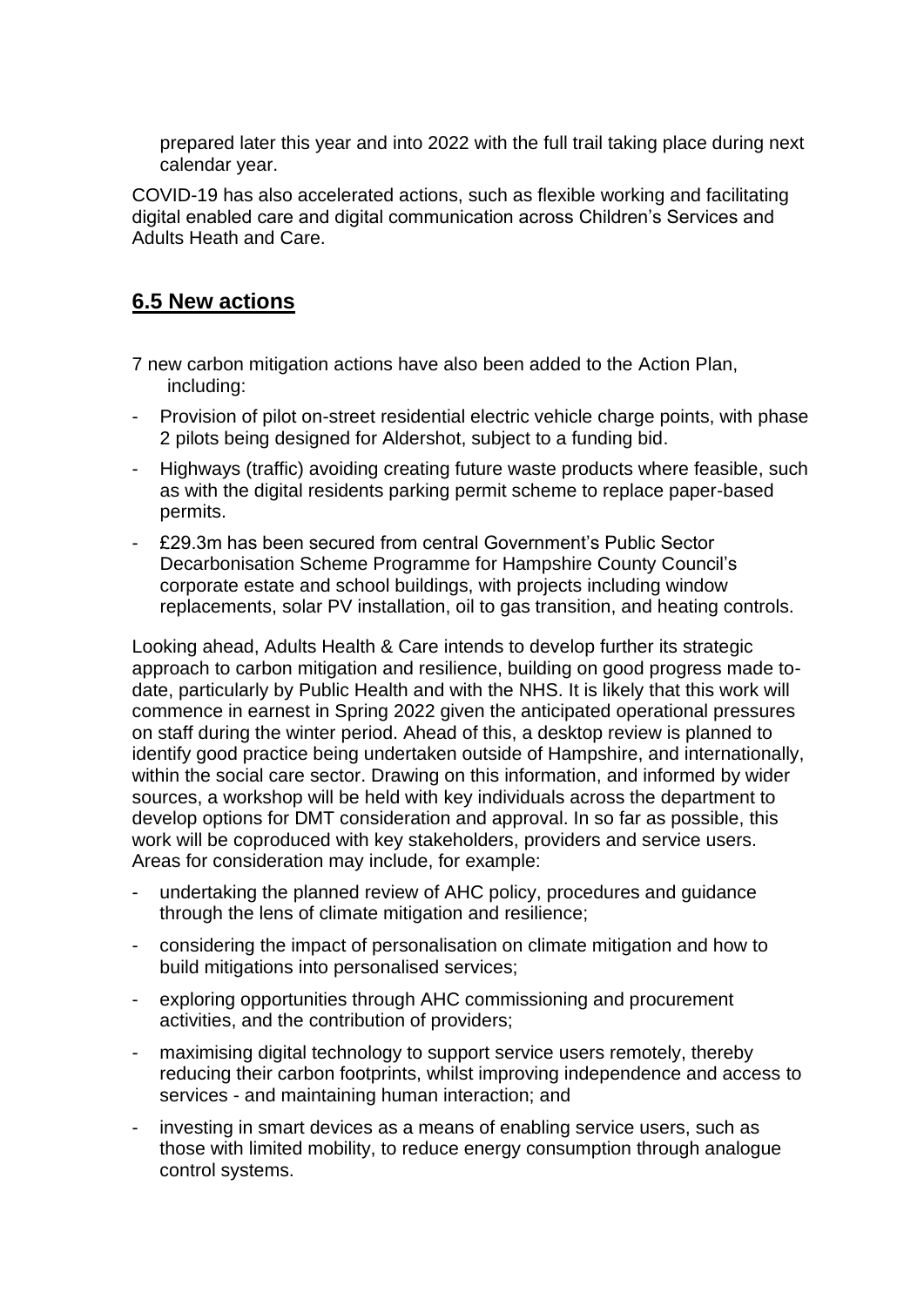# <span id="page-41-0"></span>**6.6 Completed actions**

Although the majority of the actions in the Action Plan are longer-term or embedded as part of business-as-usual, 6 carbon mitigation actions have been completed, including:

- All public facing electric vehicle charging points being supplied by a 100% renewable energy provider under the Framework agreement.
- Updating the Procurement guidance to include Climate Change considerations.

## <span id="page-41-1"></span>**6.7 Reporting on emissions reductions**

This report does not provide a full report on emissions reductions as our emissions baseline update is linked with the national emissions update, and this is done every two years. The next update will be 2022, and we are working with the Data Working Group (see under Expert Forum) to provide an emissions update in 2022.

Reporting on carbon emissions savings from the wide range of activities set out in the Action Plan is extremely challenging and often not possible due to complexity, lack of data and lack of methodology. Work will continue to ensure that where possible, improvements are made to address these issues. It is recognised that this is an issue for all local authorities, and it is something that Government could seek to address by providing a consistent approach. Some professional sectors like waste, for example, are moving towards developing a methodology for quantifying emissions for various waste streams going through different treatment options. These types of developments will support the County Council's ability to report more effectively on emissions.

Reporting on our own emissions (Scope 1-3) can be found here [Greenhouse gas](https://www.hants.gov.uk/aboutthecouncil/carbon-reduction/emissions-report)  [emissions | About the Council | Hampshire County Council \(hants.gov.uk\)](https://www.hants.gov.uk/aboutthecouncil/carbon-reduction/emissions-report)

Some highlights are provided in this report of achieved or projected carbon savings where available – please also see the Infographics in the Appendices.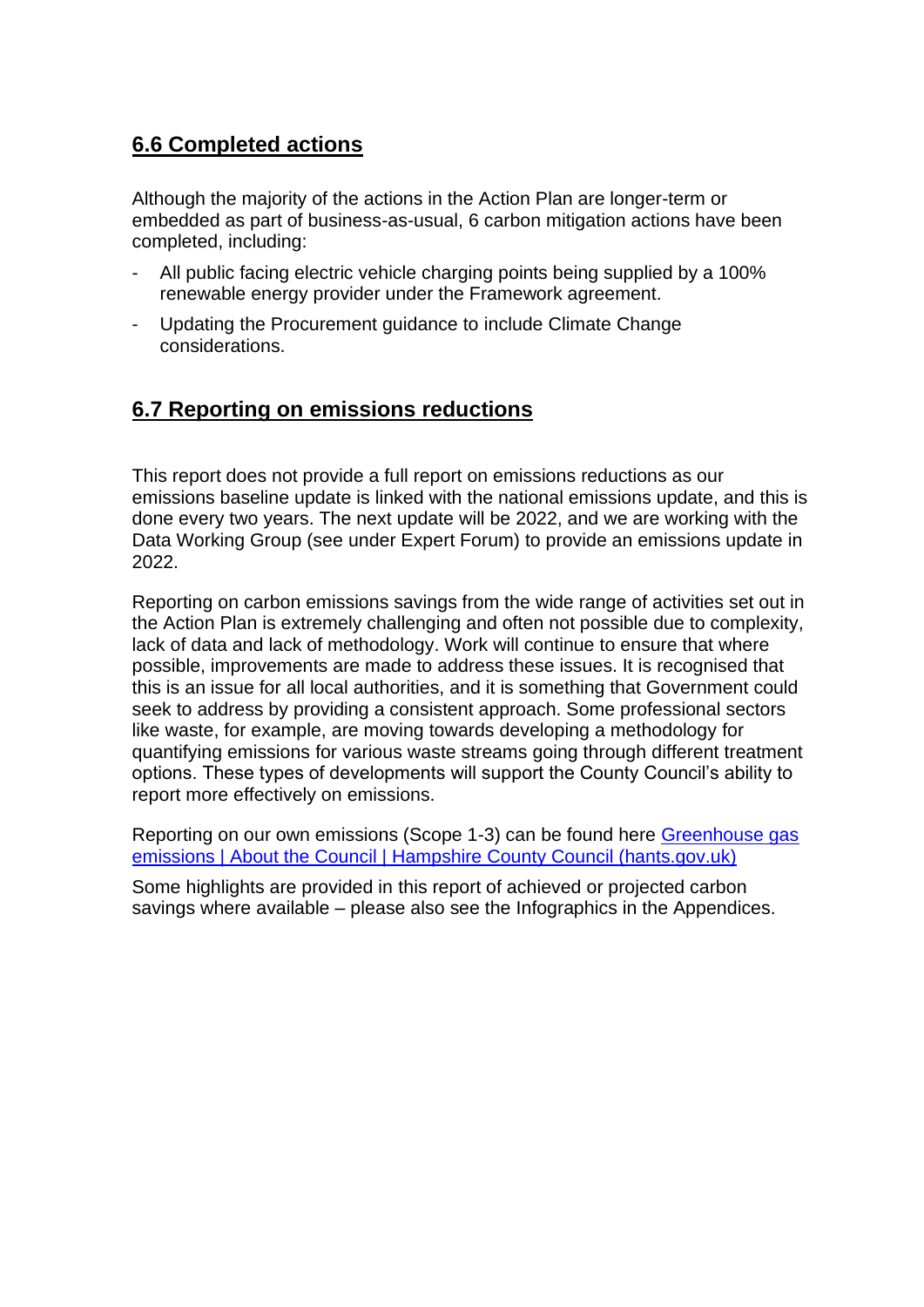# **Section 7 Summary and next steps**

# <span id="page-42-2"></span><span id="page-42-1"></span><span id="page-42-0"></span>**7.1 Summary**

Overall considerable progress has been made on the delivery of the Climate Change Strategy, Action Plan and Strategic Framework as outlined in this report. The progress is reported from the date the Strategy was adopted (July 2020), but the Strategic Framework, a very significant component, has only been in place since February 2021.

Within the Strategic Framework, progress made on transport and residential emissions and resilience in particular has been significant. The LTP4 is making good progress and has already delivered some key outcomes like the transport carbon calculator. As set out in this report, our work with communities across Hampshire through the community projects is progressing extremely successfully despite COVID-19 due to the flexibility and adaptations made to the projects to quickly enable them to respond to the challenges.

A substantial amount of activity has also taken place within the County Council to embed climate change into every aspect of what we do. This has been demonstrated in this report through the work on our Decision Tools, E-learning and Procurement Framework, etc.

A lot of work has also been delivered in engaging with our residents and partners, through our networks and partnerships and the very successful insights-led campaigns.

# <span id="page-42-3"></span>**7.2 COVID-19**

COVID-19 has had a significant impact on the County Council and its services over the year of reporting. As demonstrated throughout this report, the impacts have been felt across the organisation from Public Health to Waste to our own corporate services and resources. This has led to some inevitable delays to progressing actions to climate change.

There have also been some positive outcomes as a result of COVID-19 that have meant that some areas have accelerated. Transport, for example, saw a dramatic reduction in car use but as outlined in previous sections, these behaviours may not be sustained as "normality" returns. Other areas like increased home working, however, indicate the changes are here to stay. Green recovery is another very positive outcome that is now embedded into future economic policies.

Digital enabled care and digital communication across Children's Services and Adults Heath and Care has also been accelerated during COVID-19. For example, an Artificial Intelligence driven welfare automated system used across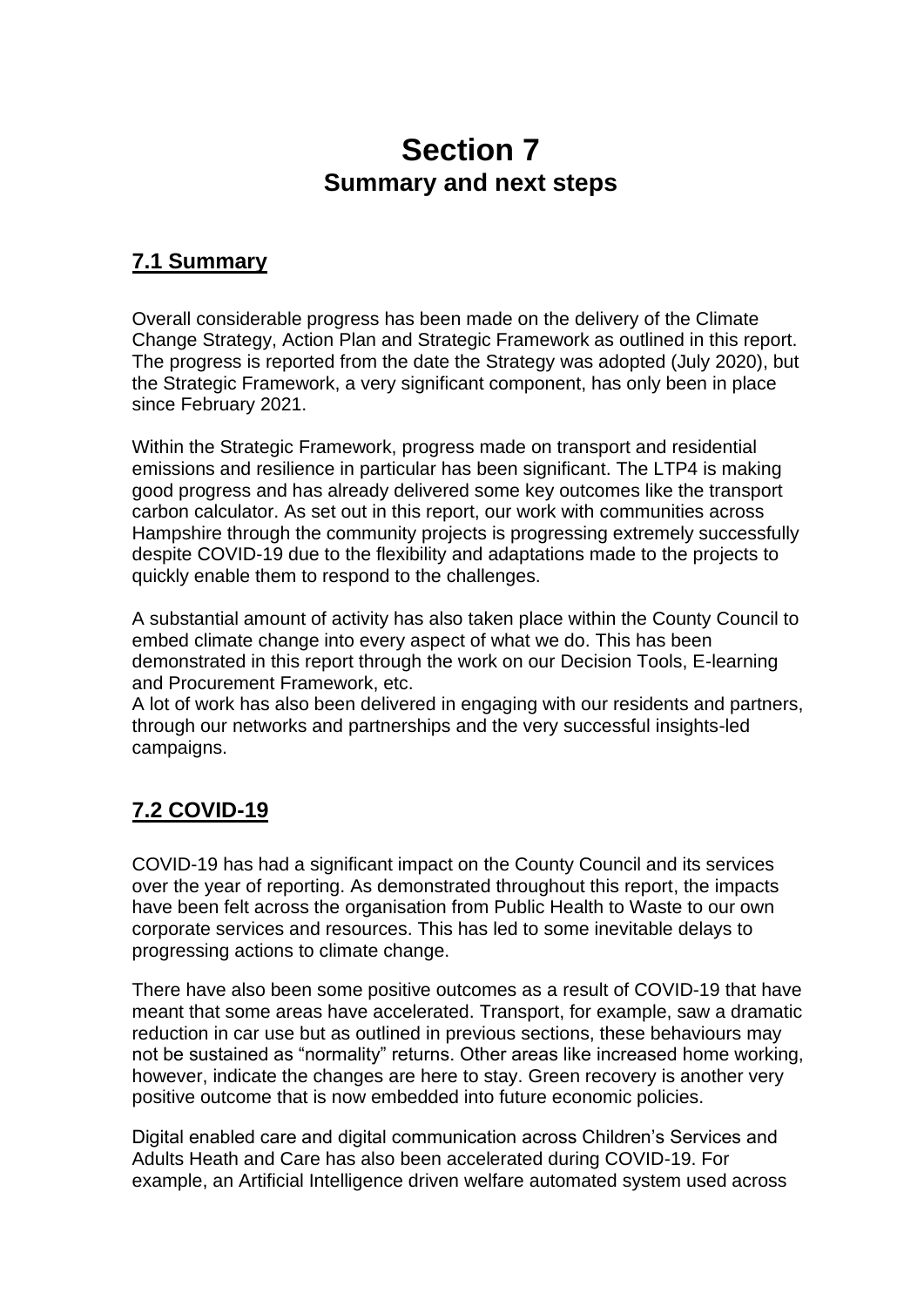Hampshire to make contact and support 83,000+ people through COVID-19 provided an elegant and efficient link to human call handlers for those people requiring support. This is a great example of the positive side and is being awarded global Public Sector Digital most valued deployment award by Amazon Web Services.

Going forward it will be important to understand the implications following COVID-19. Understanding our resident's appetite for sustaining good behaviours developed will also be key and is already being tested through, for example, new active travel schemes and the Swap one to Local communications campaign.

# <span id="page-43-0"></span>**7.3 Programme for Year 2 of delivery – Year Climate Resilience**

The Climate Change Committee's latest report published in June 2021, highlighted how important adaptation is, and how it is currently under prioritised across England.

Given our unique position in having a target for climate resilience, this presents an opportunity for the County Council to widely promote our unique approach, what we are doing to build resilience, and to develop some showcase projects in partnership key stakeholders on climate resilience.

It is therefore proposed that the focus for the 2nd year of delivery of the County Council's Climate Change work is on a "Year of Climate Resilience".

Further work will be done to fully develop the programme to support this focus.

Work will also continue to be delivered as set out in the Action Plan and Strategic Framework. Some examples of other areas of activity for the next year could include:

- Community projects extending reach and pilots for more Hampshire communities.
- Work with iChoosr to offer a 2<sup>nd</sup> Solar Together scheme and a possible energy switching scheme for Hampshire residents.
- Progress to next steps based on the recommendations from the University of Southampton Energy Landscape work.
- Implement the recommendations of the NEF Green Recovery work and incorporate findings into the emerging Economic Strategy.
- Explore the opportunity to develop a joint project on social justice and climate change with the Winchester Institute for Climate and Social Justice at University of Winchester.